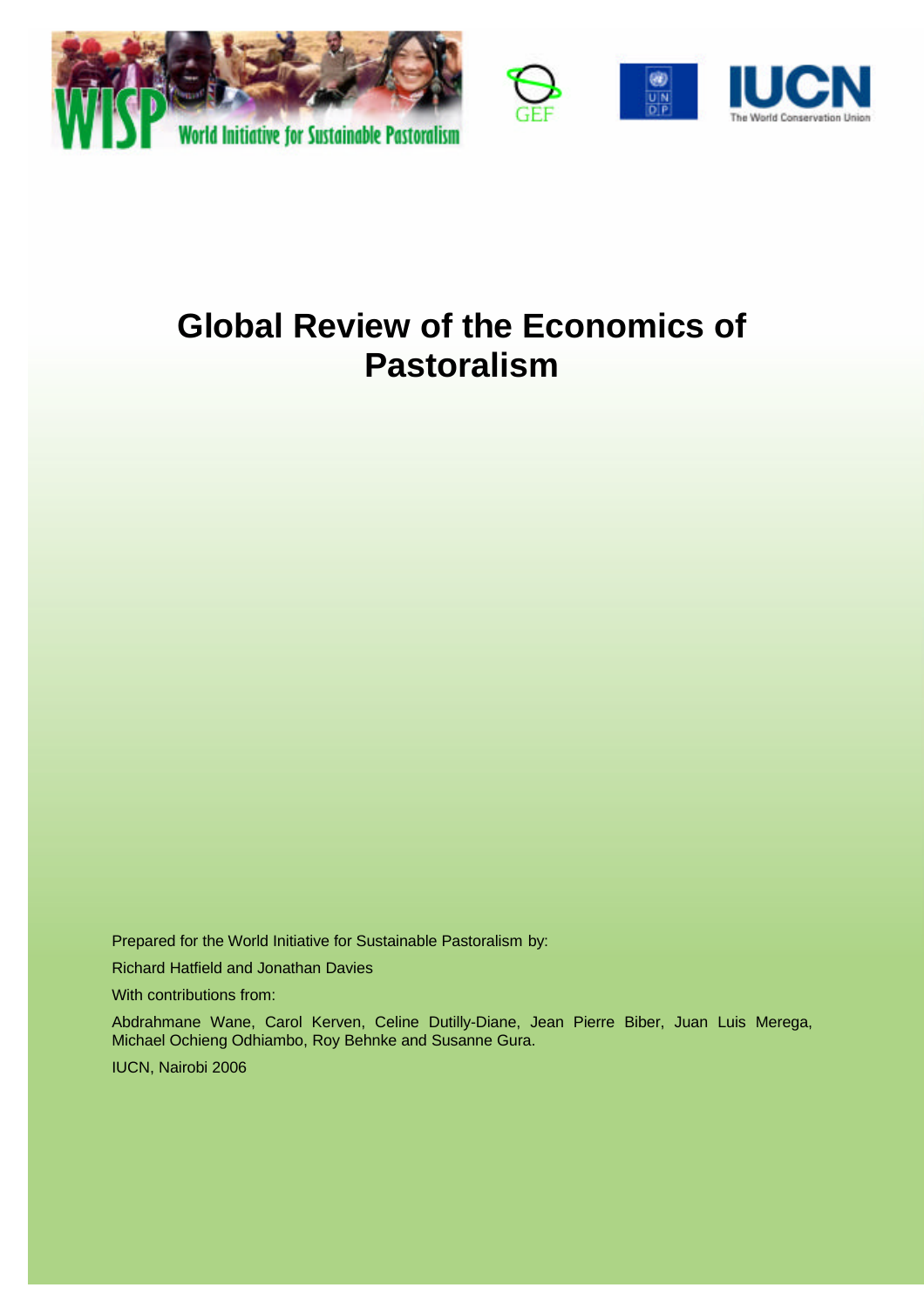# **Background to the Global Economic Review**

This review of the literature on pastoralist economics is a contribution to the global learning on the importance of mobile pastoralism as a form of productive and sustainable land management. The review is intended to highlight existing knowledge on the value of pastoralism, the gaps in this knowledge, trends in pastoral economies and policy options that can support drylands economies most effectively.

The initial desk review consisted of eight regional desk studies: 1) South Africa and the Horn; 2) West Africa; 3) Eastern Africa; 4) Northern Africa; 5) South America; 6) Asia; 7) Middle East; 8) Europe (see Annexe 1 for details of the countries included in each regional study). The studies were carried out by eight consultants with the brief of identifying the contribution of pastoralism to domestic and global markets, gathering productivity indicators and market behaviour, identifying indirect values and methodologies for analysing indirect values. These findings will inform a series of follow-up Knowledge Management projects in which national valuations of pastoralism will be conducted.

### **The World Initiative for Sustainable Pastoralism**

Pastoralists are the best custodians of drylands environments, but their stewardship is undermined by inappropriate policies and strong competition over their natural resources. The World Initiative for Sustainable Pastoralism (WISP) is an advocacy and capacity building project that seeks a greater recognition of the importance of sustainable pastoral development for both poverty reduction and environmental management. WISP empowers pastoralists to sustainably manage drylands resources and to demonstrate that their land use and production system is an effective and efficient way of harnessing the natural resources of the world's drylands.

WISP is a three year GEF-funded project, implemented by UNDP and executed by IUCN (The World Conservation Union). Through consultative global, regional and national partnerships, WISP ensures that appropriate policies, legal mechanisms and support systems are established to enhance the economic, social and ecological sustainability of the pastoral livelihood system. WISP provides the social, economic and environmental arguments for pastoralism to improve perceptions of pastoralism as a viable and sustainable resource management system.

For more information visit the web site at www.iucn.org/wisp or contact the global coordinator at jonathan.davies@iucn.org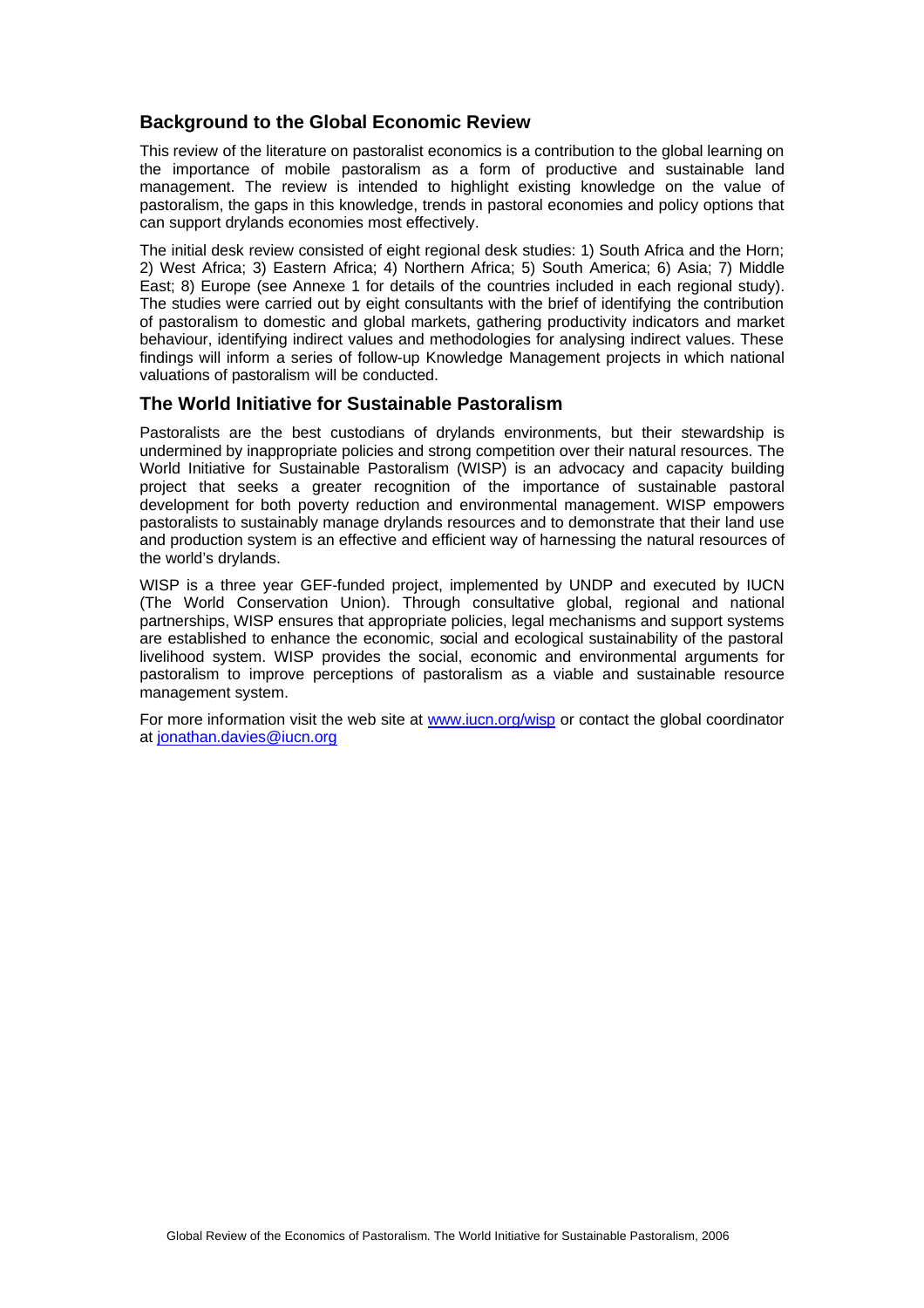# **Contents**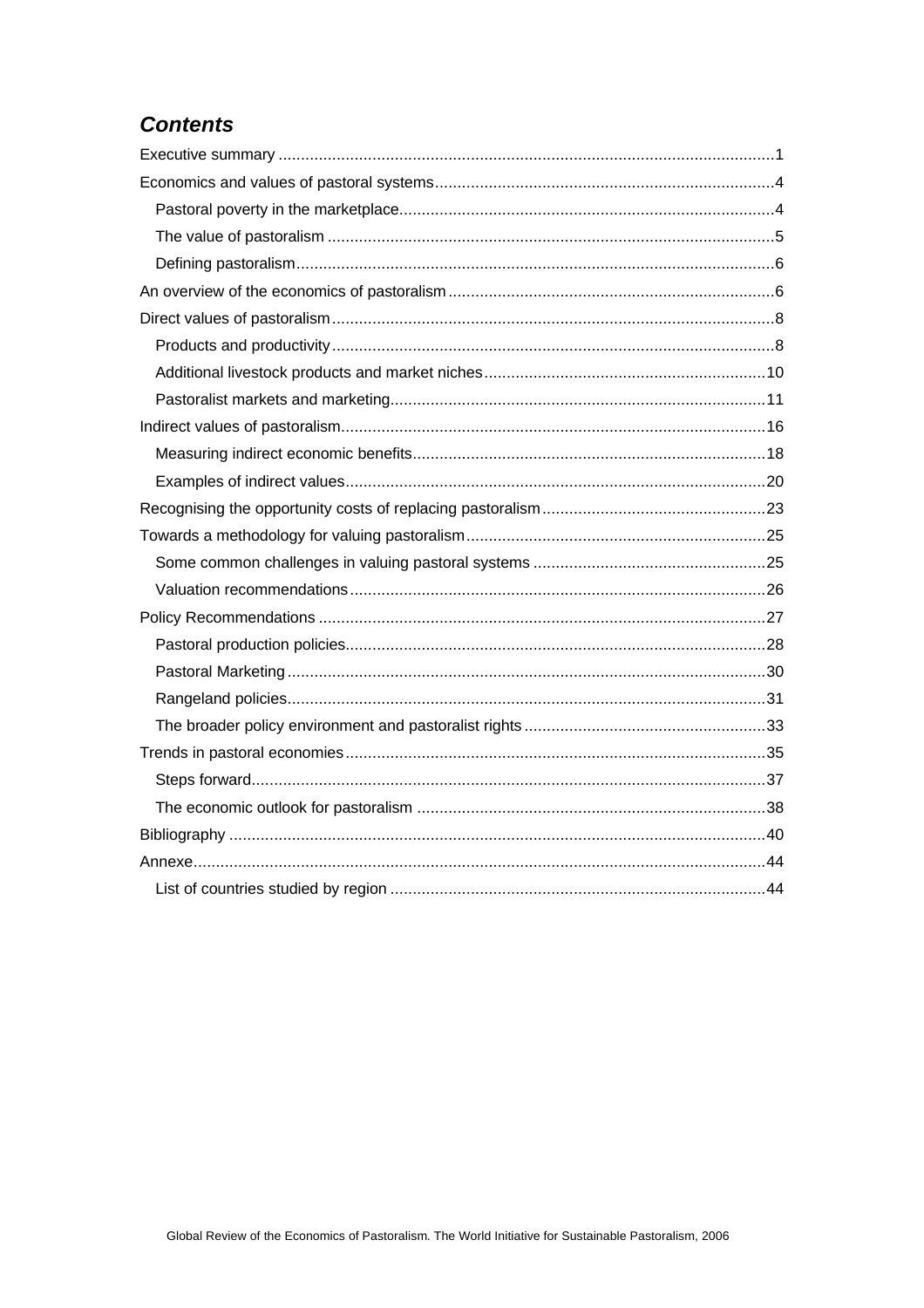# *Executive summary*

Pastoralism is an adaptation to marginal environments, characterized by climatic uncertainty and low-grade resources. It has considerable economic value and latent potential in the drylands, and is central to the livelihoods and wellbeing of millions of the worlds poor, but the state of knowledge regarding this sector of the economy is weak. Pastoralism is not something to be tolerated until a 'modern' alternative can be found to replace it: it is a sophisticated system of production and land management that has itself been modernized in many countries, and is irreplaceable in extensive environments.

Yet, despite overwhelming evidence to the contrary, many policy makers consider pastoralism to be archaic and economically irrational, and in need of modernisation or replacement. Such conclusions are based on a narrow view of what constitutes value in pastoral systems. The policies that emanate from this thinking continue to devalue pastoralism, often at significant cost to national economies and to the natural environment.

This review has two broad objectives: reviewing the state of knowledge on pastoral economics around the world and; using a framework for Total Economic Valuation to identify important knowledge gaps. Using the findings, the report discusses trends in pastoral economies and policy options that can support drylands economies more effectively.

#### *Holistically valuing a complex system*

Pastoral systems are more than simply a mode of livestock production. They are also consumption systems that support 100-200 million mobile pastoralists globally: many more if extensive ago-pastoralists are included. They are natural resource management systems that provide a wide range of services and products that are nationally and globally valued, such as biodiversity, tourism and raw materials.

Appropriate policy decisions that affect pastoralists and drylands cannot be made without recognition of and information about their existing value. However, there is a multiple and extensive set of values associated with pastoralism: some are tangible but many are not; some can be measured but many cannot; and those that can be measured are often underestimated.

Two broad categories of value are emphasised in this report:

- **Direct values** consist of measurable products and outputs such as livestock sales, meat, milk, hair and hides. They also include less easily measured values such as employment, transport, knowledge and skills;
- **Indirect values** associated with pastoralism include tangibles such as inputs into agriculture (manure, traction, transport) and complementary products such as gum arabic, honey, medicinal plants, wildlife and tourism. They also include less tangible values including financial services (investment, insurance, credit and risk management), ecosystem services (such as biodiversity, nutrient cycling and energy flow) and a range of social and cultural values

#### *Pastoral economies*

#### **Direct values**

Pastoral production yields a wide range of livestock products depending on the context and the demands of the producer, and depending on the mix of livestock species that are herded. This range of products and species contributes to making customary pastoral systems significantly more cost-effective and productive than the meat-focussed ranching models that have been promoted in their place, with the potential to supply lower-cost products into markets. Even in terms of direct products alone, pastoralism has been shown to be from 2 to 10 times more productive than commercial ranching under the same conditions.

Despite gross underinvestment and neglect, both in the production system and the people themselves, most pastoralists routinely engage in marketing of livestock and livestock products, whether internationally, nationally, locally or at household level. Pastoralists thus make significant contributions to national economies and export earnings, particularly in developing countries, yet in many countries there remains a dearth of even this basic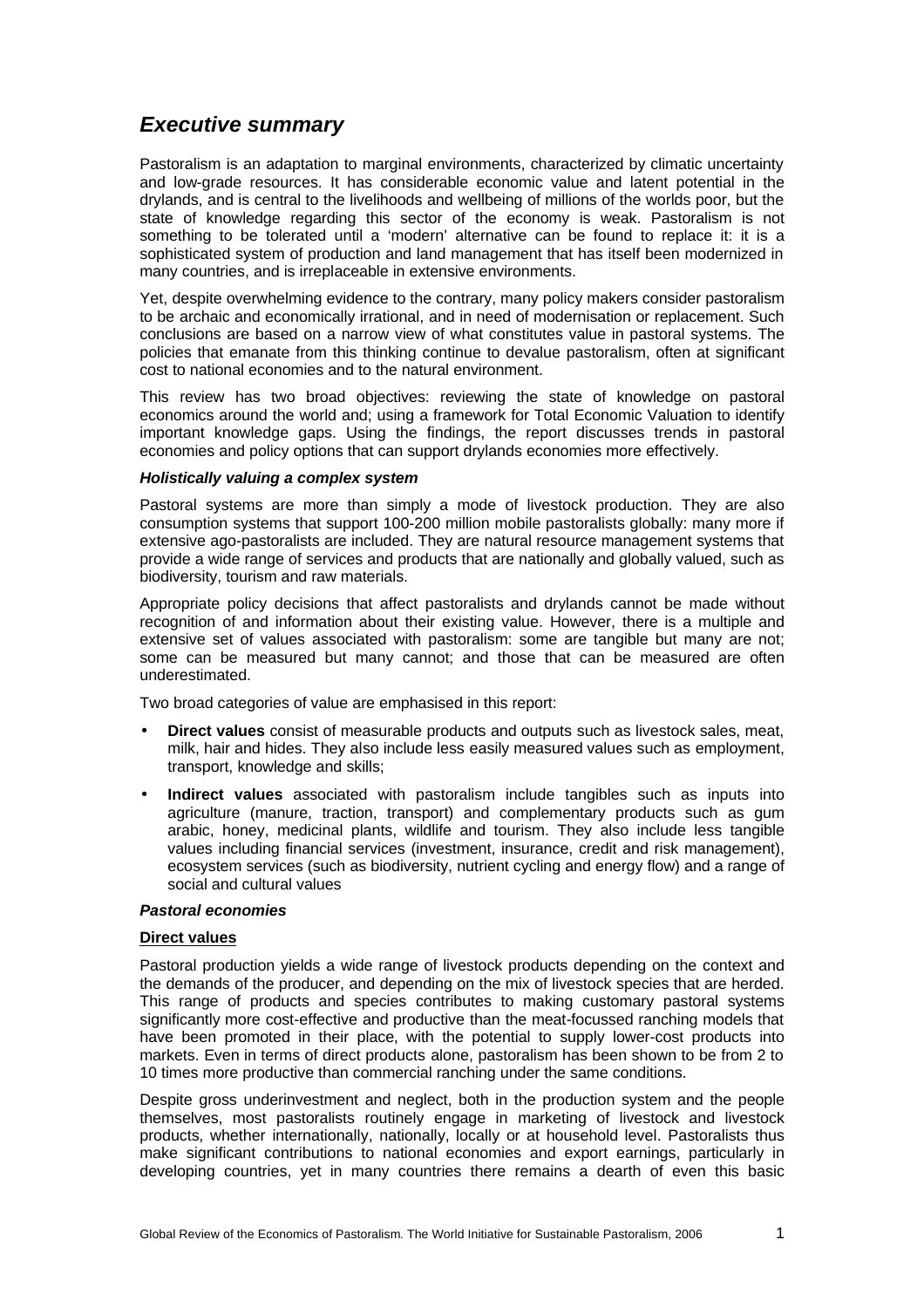information. Where data is available, the value of pastoralist production can be greatly underestimated since a large percentage of trade passes outside of official channels, exacerbated by lack of government investment in markets, coupled with a tendency to focus on regulation and taxation.

Where direct marketing and processing can be carried out, pastoralists are increasingly filling specialised market niches. This trend may continue given the growth in global demand for livestock products fuelled by higher disposable incomes (the so-called Livestock Revolution), combined with the 'communications revolution'. The extent to which pastoralists participate in different markets depends on the relative profitability of each at any one time. The great strength of pastoralism lies in its tremendous versatility and flexibility under changing and uncertain conditions.

Many pastoralists face constraints in realising the economic potential of their system owing to high transaction costs, such as long distances to processing plants, absence of formal markets, poor access to information and fair contracts, lack of financial services such as credit facilities, and excessive government bureaucracy and fees. Transaction costs reduce the returns to labour in the pastoral system, increase poverty and food insecurity amongst pastoralists and in some cases deter producers from participating fully in markets.

#### **Indirect values**

With the recent rethinking and new understanding of rangeland ecology over the past decade, it has become clear that grazing and browsing is vital for ecosystem health and productivity. Many rangelands systems are ecologically grazing-dependent, and a reduction of mobility of herds or complete exclusion of herds often results in reduction of essential ecosystem services and accompanying system biodiversity, health and stability.

Healthy rangelands are of value to many more stakeholders than pastoralists. They provide benefits to tourists and the tourism industry, they provide a range of natural products that are consumed far beyond rangeland boundaries, and they provide ecosystems services that have global benefits such as the replenishment of watersheds or the sequestration of carbon. The magnitude of these values is difficult to quantify, yet their importance for pastoralists and nonpastoralists is likely to be considerable.

Indirect values inevitably go unmeasured, and are often taken for granted. Pastoralists are rarely remunerated for protecting these goods and services and misguided efforts to eradicate pastoralism through neglect, expropriation of land or conversion of rangelands run the serious risk of eradicating these goods and services too. Of particular concern is the expropriation and conversion of key localised 'resource patches', which may constitute a small fraction of a dryland ecosystem but make survival and prosperity possible across the whole system. Plans to modernise or convert small or large areas of rangelands need to take account of the opportunity costs of lost ecosystem health.

#### *Measuring value in pastoral systems*

In terms of appreciating the true value of pastoralism, the overall challenge remains that knowledge gaps are generally larger than the available knowledge. Challenges include:

- 1. Assessing the value of sales and consumption of livestock and livestock products;
- 2. Understanding the indirect values associated with pastoralism such as tourism value, market chain value, ecosystem health value, and global climate value;
- 3. Measuring the social and cultural values of livestock and livestock products, including the generation of social capital.

However, these details need to be understood if the costs of modernisation or conversion of rangelands and rangeland resource patches are to be recognised. In broad terms, therefore, the task is to gather, validate and add to the body of evidence that more accurately reflects these multiple values of pastoralism.

This report includes a review of common methodological options available for valuing pastoralism and discusses the advantages and disadvantages of each. Two methods are recommended for future WISP projects: 'Benefits Transfer' and 'Participatory Economic Valuation'.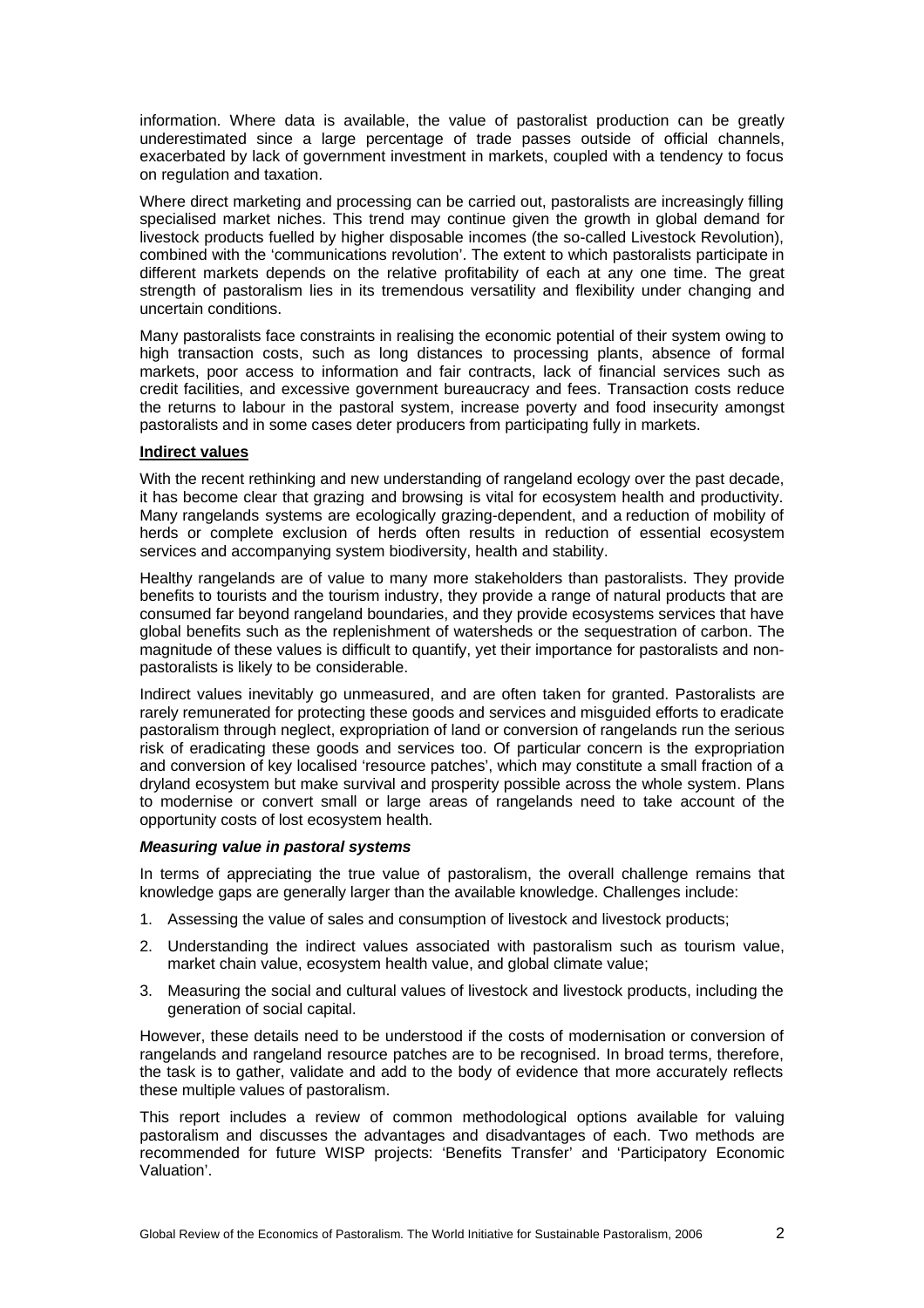Benefit Transfer refers to extrapolating results from existing studies in similar environments or contexts and adapting them to the context under investigation. Whilst this approach is costeffective, its main value lies in its potential to add to the body of readily available evidence by transferring useful but little known studies into the wider public domain.

Participatory Economic Valuation is an emerging methodology that is proving useful in assessing the value of intangible costs and benefits, whereby community members representing a specified population (e.g. a district or region) could assess the relative impact value of certain outcomes, dynamics and policies which they have themselves identified as being important. These relative impacts can also be estimated in absolute terms if financially measurable costs and/or benefits, such as milk production, are included in the set of parameters to be valued.

#### *Recommendations*

This review examines and critiques common and dominant pastoralist policies and the underlying premises on which they are based, and makes recommendations for appropriate modifications. The policies reviewed are grouped under four main headings: general pastoralist policies; pastoral marketing policies; rangeland policies; and the broader policy environment. A number of over-riding policy conclusions emerge:

- Policy processes should be less concerned with what technical options should be applied than with how technical and institutional reforms should be brought about. A participatory policy development process should be encouraged to accommodate the needs of different stakeholders and to connect researchers and institutions with the pastoralist reality.
- Appropriate and productive development in the drylands requires pastoralists themselves to be sufficiently empowered to influence policy and implementation on the national stage. To this end, enabling policies are needed to provide the necessary environment for empowerment and accountability.
- Greater technical insight is, nevertheless, needed and the new 'thinking' in range ecology suggests an urgent need for training of a new generation of range managers that can combine technical knowledge with socio-economic analysis.
- Policy must be informed by the real values associated with pastoralism and by an understanding that it is an economically viable and valid means of production. Pastoralism is an important contributor to many developing country economies and it could be made even more significant with appropriate policy support and relaxing of disincentives.
- The pastoral system relies on key resource pockets for its sustainability and viability, so alternative uses of those resource pockets present a significant opportunity cost of lost rangeland productivity in the wider rangelands.
- Policy must be informed by a more comprehensive understanding of the multiple values of drylands and pastoralism, beyond the narrow focus on commercial products. Environmental services (such as carbon sequestration, biodiversity, combating desertification and erosion) are increasingly highly valued in the global context and their promotion could represent an important economic potential.
- Valuation does not necessarily imply monetisation and there are important values that cannot be reduced to such terms. Using a holistic approach such as Total Economic Valuation, the full range of benefits from pastoralism can be brought into consideration, whether or not they have a monetary value.
- Enhancing the economic and environmental sustainability of drylands production cannot be achieved through sectoral policy change alone and changes are needed in a raft of policies that constrain pastoralism. For example, without changes in health and education policies, pastoralists will still face major challenges to enhancing their production, overcoming their poverty, and adding value to pastoral activities.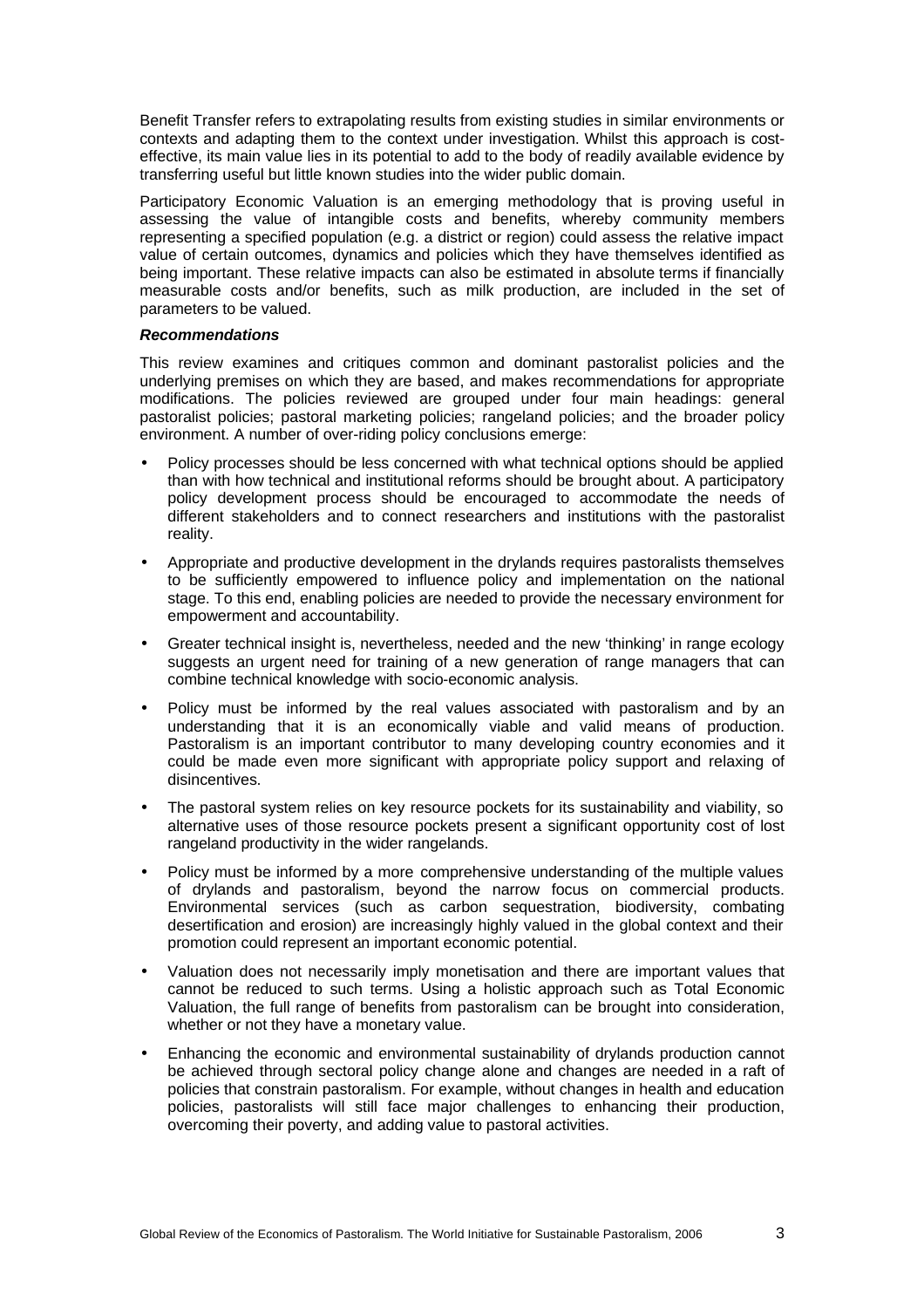# *Economics and values of pastoral systems*

Pastoralists constitute the majority of drylands inhabitants and, despite many efforts to change it, mobile pastoralism persists. Indeed, in Europe and Asia, policy makers are encouraging investment in pastoralism in the understanding that it is essential for sustainable environmental management in the rangelands. This flies in the face of 'conventional wisdom', yet a closer look at desertification indicates that it often occurs where policies have, deliberately or inadvertently, undermined the pastoralist system, for example where settlement and irrigation schemes place an inordinate pressure on the environment. Where pastoralism has been enabled and supported by appropriate policies, ecosystem integrity and biodiversity have in fact been enhanced.

The policy of sedenterisation in the drylands has been shown time and again to result in increased environmental degradation, reduced economic potential and eroded social and cultural systems. Rainfall in the drylands is low and unpredictable, both in terms of when it comes and where it lands, so the only practicable management system is an opportunistic one: to go where the resources are, when they are available. Most dryland ecosystems are ecologically grazing-dependent, and a reduction of mobility of graziers or exclusion of such graziers can result in a significant drop in biological diversity and reduced ecosystem health and stability.

The assumption that mobile pastoralism is archaic and economically irrational has long been part of the motivation behind the policy of sedenterisation. This belief has persisted and still influences policies in the drylands, despite evidence to the contrary. Yet evidence has been available for some time showing that pastoralism out-performs other land use systems in the drylands and that it is the most economically rational way to sustainably manage the drylands. Rather than exerting huge efforts to increase incomes through investment in alternative production systems, development planners would be well advised to first explore the options for enhancing this existing value. However, this needs a more thorough look at the factors that are currently constraining the system, and a greater recognition of the aspirations of the producers themselves.

## **Pastoral poverty in the marketplace**

In countries where drylands predominate, poverty is particularly widespread. Key 'poverty factors', such as gender biases, high maternal mortality rates and low emphasis on child health care, are particularly poorly addressed in drylands areas. Governance failures are often deeper in drylands areas, due to geographic marginalisation and often compounded by ethnic differences between those governing and those governed.

Perceptions of pastoral economics are often swayed by the visible suffering that occurs during prolonged drought in some pastoralist areas, especially in Africa, yet insufficient effort is made to analyse the causes of famine. The doctrine that famine results from failure in food supply is too simplistic: famine results from entitlement failure. In pastoral areas, asset wealth is often high, if volatile, but markets do not enable pastoralists to convert that wealth at times of stress. Food entitlement failure in this case can also be considered market failure: high transaction costs, poor information flow to producers, lack of competition in supply of goods and services and inability to choose the time of sale, because of an absence of alternatives for investment of the wealth generated.

Selling livestock during favourable periods can often generate significant revenue, but this can be of limited value when few goods or services are provided that could make relevant and safe investments. Instead, the safest place to store wealth is on the hoof, where the returns to investment are substantial during good times, but with the inevitable downfall that its value is eroded at exactly the time when it is most useful. Furthermore, pastoralists do not exclusively rear livestock for market-based transactions. Pastoral systems rely on strong social organisation for spreading risk and managing adversity, and these social systems are underpinned by complex systems of livestock (and other goods and services) transfer. Rather than only focus on maximising off-take and substituting the internal economic function of livestock, it is necessary to think about the magnitude and value of the existing services that livestock provide.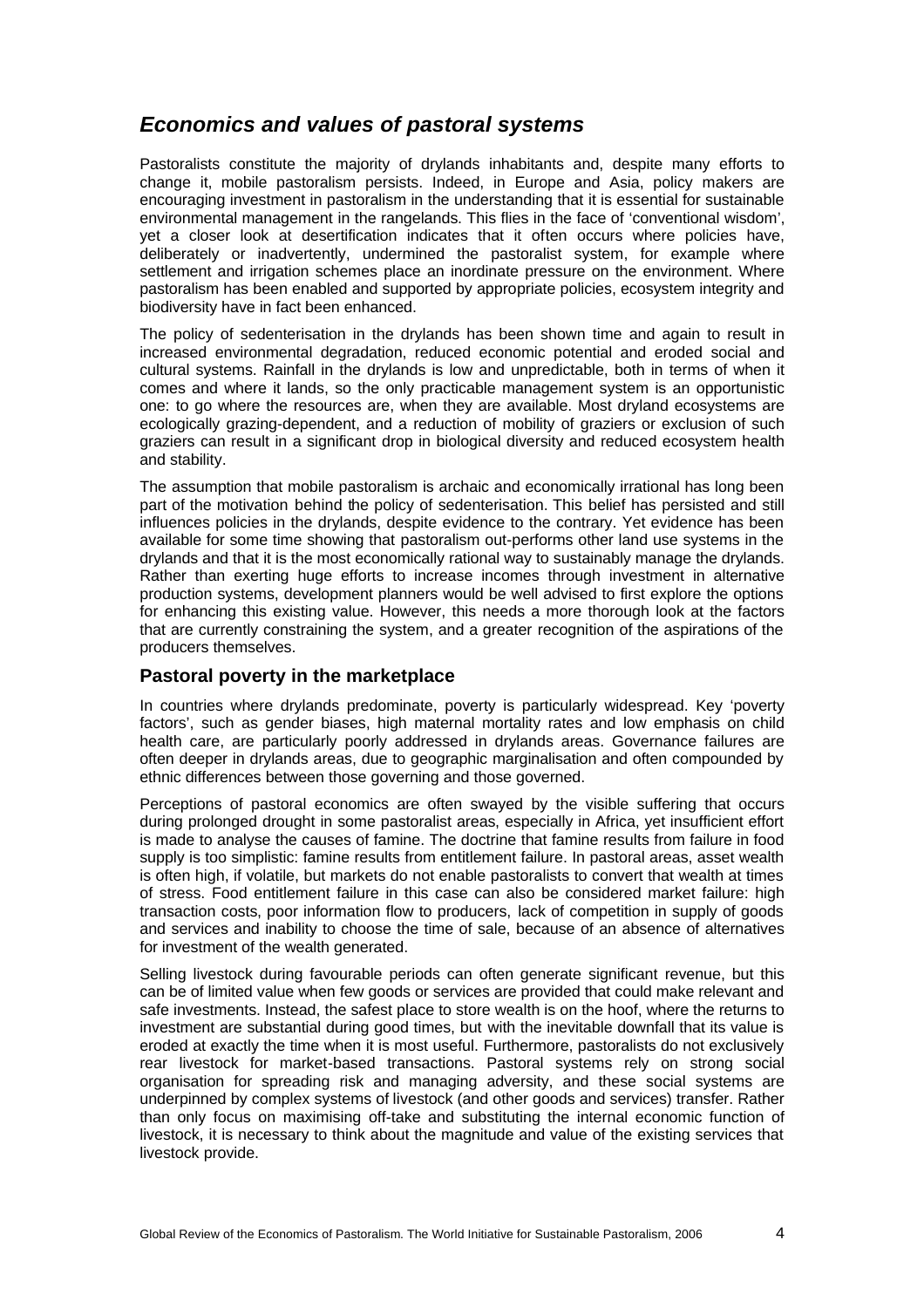In drylands areas, even where livestock wealth is relatively high and incomes from livestock are substantial, people may still engage in small scale, un-remunerative cultivation to ensure a supply of grain at certain times of the year. The labour expenditure is high and inefficient and may reflect the failure of markets to allow adequate compensation for similar labour invested in livestock. When such market failures are overcome, and goods become more readily available, pastoralists can shift from subsistence crop cultivation to fodder cultivation, making their return to labour, via the market mechanism, much greater.

Increased livestock productivity on its own, however, does not address the bigger issue of market failure. This failure can be overcome in a number of ways, including investing in markets and infrastructure and raising bargaining power by reducing transaction costs. Diversification of production can help, although not if it comes at a significant cost to the core economic activity (either through loss of land or diversion of labour). Raising the economic potential of the drylands also requires the provision of enabling incentives, including security over land and other resources, appropriate service provision, credit and banking facilities, access to government and relevant research and extension.

Growing urban wealth is having an impact in pastoral areas by increasing the demand for livestock products, and other natural resources, although producers frequently do not proportionately capture the benefits. The competitive advantage of drylands in producing livestock is also undermined by the exclusion of many developing countries from world markets for livestock and livestock products, although whether the solution is to invest heavily in meeting export standards, or to orientate efforts towards more localised markets remains an issue of debate. Regardless of whether a country prefers to exploit domestic or global markets, there remains a challenge of developing national market chains.

#### **The value of pastoralism**

The value of pastoralism is not confined to that which can be captured in the marketplace, although even this relatively straight forward information is itself hard to come by. However, pastoralism has a wide array of values that are entirely overlooked by market oriented surveys. When practiced effectively, pastoralism creates and maintains ecosystem health and stability, and as such it is a responsible for a range of environmental goods and services, which are enjoyed far beyond the boundaries of the pastoral system itself.

Pastoralism is truly a 'system', and comparisons with alternative land uses must also take this into account. The loss of a hectare of irrigable land to cultivation may result in the loss of livestock access to dozens of hectares of non-irrigable land. The cost, in terms of productive losses on the non-irrigable land, plus environmental degradation that comes through grazing reduction, may greatly out-weigh the economic gain of the hectare under cultivation and can cause very undesirable environmental outcomes. This represents a real lose-lose situation of biodiversity loss in both abandoned pasturelands and cultivated land and over-grazing in resource-poor pockets where pastoralists are left to graze their flocks.

Some of the direct economic benefits of pastoralism have been demonstrated and documented in the literature, yet the contribution to GDP and foreign currency earnings is rarely acknowledged in government policy. Instead of investing in markets, policy often favours taxation and regulation, driving an already thriving informal economy further out of the reach of government statisticians and tax officials. As a result, the value of livestock production in the drylands is often grossly underestimated in official statistics and thus does not attract the investment attention that it deserves.

It is tempting to say that the under-valuation of pastoralism creates a self-fulfilling prophecy: by declaring it worthless and therefore justifying non-investment, it has become economically unviable. Yet this study shows that this is not the case. Despite gross underinvestment and neglect, both in the production system and in the producers themselves, pastoralism continues to contribute healthily to national economies and export earnings. Although constraints to pastoral mobility have reduced its contribution to ecosystem services, as witnessed by the extent of desertification in the world's drylands, National economies continue to benefit from the unrecognised indirect values of pastoralism in managing drylands environments. By recognising these multiple values of pastoralism and reversing the trend of underinvestment, development planners can both boost their rural economies as well as enable drylands populations to overcome their vulnerability.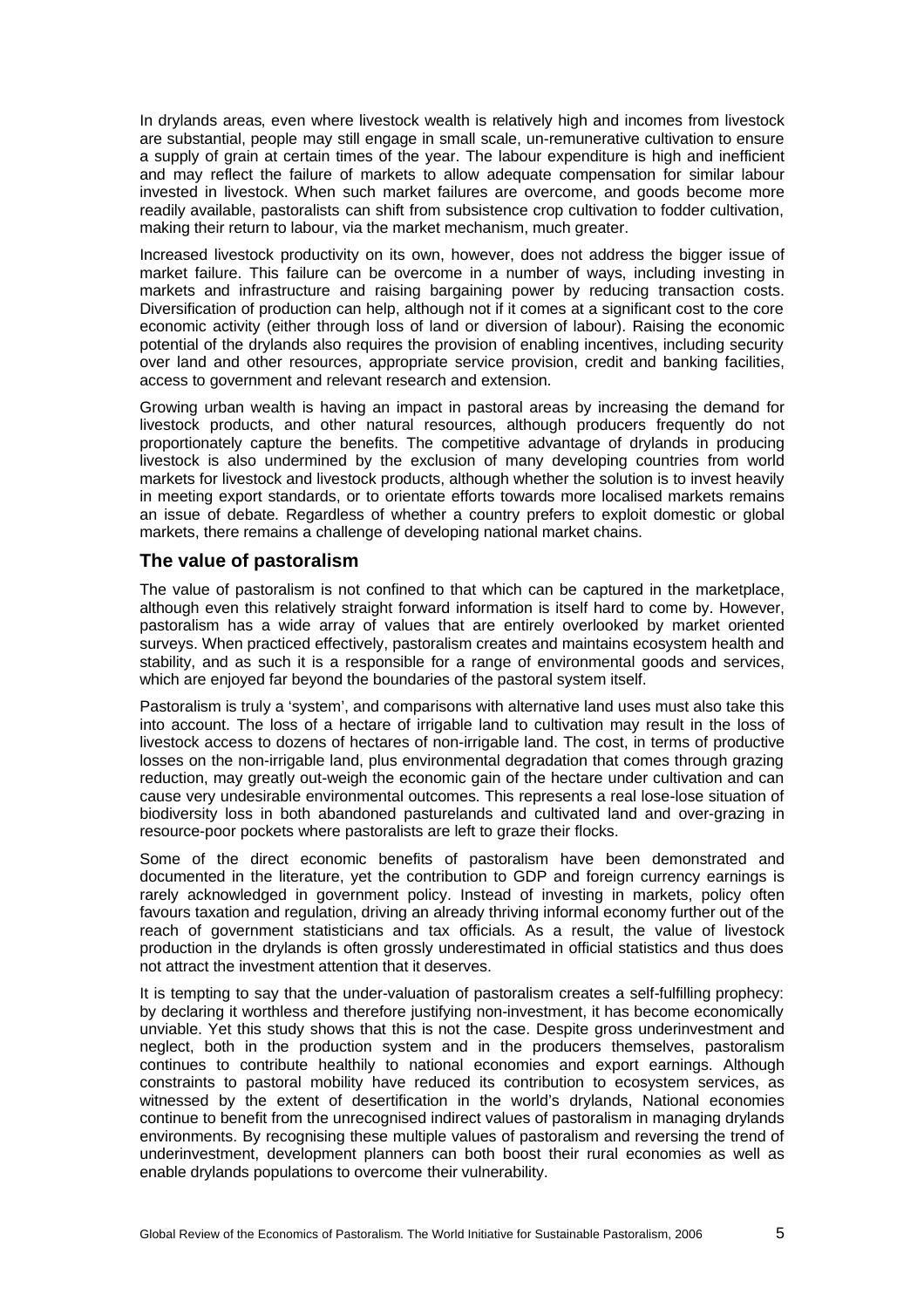# **Defining pastoralism**

Numerous economic definitions of pastoralism exist, and most refer to Swift's (1988) definition that pastoral production systems are those "in which at least 50% of the gross incomes from households (i.e. the value of market production and the estimated value of subsistence production consumed by households) come from pastoralism or its related activities, or else, where more than 15% of households' food energy consumption involves the milk or dairy products they produce". Some countries have adopted their own definitions, such as Morocco where pastoralism is defined as a livestock system where rangelands account for more than 50% of animal feeding time (Benlekhal, 2004).

Definitions such as this provide a very useful rule of thumb, although exceptions can always

be found. Stakeholders in the pastoralist system may not always fulfil such criteria, yet still consider themselves pastoralists. Others may shift, from year to year, between varying degrees of cultivation or off-farm labour that might periodically define them as nonpastoralist. This study focuses more on the production system than the producers: pastoralism rather than pastoralists. Pastoralism, regardless of the extent to which it contributes to the household economy, refers to any predominantly livestock-based production system that is mainly extensive in nature and uses some form of mobility of livestock.

### *Box 1 – Which system value?*

*In the ensuing discussion of Total Economic Valuation, it is important to be clear about which system is being valued: pastoralism, pastoralist or dryland. Although in many cases the values of each overlap, the categorisation of direct and indirect values is very different. For the sake of developing the conceptual framework, this classification is important, and therefore, to avoid confusion, this report attempts to adhere rigidly to the valuation of pastoralism: the livestock production system.*

# *An overview of the economics of pastoralism*

Mobile pastoralists are a large and significant minority, and often an ethnic minority, in many countries around the world. Precise figures are hard to come by, but when all types of mobility are considered, nomadic and transhumant pastoralists may number between 100 and 200 million people globally (FAO, 2003). If extensive agro-pastoralists are included, the number rises very sharply, and such people are a clear majority of dryland inhabitants. Pastoral livestock systems are in fact more than simply a mode of livestock production; they are also consumption systems that support this large global population, and they are natural resource management systems that support a wide range of services and products that are globally valued, such as bio-diversity protection, tourism and raw materials.

Policy decisions that affect pastoralists and the drylands cannot be safely made in the absence of information over their existing values. The multiple values of pastoralism must be understood and accounted for, whether or not they have a market value and whether they are produced or foregone. What is needed it a holistic valuation of all the goods and services that pastoralism provides.

IIED's paper "Valuing pastoralism in East Africa" (MacGregor and Hesse, 2006) identifies a broad framework for assessing the benefits of pastoralism, looking beyond the immediate benefits of livestock and livestock products. This Total Economic Value (TEV) framework could provide a strong tool for understanding the true contribution that pastoralists make to their domestic economies (Figure 1).

The visible contributions of pastoralism to the economy are generally limited to the measurement of livestock sales and some by-products, such as dairy, hair and hides. Whilst these are challenging to quantify in themselves, they do not capture the full value of pastoralism. Two important points need to be recognised:

- There is a multiple and extensive set of values associated with pastoralism. Some are tangible but many are not; some can be measured but many cannot; and those that can be measured are often underestimated.
- Assessing an economic activity's total contribution to the national economy is one tool to identify, quantify and aggregate all values associated with that activity. However, it is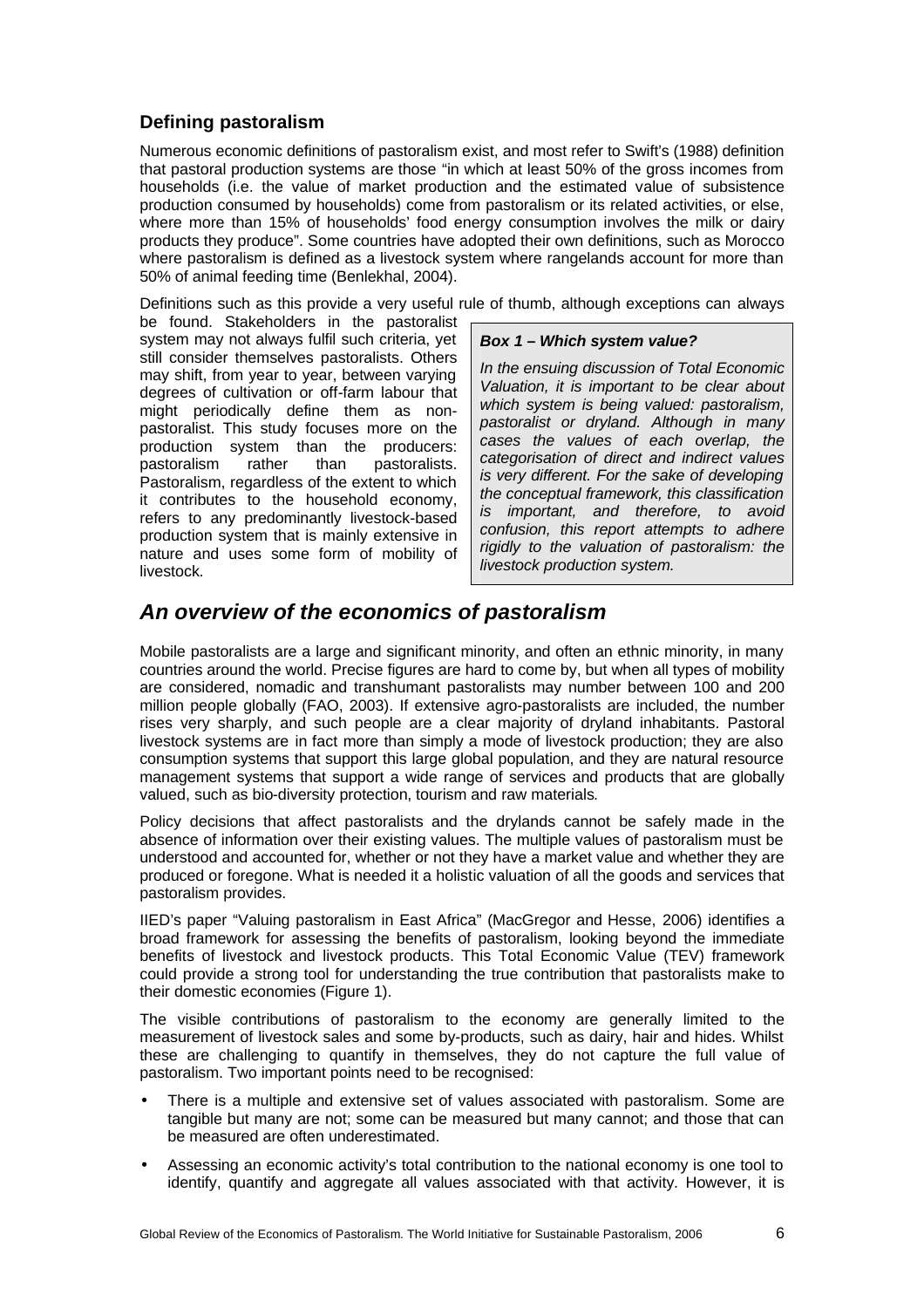"misleading to assume that this is simply a process of monetising all aspects of economic life. Rather it proves as useful tool to explore the full range of costs and benefits emanating from an activity, which can also be used for lobbying in support of pastoralism" (MacGregor and Hesse, 2006).



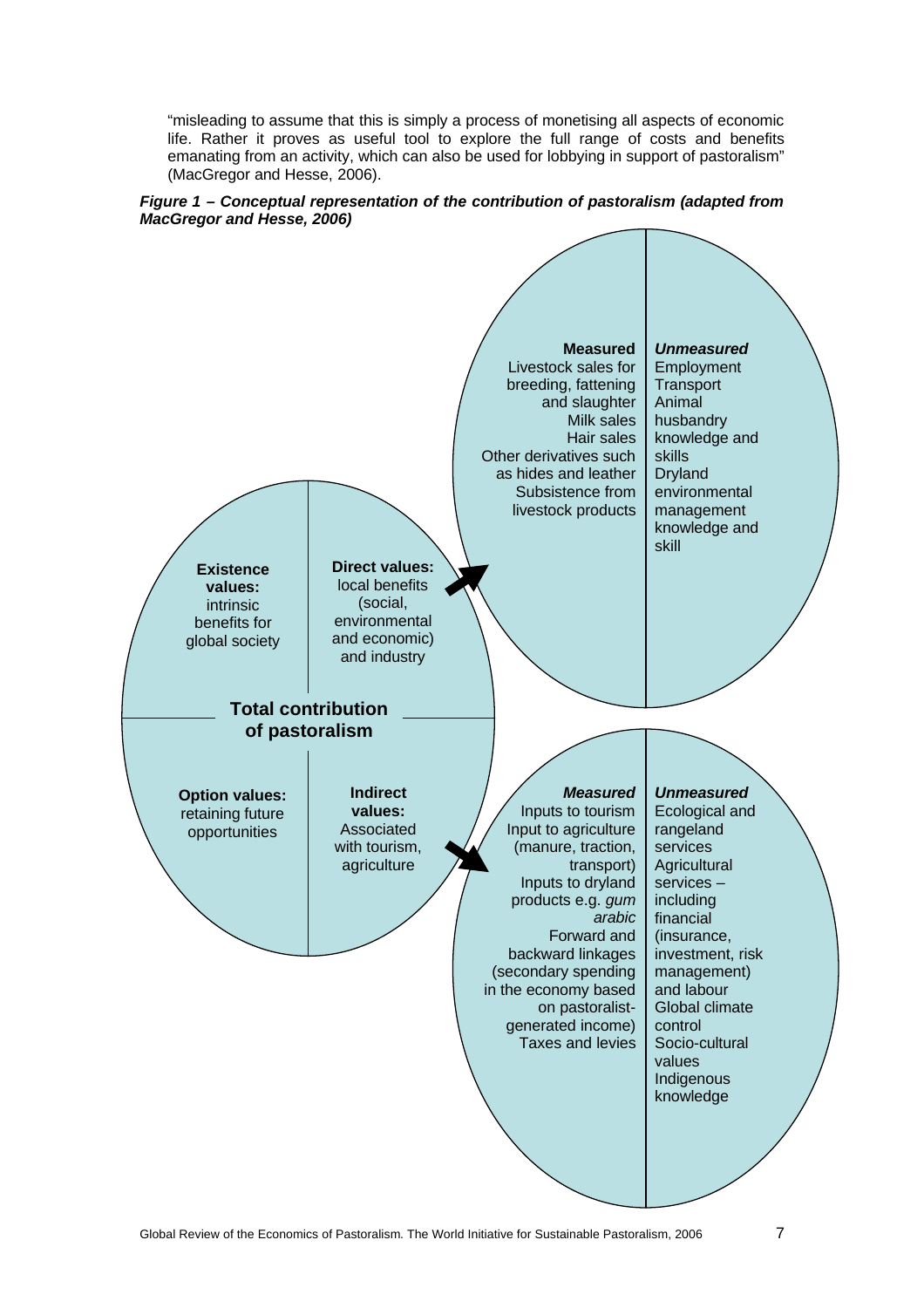# *Direct values of pastoralism*

Few countries have official agricultural data that is disaggregated to show the contribution of pastoralism, although in some countries the contribution or pastoralism is very significant. In Kazakhstan, despite 15 years of political and economic turmoil, the livestock sector, which is predominantly found in the drylands, provides 42% of agricultural GDP, down from 60% in the Soviet era when the agricultural sector as a whole made up 31% of Net Material Production (a Soviet measure of output) (World Bank, 2005). In Mongolia, pastoral livestock are responsible for around one third of GDP and are the second largest source of export earnings (32%) (UNDP, 2003). In Morocco, some estimates put the contribution of rangelands to agricultural GDP at 25% (Berkat, 1995). Figure 2 illustrates the estimated contribution of pastoralism to agricultural GDP in a range of African countries.



*Figure 2 – Pastoralism as a percentage of agricultural GDP<sup>1</sup>*

In countries with a dominant agricultural sector, pastoralism can be a significant controbutor to national GDP. Uganda's pastoralist and small holder livestock producers contribute 8.5% of total GDP, providing the country's fourth biggest foreign exchange earner (Muhereza and Ossiya, 2004). Ethiopia's pastoral dominated livestock sector contributes more than 20% of Ethiopia's total GDP, probably much more if other intermediate values of livestock are properly assessed (Aklilu, 2002). The leather industry is Ethiopia's second largest source of foreign exchange after coffee and, in 1998 alone, it exported US\$41 million of leather and leather goods, primarily to Europe, Asia and the Middle East (STAT-USA, no date).

# **Products and productivity**

l

The great strength and appeal of traditional pastoralism as a land use form is its tremendous versatility: it has the ability to continuously adapt to varying economic, environmental, social and political conditions and is inherently self-sufficient when necessary. This flexibility explains the great variation of production and marketing scenarios both between and within countries. Nevertheless, although pastoralism is context-specific, some generalisations can be drawn.

In many countries, pastoral production is carried out to provide multiple products rather than single products. Pastoral production tends to focus on live animal products, rather than slaughtered animals. Whilst commercial ranching focuses on the slaughtered products of

 $1$  All data from Salih, 1993, except Kenya (Republic of Kenya, 2000),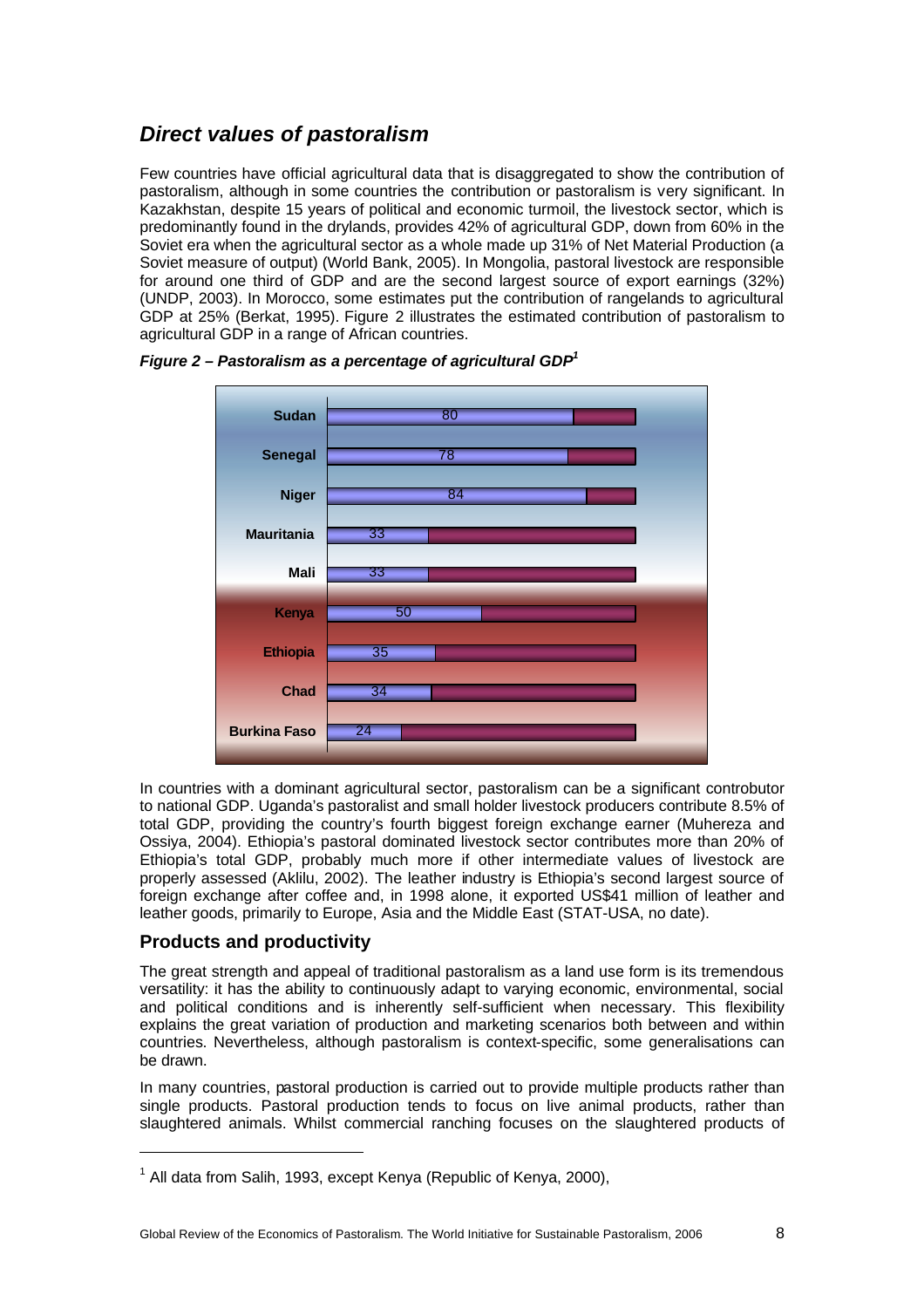meat and hides, pastoral livestock provide additional products including milk, hair, blood, manure and livestock off-spring, and perform additional roles such as transport and draught power, food storage, a cash buffer, capital reserve and a hedge against inflation.

Pastoralism is a production system for marginal lands, and comparison with the sort of production performances that can be attained in less arid or less harsh conditions are misleading. Pastoralism is a means of exploiting extensive lands where returns can be attained at relatively low production cost. In the former Soviet Union, the pastoralist systems of Kazakhstan, Kyrgyzstan and Turkmenistan were estimated to have 50% lower production costs than other Soviet livestock systems. The Soviet Union duly transformed its rangeland states into the major national suppliers of pastoral products with Kazakhstan alone supplying 25% of Soviet lamb and 20% of Soviet wool (Kerven et al., 2002, ADB 1997).

Despite the importance of indirect values and non-tangible benefits of pastoralism, even in direct terms pastoralism has been shown to greatly out-produce ranching under the same conditions. Table 1 presents a range of study results from Africa that show the pastoral system to be from 2 to 10 times more productive than ranching alternatives.

*Table 1 – Comparisons between ranching and pastoral production systems in Africa (Scoones, 1995)*

| <b>Country</b> | <b>Comments</b>                                                                                                                                                                                                                                                                                                                                   | <b>Sources</b>                                                                                               |
|----------------|---------------------------------------------------------------------------------------------------------------------------------------------------------------------------------------------------------------------------------------------------------------------------------------------------------------------------------------------------|--------------------------------------------------------------------------------------------------------------|
| Zimbabwe       | All studies show that the value of communal area<br>(CA) cattle production far exceeds returns from<br>ranching. If actual stocking rates are used, CA<br>returns are ten times higher per hectare.                                                                                                                                               | Danckwerts (1974)<br>Jackson (1989)<br><b>Barrett (1992)</b><br>Scoones (1992a)                              |
| Botswana       | Communal area production (in cash, energy and<br>protein terms) per hectare exceeds by at least three<br>times per hectare returns from ranches, even though<br>technical production parameters are lower. The<br>difference in soil erosion levels between the two<br>production systems is negligible, despite differences<br>in stocking rate. | Rennie et al. (1977)<br>Carl Bro (1982)<br>Hubbard (1982)<br>De Ridder and<br>Wagenaar (1984)<br>Abel (1993) |
| Mozambique     | Traditional systems have higher overall returns per<br>hectare because of the multiple benefits of draft,<br>transport, manure, milk and meat compared to the<br>single beef output from ranches.                                                                                                                                                 | Rocha et al. (1991)                                                                                          |
| South Africa   | Cattle production systems in the Transkei show<br>higher returns per hectare, but lower productivity<br>indicators, compared to ranches in the commercial<br>white farming sector.                                                                                                                                                                | Tapson (1991, 1993)<br>Richardson (1992)                                                                     |
| Tanzania       | The productivity of pastoral herds in the Ngorongoro<br>Conservation Area were found to be comparable to<br>commercial herds. Maasai multi-product outputs are<br>higher than ranches on a per hectare basis.                                                                                                                                     | <b>Birley (1982)</b><br>Homewood and<br>Rodgers (1991)<br>Homewood (1992)                                    |
| Uganda         | Recalculations of figures to include full range of<br>costs and benefits show that dollar returns per<br>hectare under pastoralism are two times higher than<br>for ranching. Dollar returns per animal are a third<br>higher.                                                                                                                    | Ruthenberg (1980)<br>Behnke (1985a)                                                                          |
| Ethiopia       | The pastoral Borana system has higher returns of<br>both energy and protein per hectare compared to<br>industrialised ranching systems in Australia.<br>Australian Northern Territory ranches only realise<br>16% of the energy and 30% of the protein per<br>hectare compared to the Borana system.                                              | <b>Cossins (1985)</b><br>Upton (1989)<br>Cossins and Upton<br>(1988)                                         |
| Mali           | Transhumant pastoral systems yield on average at<br>least two times the amount of protein per hectare per<br>year compared to both sedentary agropastoralists<br>and ranchers in the US and Australia.                                                                                                                                            | Breman and de Wit<br>(1983)<br>Wilson et al. (1983)                                                          |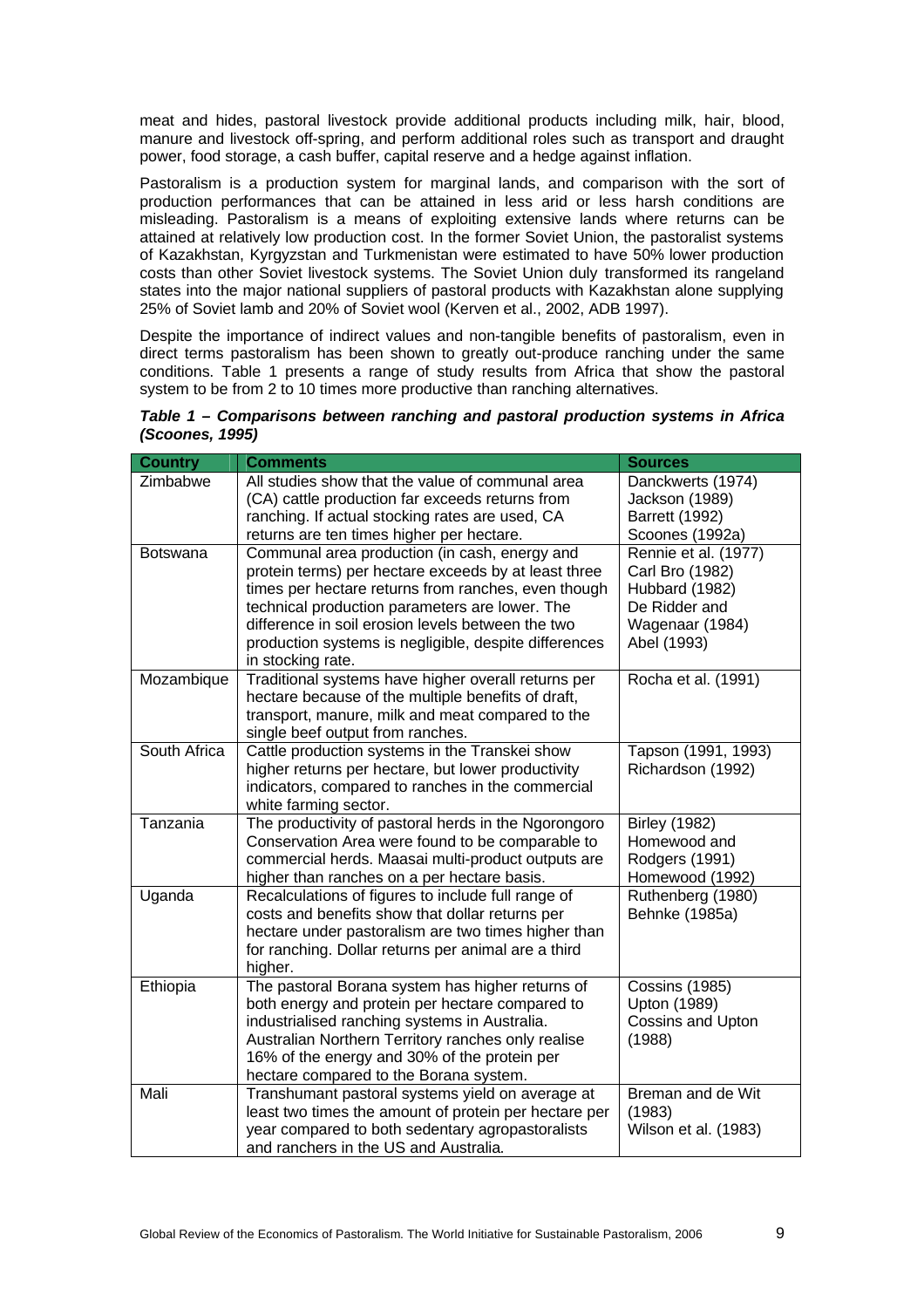## **Additional livestock products and market niches**

The majority of pastoralists consume milk and produce a range of dairy products, yet marketing of those goods is often limited or restricted. In Rajasthan, India, camel milk is a byproduct of camel breeding which is traditionally consumed by herdsmen (especially on migration) and by their families. Pastoralist institutions in India recently mounted a successful legal challenge to the prohibition of camel milk sales (Agrawal et al., 2003). With increasing commoditisation of camel milk, and weakening of cultural taboos on the selling of camel milk, the income generated from milk sales can exceed the returns from selling the young male offspring.

Cultural taboos against the sale of dairy products have hampered market integration for a number of pastoral communities, but proscriptions are often seen to weaken in the face of marketing opportunities. This is the case in the Pashtun areas of Afghanistan, where surplus dairy products like milk, yoghurt or buttermilk have customarily been distributed freely to relatives or other needy people and sale of such products represents a threat to such social institutions. Pashtun dairy products are increasingly sought after in Afghanistan's markets and cultural restrictions on their sale are fading (Halbach and Ahmad, 2005).

Hides and skins are an important by product for most pastoralists, as in the case of the Astrakhan pelt, produced from Karakul sheep in the arid rangeland zones of Afghanistan, Uzbekistan, Kyrgyzstan and Turkmenistan. For the production of astrakhan pelts Karakul lambs have to be slaughtered before the second day after birth, and owners therefore remain with their flocks during the lambing period to decide whether to rear or to pelt a lamb. In the 1950s Afghanistan controlled the major astrakhan markets and, although market share was later lost due to lack of proper marketing and management and breeding of the Karakul flocks, during the years 2003 and 2004 the industry rebounded strongly. Investment opportunities exist in skin processing and in emerging leather manufacturing. Despite a shortfall in the skills and expertise to develop these industries, export performance indicates that the raw products are produced at internationally competitive prices (Halbach and Ahmad, 2005).

Wool is an important by-product for many pastoralists, particularly those in colder climates. In South America, pastoralists tap important niche markets for the sale of wool from their camelid species: Alpaca, Llama, Guanaco and Vicuña. Alpacas, for example, thrive in the harsh climates of the Peruvian, Bolivian, Chilean and Argentinean highlands, providing food, fuel, clothing, and transportation. They produce coloured wool that is much stronger than Merino sheep wool and is highly sought after in Europe, and Japan: in particular the 'cria' (young alpaca) fibre which commands a higher price. Globalization and the depression of meat and wool prices have imposed constraints on marketing from the pastoralist sector: some speciality commodities, such as Pashmina goat wool, and specialised breeds such as the Awassi sheep (from the Near East), are increasingly produced in Australia for international markets.

Cashmere is a niche pastoralist product worthy of mention, since World demand and prices for cashmere have risen sharply in the last few years. This has been driven by the entry of Chinese companies into the market, manufacturing low quality mass market garments, and fomenting domestic competition which has driven up prices for cashmere (Westhuysen, 2005). Most of the cashmere goats are raised in the western and northern pastoral zones of Inner Mongolia, Xinjiang and the Tibetan plateau, where they thrive on the shrubby, sparse and low output vegetation. China has 78 million cashmere goats that annually yield 12,000 tonnes of raw cashmere and produces 65-75% of the world's cashmere fibre (China Chamber of Commerce, 2005).

Livestock provide power for transport and traction for many pastoralists. Camels in India are primarily regarded as a draught animal and means of transportation, while its food potential is largely ignored. In the Thar desert, camel carts are still popular and remain a common means of transportation. Ownership of a camel and a cart is a good source of income, sufficient to support a family: the average daily income from camel carting was Rs 300 and Rs 140 in city and village areas, respectively, versus a daily expenditure of Rs 40/camel/day. Other uses of camel power include threshing, lifting of water and powering of oil mills. The camel is also used as riding animal, mainly in the Jaisalmer area, where it exerts considerable draw on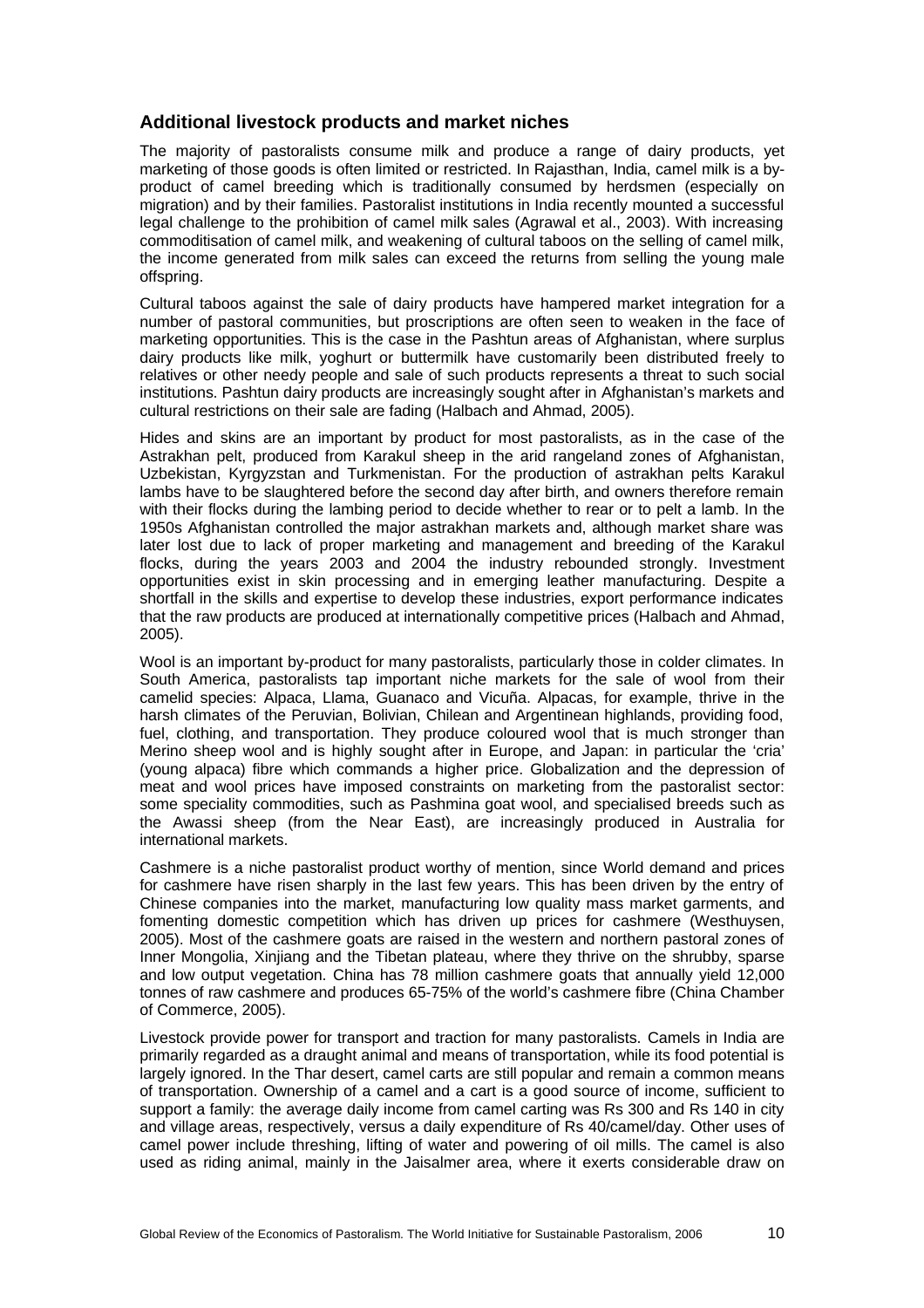tourists, and is used by Indian Border Security Force for patrolling the desert border (LPPS, 2005).

Dung also makes an important contribution to the rural economy in many countries, which is often mentioned but rarely quantified. In India, about half of the total dung produced is used as manure and the rest as domestic fuel. In 1970–71 manure accounted for about 43% of the total value fertiliser used in agriculture. This declined drastically to 23% in 1980–81 and to about 13% during the 1990s. However the absolute value of manure has been increasing steadily (Birthal and Parthasarathy Rao, 2002). The use of dung has also traditionally played a role in maintaining relations between Rajasthan's camel breeders and farmers. With increasing use of chemical fertilizers, the importance of manure as an agricultural input has declined (Agarwal, 1998). However, in the meantime, agricultural input subsidies were abolished almost worldwide and, with soaring oil prices leading to escalating fertiliser prices, the value of dung may be set to rise again.

Livestock play a crucial role in providing risk insurance for most pastoralists, particularly so in high-risk drylands environments. In Turkey, livestock give increased economic stability to the farm household, acting as a cash buffer (small stock), a capital reserve (large animals) and a hedge against inflation. In a mixed farming system, livestock reduce the risk through diversification of production and income sources and therefore a much greater ability to deal with seasonal crop failures and other natural calamities (Akbay and Boz, 2005). The splitting of herds, and fluidity of ownership of individual animals, is an important insurance strategy for pastoralists that enables households to cope with the vagaries of climate and the uncertainty of their environment (Bayer & Waters-Bayer, 1995).

### **Pastoralist markets and marketing**

The emerging picture of pastoralism is that it contributes strongly to national economies: more strongly than perhaps should be expected, given the extent of underinvestment and the absence of legal and policy support. However, it is also apparent that this vibrant sector of the economy is not bringing commensurate benefits to pastoralists, in the form of security and risk reduction. Part of this shortcoming may stem from market failures or from other factors which limit the either the engagement of pastoralists in markets or their returns from marketbased activities.

#### *Opportunities*

Many pastoralists are increasingly engaging in market activity and livestock are being increasingly seen as a commodity for sale. This can bring penalties if it undermines customary institutions for resource sharing and risk management (Davies, 2006). However, market integration allows pastoralists to survive on smaller herds than would be possible with exclusive subsistence (McPeak and Little, 2006). If the necessary goods and services are available, it also offers pastoralists new opportunities for enhancing their livelihoods.

Despite the constraints to marketing, most pastoralists throughout the world supply markets, whether international, national, local or household. Marketing practices are well established, although the choice of market varies over time, depending partly on which market yields the highest returns. There is a tendency to talk of 'the marketplace', yet in reality livestock markets are composed of many different types of market and pastoralists can, under the right conditions, exercise a degree of choice (McPeak and Little, 2006). Transaction data from Tunisia illustrates the breakdown of pastoral sales by market and illustrates the range of markets that are available to producers. The 'immediate' market accounts for 40% of sales, 'local' markets 20%, 'transfer' markets (regional) 35% and 'large' markets (cities) account for only 5% (Ministry of Agriculture Tunis, 2006).

Investment in marketing may have been restricted in some countries due to the assumption that pastoralists live outside of the cash economy, or the belief that mobile production systems are not compatible with marketing or modern collection methods. Indeed, there may be some marketing advantages that come with a reduction in mobility. In Iran, traders will enter into collection contracts with sedentary households because they are easier to locate, whereas mobile households are obliged to travel to find the trader when they want to make a sale (Badripour, 2004). However, there are also numerous examples of how well mobile pastoralists can engage in marketing and how collection systems can be further modernised to accommodate the needs of mobile pastoralists, as discussed in the next section.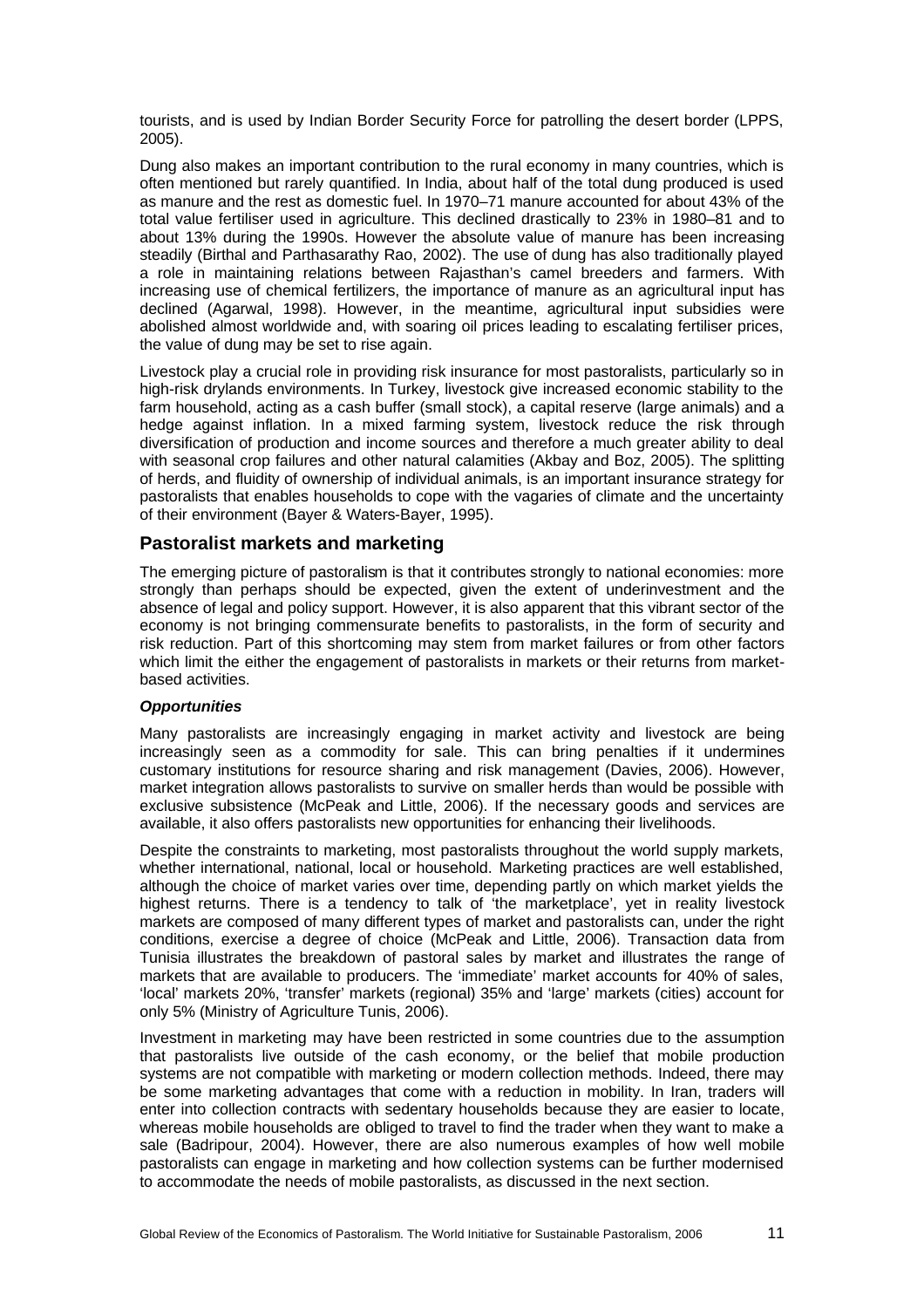Some pastoralists are engaging in direct marketing and household-level processing, as in the case of Afghanistan's cashmere producers. However, government must play a role in enabling linkages and negotiations between producers, producer associations and big business and also in ensuring effective customs and border controls. An important opportunity for pastoralists may lie in the concept of 'Fair Trade' and 'Fair Contracts', although there are major constraints to global market access as discussed later. Given current high-income and global consumer tastes good potential also exists for building brands around the concepts of "natural range beef", "conservation beef" and "desert lamb", as in South Africa.

The range of opportunities is, theoretically, wide, but providing opportunity may not always be enough to change pastoralist's attitudes to the market. Producers might be better served if they were assisted to sell their produce 'better', rather than sell more – i.e. support is needed to make trade more remunerative (McPeak and Little, 2006). Few primary producers around the world are going to argue with that outlook, although there must also be great value in broadening the portfolio of products that can be marketed and expanding the element of choice over markets and sales.

#### *Domestic trade*

The rapidly increasing proportion of the World's population that lives in urban centres is generating a growing demand for livestock products: particularly milk and meat. There is a global increase in demand, but a significant part of that increase is in developing and emerging countries, offering important marketing opportunities for pastoralists. Urbanisation is routinely seen to raise demand for livestock products, partly through an increase in the proportion of a population that depends on the primary food producers, but partly through increasing affluence that leads to higher per capita consumption of meat and dairy products. The global rise in meat consumption is most noticeable in India, China and Brazil, the first two of which have significant pastoralist regions. However, meat consumption in Africa is also rising and may be set to rise at a comparatively higher rate than other regions over the next decade (Delgado et al, 1999).

Pastoralists in most countries appear to be integrated into their national market to some extent. In Iran for example, although mobile pastoralists number only about 2% of the entire population (1.3 million pastoralists) according to government figures, they satisfy about one quarter of the country's livestock needs (CENESTA, 2004). Morocco's caprine sector alone, which is almost entirely rangelands-based, produces 8 to 18% of the red meat production of the country (Ait Baba, 1997). However, many countries with pastoral populations are not selfsufficient in animal products and it is safe to say that, given the great underinvestment in the pastoral system, there is scope to increase the supply to national markets through appropriate investment in production and marketing. Indeed, securing domestic market share may be a great deal less risky than investing in global markets, where competition is fierce and consumer standards can be both costly to attain and fickle.

In many countries the best returns are obtained by home consumption. For example, across Southern Africa, evidence assembled shows very good reasons for the general lack of involvement in selling livestock: people keep livestock not to make money, but to save money. The main determinant of this strategy is high retail food prices, itself a function of remoteness, high transport costs and poor marketing systems (Behnke, 2006). Specifically, in Botswana, despite government policies that make the livestock sector artificially attractive, few pastoralists engage in sales. This may owe in part to tough standards set by Botswana's export-oriented livestock economy, with the high subsidies provided to that sector and the restriction on livestock movement that go with it. However, evidence also suggests that livestock fattening (to enhance live animal sales) will deflect milk away from human consumption, losing a staple part of the diet (Behnke, 2006).

Smaller producers may be better off supplying their own families and marketing windfall surpluses in good rainfall years, or selling livestock only when cash is needed. Beyond this, extra labour or capital is better deployed to secure off-farm or non-pastoral sources of cash that are more lucrative than producing agro-pastoral surpluses for sale (Behnke, 2006). Diversification into off-farm or non-farm cash earning, particularly through labour employment, appears to be a global trend amongst pastoralists.

Commercial involvement, when it does happen, may yield marginal gains. Again in Botswana, increased commercial involvement did not mean that herds could be managed more profitably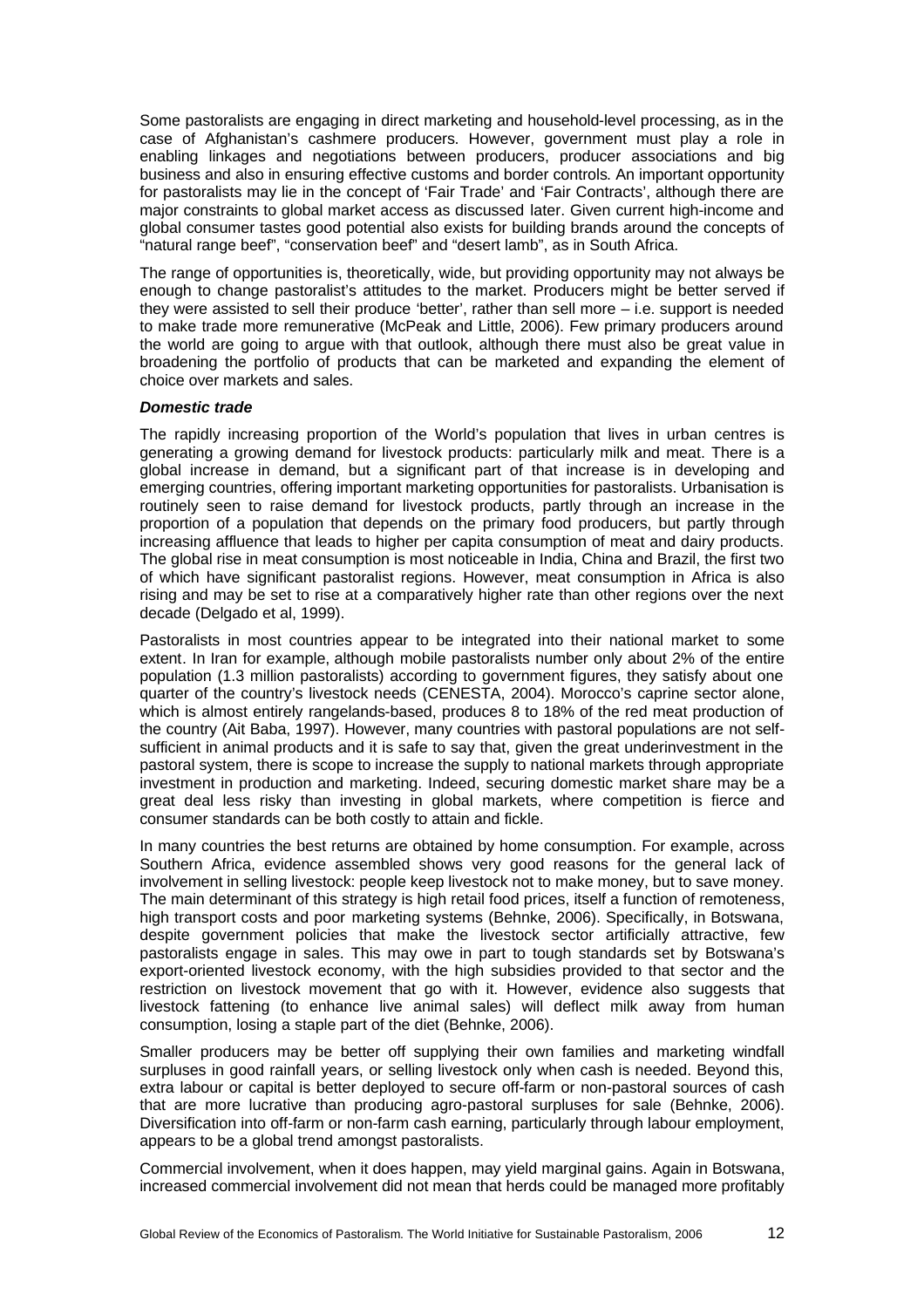per head or even that animals could be sold at a higher rate. It simply meant that purchased inputs displaced domestic labour in the production process, and that specialized singlecommodity production replaced the production of a diverse array of goods for home consumption (Behnke, 1987).

#### *Regional Trade*

Pastoralism is often associated with border areas and as a result the opportunities for informal trade are great: indeed, they are sometimes the only opportunities available. However, such trade is rarely captured in official statistics and is frequently considered as something illegal and undesirable. By failing to recognise and legitimise cross-border trade, government is more likely to promulgate inappropriate policies that result in economic loss to the national government.

Instead of facilitating this trade to stimulate local economies, and investing in those economies, government tend to impose tariffs and restrictions that ensure the trade remains in the informal, or black market, sector, relying on bribes at border posts where necessary. The cost to pastoralists of these policy failures is that "legal ambiguities" generate inefficiency in the market, which creates opportunities for markets to be disrupted by rent-seeking behaviour (McPeak and Little, 2006). More open, integrated and competitive markets are required, yet in government circles 'trans-border commerce often is still portrayed as smuggling and illegal and consequently remains subject to disruptive border closures and animal confiscations' (Little and Mahmoud 2005).

Such cross-border trade is common in Central Asia: yaks and cattle are driven across from Tajikistan to the urban markets of southern Kyrgyzstan; sheep from western Kyrgyzstan supply the populous Ferghana valley of Uzbekistan; horses are trekked across the mountains of northern Kyrgyzstan for sale in the richer communities of south Kazakhstan; cashmere goat fibre is trucked over the borders of eastern Kazakhstan and Kyrgyzstan to China; meat from northern Kazakhstan goes to Russia; karakul lamb pelts are sold from Turkmenistan to Russia (Kerven, 2006). The true value of livestock exports to each of the Central Asian countries and their populations is therefore very difficult to assess.

Cross-border trade is essential to food security in eastern Africa, where the export of livestock finances the import of essential foodstuffs such as rice, wheat flour, cooking oil and pasta. When the export of animals declines or is interrupted, food supplies dwindle and become expensive (Little, 2002). However, the benefit of cross-border trade to pastoralists is restricted by weak spatial integration, which results in a greater proportion of the proceeds of livestock sales accruing to non-pastoral agents. Pastoralists face unfavourable terms of trade as a result of declining prices for their animals and rising prices of their major purchases, and improving food security in the region requires greater market access for both sales and purchases (Little et al. 2001).

#### *Global trade*

In many countries pastoralism contributes significantly to export earnings. Ethiopia's leather export market, dominated by the pastoralist sector, provides 12% of total trade (EPA, 2003). Uganda's fourth export earner, hides and skins, relies on pastoralists and small holder producers for 95% of its produce (Muhereza, 2004).

Where global prices offer sufficient incentives, pastoralists are engage in significant global trade. The trade of live animals from Somali and Ethiopia to the Middle East, driven by high oil-based disposable incomes in the Middle East combined with geographic proximity, provides a useful example. Over the last three to four decades Somali pastoralists have experienced a significant change from a livestock subsistence society, which lived mainly on milk and meat as staple foods complemented occasionally with a little gain, to a livestock export oriented market economy developing comparatively sophisticated trade links (UNDP 1998).

The Southern African 'block' of Botswana, Namibia, Zimbabwe and Swaziland have preferential chilled beef quotas with Europe, which although dominated by commercial operations, allow limited participation by pastoralists when the latter have large enough herds. However, these countries have failed to meet their export quotas and despite huge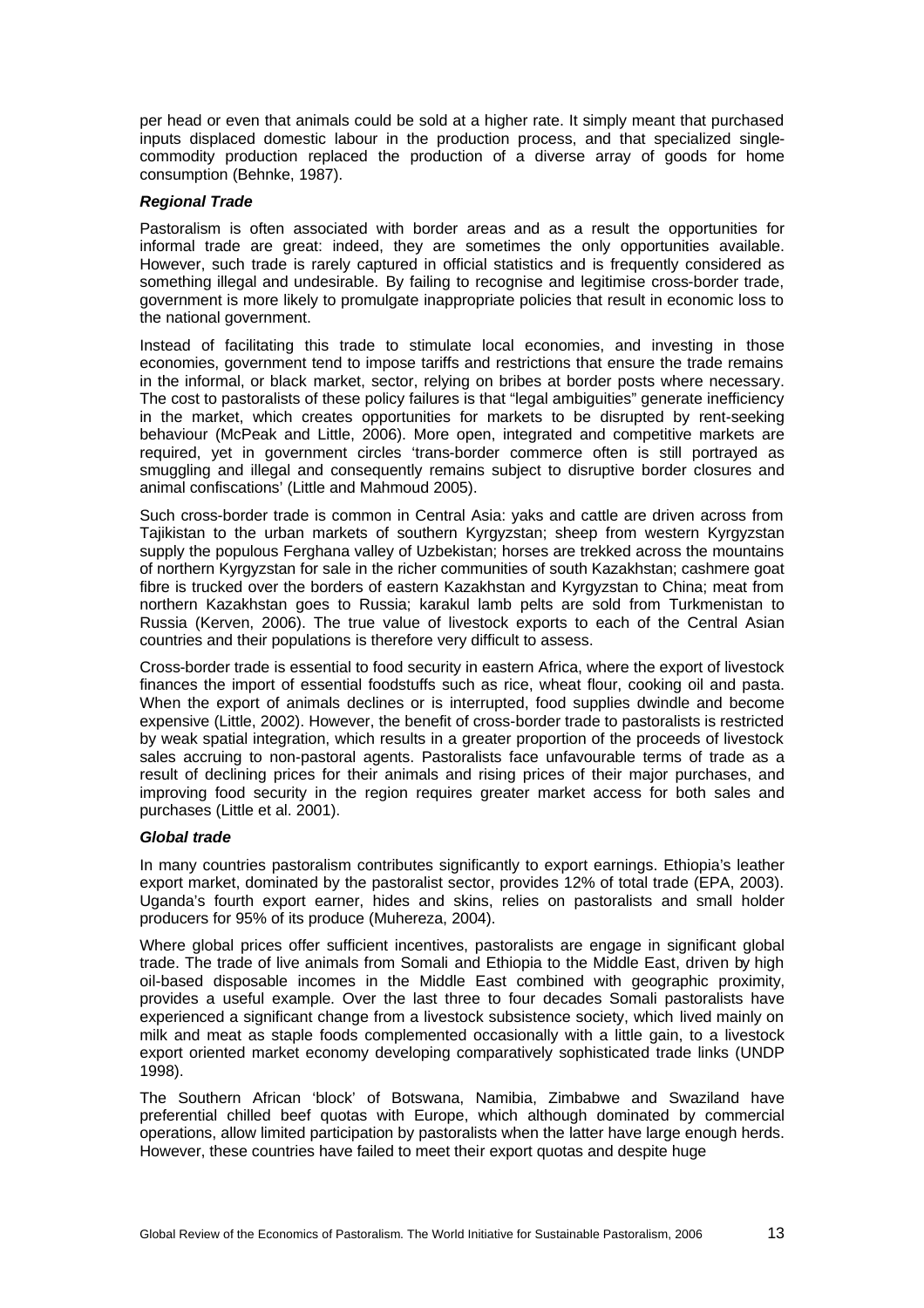investments and subsidies into intensive livestock systems they are seeing their competitiveness in global markets eroded (Behnke, 2006).

It is worth remembering that pastoral systems are not, primarily, meat production systems. Global trade in pastoral dairy products are rarely given much attention, yet camel milk is a greatly under-exploited commodity in many pastoralist systems that offers great potential for economic gain, in both domestic and international markets. The global market for camel milk alone, most of which is produced in drylands areas, is estimated at 10 billion US\$, with 200 million customers in the Arab world alone (FAO, 2006). Two countries with a dominant pastoralist population and a large national camel herd, Somalia and Mauritania, have both successfully established commercial camel milk enterprises that collect milk from fully mobile producers. This refutes the claim that milk collection is not practical in a nomadic or mobile context. However, the experiences of both countries suggest that centralised, private enterprise milk collection may have greater merit than household level processing of dairy products, where quality control is much harder to guarantee and securing long term marketing arrangements can be an obstacle (Tiviski Dairy Products, Mauritania: personal communication, 14.07.06).

#### *Box 2 – Botswana's livestock sector*

*A number of African countries are looking at the experiences of livestock commercialisation in Botswana, which has a preferential trade agreement to supply chilled beef to Europe. The Botswana case is of interest, because the government has supported the sector with massive subsidies, of up to 50%, which makes the livestock sector artificially attractive. Botswana's capital-intensive and technologically sophisticated approach to livestock exports has long been considered more profitable than that of the Horn of Africa (Somalia and Ethiopia). However, today this difference is no longer so clear cut. In 1998/9 the Botswana Meat Commission posted its worst year since its formation in 1966 and only its fourth ever loss, yet it has subsequently recorded a financial loss in every year since then (except 2001). This deterioration is caused by a combination of escalating export costs, flat prices and competition for beef supplies from Botswana's increasingly prosperous domestic consumers (Stevens and Kennan, 2005).*

*The problems of Botswana's meat export industry are an instance of the 'Dutch disease' or "the tendency to reduce the competitiveness of all internationally traded sectors other than the one that is generating the high foreign exchange inflows" (Stevens and Kennan 2005). In an attempt to retain a broad-based export economy, the Government has been forced to subsidise cattle exports to the extent that its agricultural budget is estimated at over half of agricultural GDP. Between 1994 and 2003 the budget of the Ministry of Agriculture rose in current terms by 241%. The expenditure estimate of the Department of Animal Health as a whole rose over the same period by 220%, accounting for 47% of the Ministerial total by the end of the period, whilst that for Foot and Mouth Disease control shot up by 271%.*

#### *Marketing and transaction costs*

Marketing of pastoral products is increasing around the world, sometimes with government support, sometimes in spite of government restrictions. A strong example is China, where the livestock share of agriculture doubled from 14-28% over the period 1949-1999 due to access to liberalised markets and investment in dryland areas (Kerven, 2006). Indeed, in China it is noticeable that drylands regions yield greater returns to government investment than other regions, in part because they have received comparatively less investment in the past (Hazell, 2001).

Marketing in pastoral areas is typically complicated by high transaction costs due to the long distances that the pastoralist must travel and the poor infrastructure that is generally found in the marketplace (Scoones 1995). Marketing institutions in pastoral areas are often poor and are not suited for procuring grain from livestock sales during a crisis, or for re-stocking after a crisis (McPeak & Barrett, 2001). Transaction costs can erode the returns to labour invested in livestock production and they can deter producers from participating in markets altogether (Drabenstott, 1995).

Important transaction costs are those of information asymmetry (where transacting partners have different capacity to access information) and the absence of institutions such as formal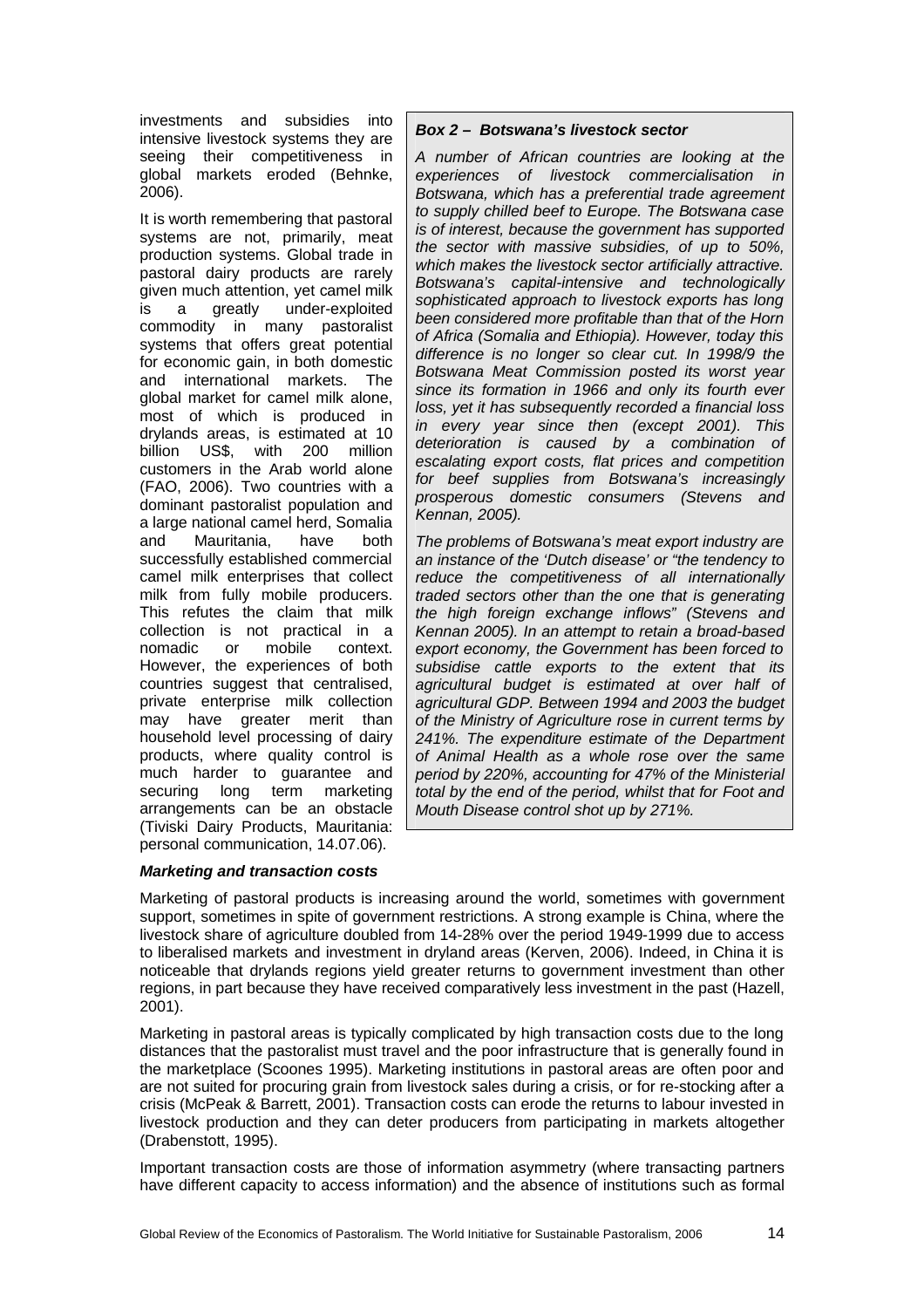markets (de Janvry et al, 1991). High marketing costs also arise when monopolies dominate the marketplace, when markets are far from the producer and where infrastructure is weak (Zaibet & Dunn, 1998). In pastoral areas there is a strong correlation between transaction costs and participation in markets (McPeak, 2002).

The multiple roles of pastoralist livestock need to be kept in mind when exploring the costs of marketing, since there may be a multitude of factors that influence the decision to sell livestock. Overcoming problems of access and infrastructure may improve the returns to livestock producers, but may not automatically lead to high levels of sale if livestock are being reared for other purposes (Perrier, 1995). Nevertheless, there is much evidence of increasing commoditisation of pastoral livestock and livestock products, which demands attention to marketing constraints and costs, whether for raising profits, reducing rent seeking or for increasing total economic output of pastoral systems.

As with many sections in this report, the full story is masked by the lack of data from pastoral areas: where government's default position is that pastoralism has no economic merit, there should be no surprise that no attention is paid to market failures. Yet examples of the losses incurred by pastoralists illustrate the significant constraint that is being put on these producers. Kenya provides one such example, where it is estimated that pastoralists should be obtaining up to 70% of terminal livestock prices but in reality they are only averaging 40% (Kibue, 2005).

Ethiopia presents a similar picture, where the proportion of transaction costs and service fees at the municipal market in Addis Ababa including broker fees is equivalent to an astounding 17% of the purchase price of a steer, 29% of a Bullock/oxen and 27% of a barren cow. It is little surprise that producers seek alternative markets or that smuggling of live animals, hides and skins from Ethiopia into neighbouring countries is costing the treasury an estimated US\$100 million each year (BBC, 2001).

Illegal trade reflects the cost of going the legal route: "Superimposed structural constraints, especially in Sudan and Ethiopia, are affecting efficiency of domestic markets besides complicating the export procedures unnecessarily. The core of these problems (government barriers to cross-boundary livestock trade) is institutional ego and the drive to benefit institutionally (financially or otherwise) rather than collectively as a nation. The end results of such rivalries are duplication of effort, lengthy bureaucracy and wastage of time and resources that lead to inefficiency in international markets" (Aklilu, 2002).

Transport costs, of livestock and of goods purchased, are often prohibitive and act as a deterrent to traders. When individuals often are left to carry out transactions themselves, they incur heavy costs of time and resources and also loss of value (or even outright loss) of livestock brought to market (Sandford, 1983). Although it is common for pastoralist, indeed for any rural producer, to complain about the costs of brokerage, the importance of these brokers should not be underestimated. In Tunisia for example they account for 47% of all livestock sellers, whereas producers account for only a third. These middlemen provide a crucial service, alleviating producers of the high costs of travelling to markets, keeping up to date with market information, maintaining trade links with buyers etc. However, where government policies push trade into the black market, the opportunities and incentives for anti-competitive practices are greatly increased.

A number of market constraints are common to the majority of pastoral systems:

- Perishability and high transport costs of goods: lack of processing facilities mean that access to certain markets is limited, and transportation, although an option (particularly in the case of meat) is expensive and significantly reduces returns,
- Lack of financial services: producers do not have the necessary capital to underwrite cash expenses associated with marketing, they lack insurance and thus face risks of taking livestock to market, and they lose choice over the timing of sales,
- Lack of organised national markets: a critical factor is the lack of price information, and resultant exploitation by middlemen brokers, exacerbated by lack of livestock holding facilities, feed and water,
- Excessive government bureaucracy and fees: the extractive nature of government's involvement in trading leads domestic traders to seek unofficial channels.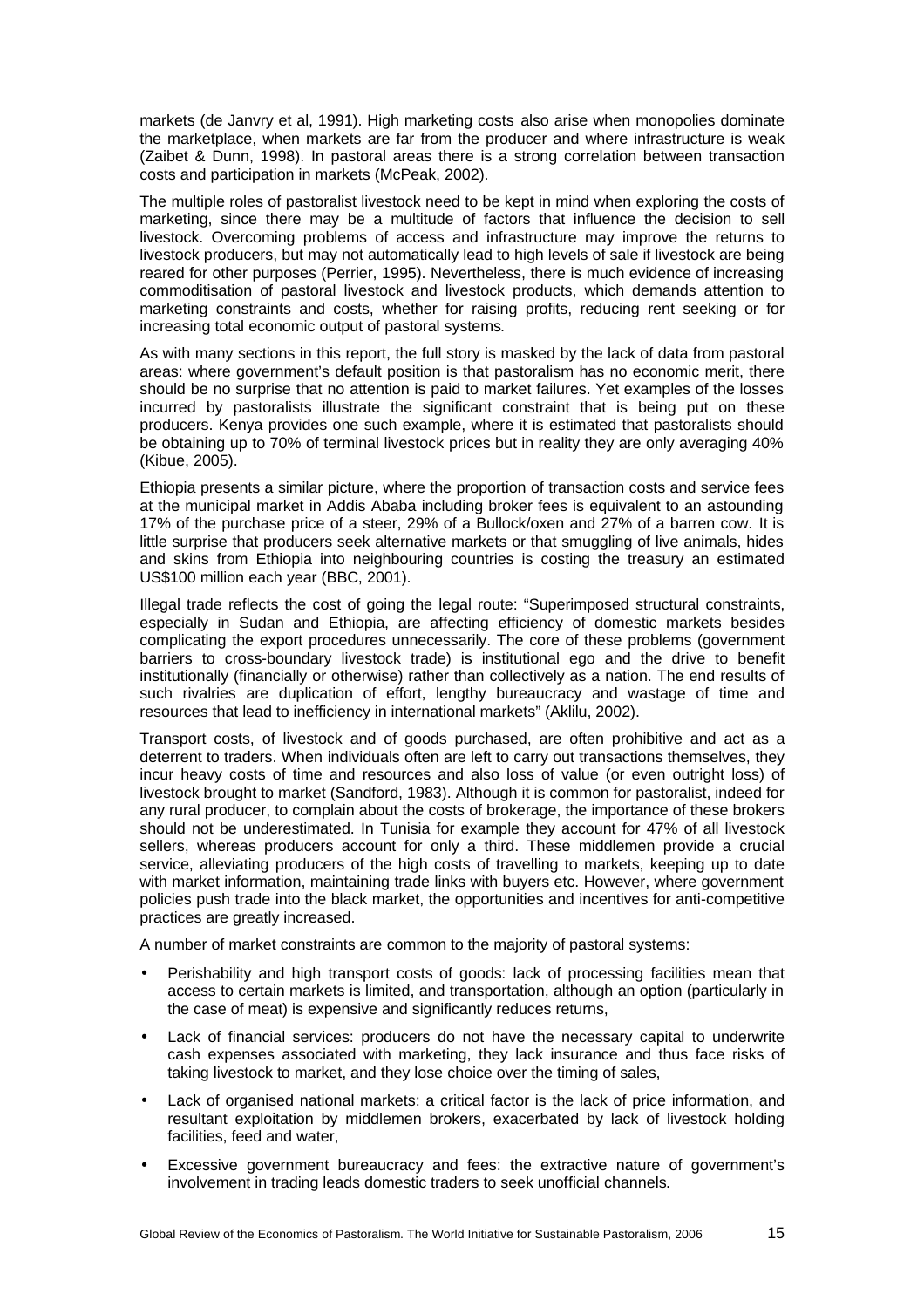Such expenses translate into significant 'transaction costs' associated with marketing, and represent a real opportunity for government investment in order to increase the efficiency of markets and raise the returns to producers.

#### *Government involvement in pastoral marketing*

Achieving the economic potential of pastoralist regions requires the provision of enabling incentives, including land and resource rights, access to credit and banking services, relevant research and extension and improved access to government, providing these rights and services are adapted to the pastoral context (Mortimore, 2005). The solution to pastoral marketing problems is not a simple one: it requires an overhaul of a wide range of policies to support pro-pastoralist development in the drylands.

Information is widely cited as a major constraint to trade, or a driver of the low returns that are often captured by producers. However, in many pastoralist societies, access to information is not enough on its own, but producers need to also develop the capacity to use that information (McPeak and Little, 2006). Even with information and the capacity to use it, pastoralists are unlikely to be inclined towards sales when desirable goods and services are either not available, or are costly or unreliable. Government may be well advised to consider what it is that pastoralists wish to purchase as much as they worry about how they generate income.

Unfortunately, the perception that pastoralism does not produce significant economic gain means that many governments fail to make the necessary public investments in market infrastructure, roads, security, education and human and institutional capacity building (McPeak and Little, 2006). Sometimes markets are also lost due to government action that terminates access to markets (through higher prices) or raises costs. In the ex-Soviet rangelands, for example, erosion of the Soviet-era markets was experienced after the withdrawal of government services, particularly veterinary services and supplemental fodder supply (FAO, 2001).

The role of government in developing and protecting global markets differs from one country to the next. Somalia and Ethiopia are relatively poor economies and are technologically underdeveloped but they are firmly integrated into global markets with impressive results in terms of both value and volume. This is achieved despite very unsupportive government policies and regulations (BBC, 2001). In other cases (for example, Southern Africa) strong or benign governments occasionally subsidise livestock producers and have high-end export markets, yet traditional smaller-holder households remain excluded from routine market involvement (Behnke, 2006).

In China's case, the development of wool and cashmere markets has been actively supported by the government; by contrast the shift out of wool into cashmere in the ex-Soviet rangelands coincides with the sharp reduction of government involvement in the post-Soviet era (Kerven, 2006). Government involvement is justified where a product can demonstrate sufficient returns over costs and pastoralists can exploit the low-input nature of their production system. The role of government therefore should be confined to either opening markets that fetch higher prices, or reducing production and/or marketing costs.

# *Indirect values of pastoralism*

With the rethinking of rangeland ecology and the new understanding that emerged in the 1990s, it became clear that mobile pastoralism is vital for rangeland ecosystem health and sustainability. However, healthy rangelands are of value to many more stakeholders than pastoralists. They provide benefits to tourists and the tourist industry, they provide a wide range of natural products that are consumed far beyond the rangeland boundaries and they support ecosystems services that have global benefits, as illustrated in Figure 3.

The magnitude of these values is difficult to quantify, yet their importance for pastoralists and non-pastoralists alike may be immense. However, such values of often taken for granted, such as the replenishment of watersheds or the sequestration of carbon. In other cases, the value has already been forgone, as in drylands that have been degraded as a result of restrictions placed on pastoralism. The values inevitably go un-measured, pastoralists are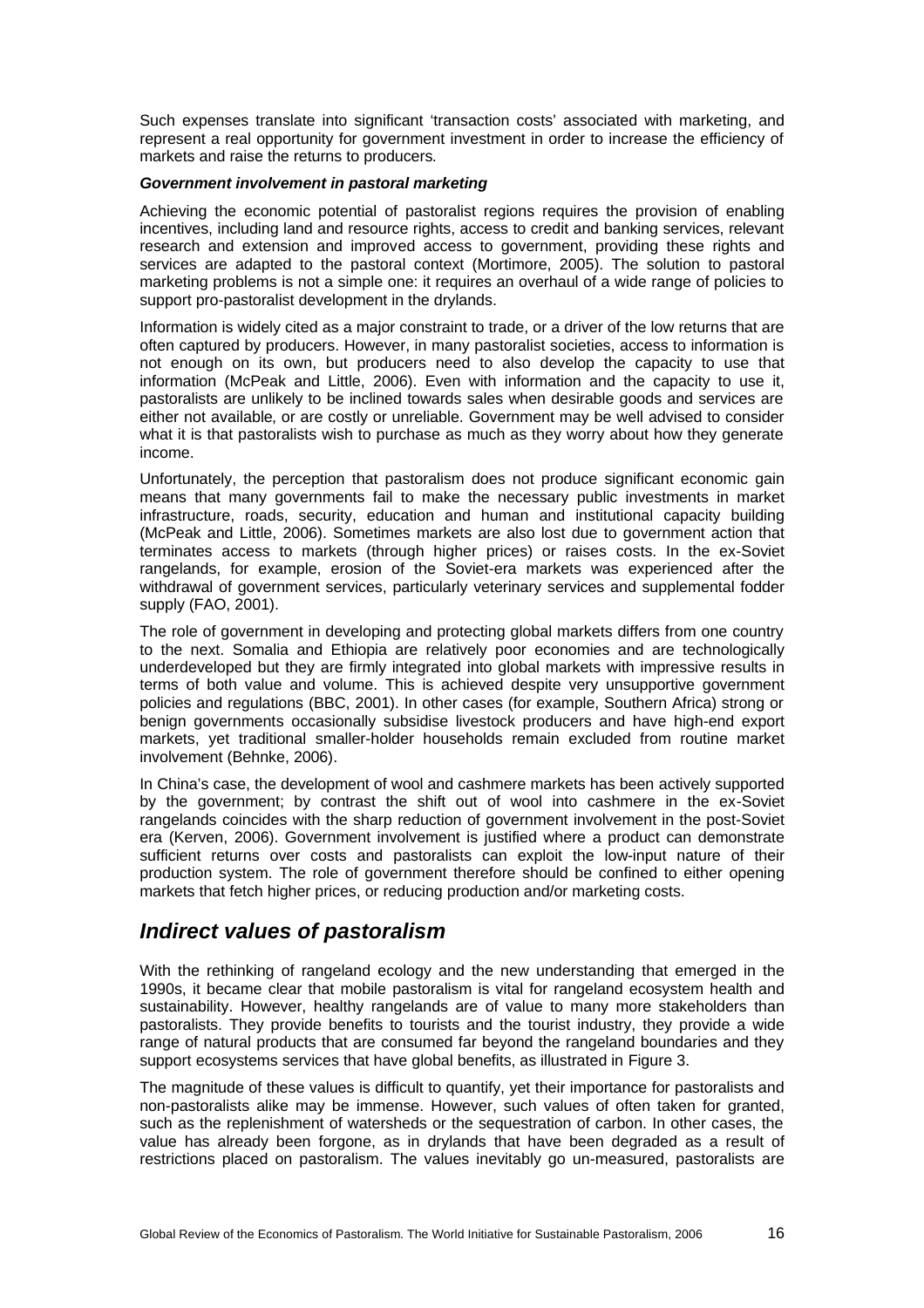rarely remunerated for protecting these goods and services and mis-guided efforts to eradicate pastoralism run the serious risk of eradicating these goods and services too.

*Figure 3: Ecosystem services (Millennium Assessment 2003)*



There are significant complementary indirect goods and services associated with pastoral landscapes, and with pastoralism as a human activity, that stand to be lost or compromised by neglect, expropriation or conversion of rangelands. "To focus on commercial pastoralism, a human lifestyle of developed nations, is to further marginalize the 'people' issues of rangelands. More attention to other goods and services will help develop the flexibility needed for the proper use of the rangelands." (Grice and Hodgkinson, 2002 citing Box, 1986). The import of this statement is clear: rangelands and rangeland stakeholders will benefit from an approach based on recognition of the multiple roles and values of rangelands, beyond the narrow focus on commercial products.

Environmental services (such as carbon sequestration, biodiversity, combating desertification and erosion) are increasingly highly valued in the global context and their promotion could represent an important economic potential. In most of Europe, pastoralism takes place in areas of High Nature Value (HNV), and in many places it is pastoralism that has created this High Nature Value after hundreds or thousands of years of existence. Since this land often cannot be used for other, more intensive forms of agriculture, the abandonment of pastoralism results in total abandonment of the land, and thus in the loss its pastoralismrelated HNV (often through the encroachment by shrub and eventually reforestation): the ecological importance of pastoralism is indisputable. This was recognised by the Third International Conference on "Biodiversity in Europe" and the  $8<sup>th</sup>$  meeting of the Council of the Pan-European Biological and Landscape Diversity Strategy (PEBLDS) in 2004, Madrid, which recommends attention to the role of pastoralism using traditional practices that can maintain biological diversity in mountain ecosystems.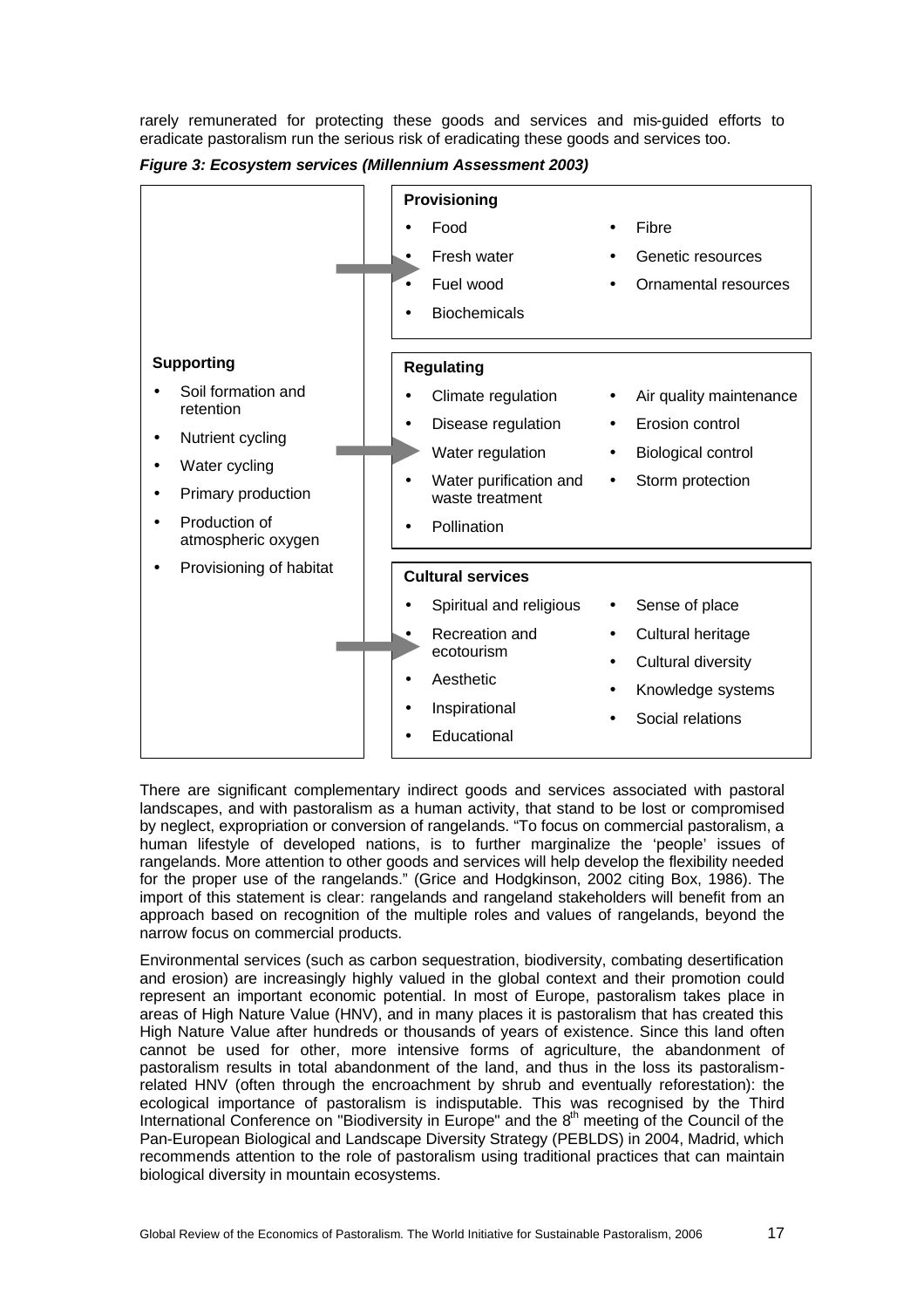Pastoralism in Europe is recognised as having a range of roles in managing rural areas: grazing of Swiss alpine pastures is vital for avalanche control and therefore essential to the tourism industry; grazing in the south of France is necessary for the prevention of fires (although only a few areas allocate payments for grazing as a fire prevention tool). In the UK, conservation trusts pay herders to graze their flocks on trust land that is grazing dependent, in order to maintain its aesthetic appeal.

## **Measuring indirect economic benefits**

Indirect values consist of products or services some of which carry a market value, some of which a value can be imputed from a substitute (for example, firewood value expressed as the cost of charcoal equivalent), and some of which market values are difficult (if not impossible or inappropriate) to derive. The key challenge is how to value products or services to which no market value, or price, is articulated. Table 2 lists some of the approaches and techniques used for tackling specific value-types that are not articulated in the market.

*Table 2: Summary of valuation approaches and techniques used (IUCN, 2005)*

| <b>Approach</b>                                        | <b>Technique</b>                                | <b>Nature of value</b>                                                  | <b>Advantages</b>                                                  | <b>Disadvantages</b>                                      |
|--------------------------------------------------------|-------------------------------------------------|-------------------------------------------------------------------------|--------------------------------------------------------------------|-----------------------------------------------------------|
|                                                        | Contingent<br>Valuation                         | All direct, indirect<br>and non-use<br>values                           | Can be used for all<br>value types                                 | • Subject to many<br>biases<br>Large data<br>requirements |
| <b>Stated</b><br>preference                            | Choice<br>Modelling                             | All direct, indirect<br>and non-use<br>values                           | Can be used for all<br>value types<br>No bias                      | Complex analysis<br>Large data needs                      |
|                                                        | Participatory<br>Economic<br>Valuation<br>(PEV) | All direct, indirect<br>and non-use<br>values                           | • Can be used for all<br>value types<br>Small data<br>requirements | · Subjective                                              |
|                                                        | Market price<br>analysis                        | Direct values<br>(extractives,<br>inputs, Marketed<br>products          | Reflect market prices<br>· More limited<br>application             | Large data<br>requirements                                |
|                                                        | Cost-based<br>methods                           | Indirect use<br>values                                                  | Reflect market prices<br>· More limited<br>application             | Large data<br>requirements                                |
| Revealed                                               | Productivity<br>methods                         | Indirect use<br>values                                                  | Reflect market prices<br>· More limited<br>application             | Large data<br>requirements                                |
| Avertive or<br>preference<br>preventive<br>expenditure | Indirect use<br>values                          | Reflect market prices<br>· More limited<br>application                  | Large data<br>requirements                                         |                                                           |
|                                                        | <b>Travel Cost</b><br>Method<br>(TCM)           | Tourism values                                                          | Reflect market prices<br>· More limited<br>application             | Large data<br>requirements                                |
|                                                        | Hedonic<br>Pricing<br>Method<br>(HPM)           | Use value<br>associated with<br>change in<br>environmental<br>qualities | Reflect market prices<br>· More limited<br>application             | - Large data<br>requirements                              |
| <b>Benefit</b>                                         | Use of other<br>empirical                       | All direct, indirect<br>and non-use                                     | Small data<br>requirements                                         | Inapplicability of<br>existing studies                    |
| transfer                                               | studies                                         | values                                                                  | - Cost-effective                                                   |                                                           |

Three broad approaches are listed in Table 2:

• 'Stated preference' essentially relies on direct elicitation of the value from a respondent, for example, the amount an individual was willing to pay for forest protection. Different techniques reflect the trade-off between subjectivity bias and heavy data and/or analysis requirements. The main relevance of values arrived through subjective means is not so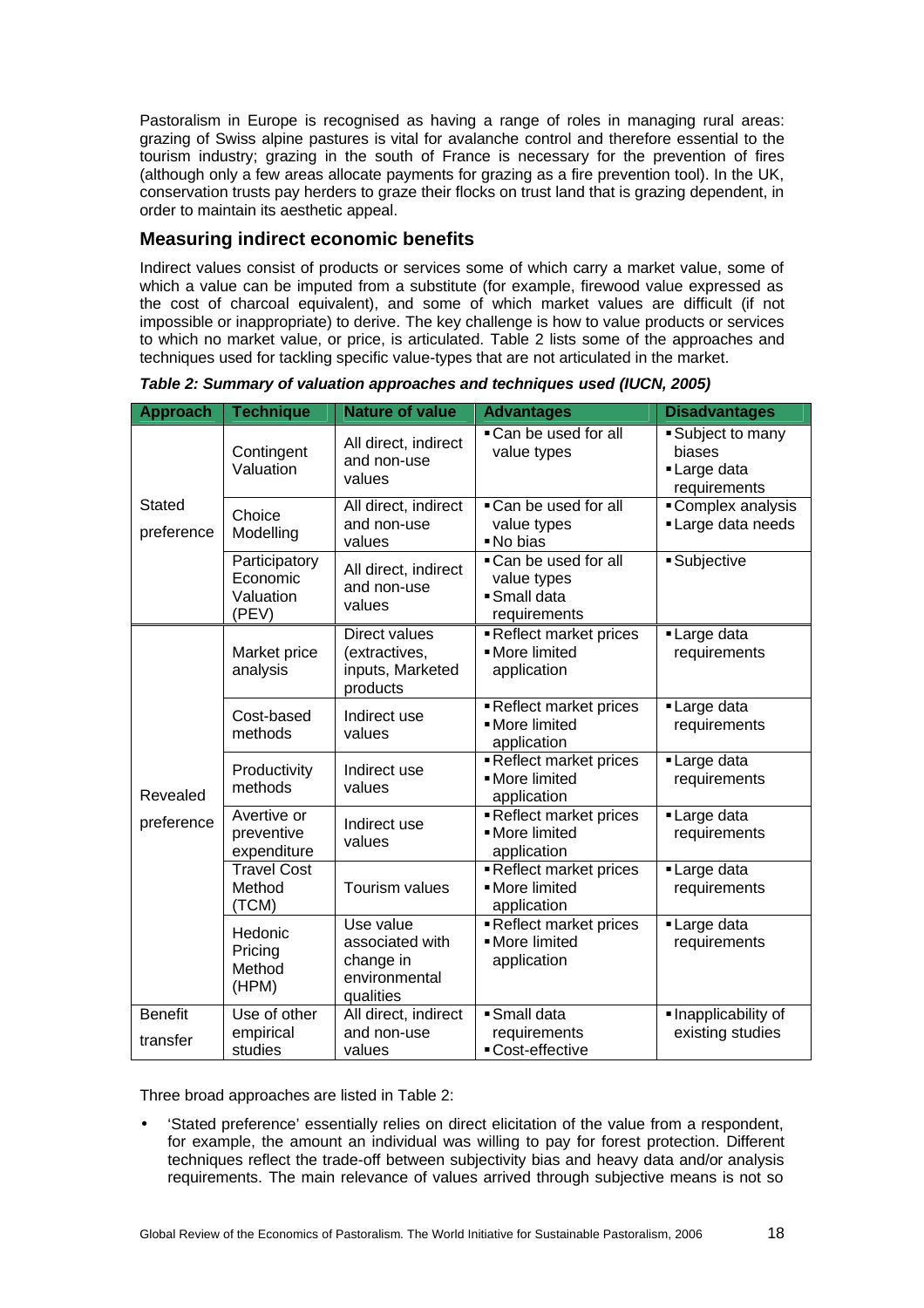much in their exact value, as for the relative priority, direction and magnitudes of the values arrived at;

- 'Revealed preference' uses value proxies based on markets, for example, premiums paid for city housing according to the quality of the local environment. Whilst relatively objective and therefore accurate, this approach tends to be data intensive;
- 'Benefit transfer' simply refers to use of other studies to impute value, for example, studies valuing tourism from which a value of pastoralist-related tourism could be arrived at via credible assumptions. This method is the most cost-effective, although the applicability of the existing studies can be an issue for concern.

Table 3 illustrates an example of types of environmental values (in this case for forests) that could be typically derived from a mixture of the above methods (Box 1). There are similarities with pastoralist system value types. In this example, it can be seen that, while the annual contribution to GDP and export earnings to Kenya is US\$4.22 million, annual value to forest adjacent households stands at US\$94 million per year, with commercial value of US\$11 million, tourism value of US\$35million, and watershed protection service value of some US\$35 million annually. The values also indicate the opportunity cost of conserving forests in terms of farming income foregone, the values of which are substantial. This likely indicates that the watershed value was not computed at a national scale, given that these forests are the source of Kenya's water supply. It can also be noted that less tangible values, such as carbon sequestration, biodiversity, climate control, employment and other social and/or aesthetic values, are also not computed.

| THE ECONOMIC BENEFITS OF KENYA'S FORESTS                                   |                            |
|----------------------------------------------------------------------------|----------------------------|
| To the national economy:                                                   |                            |
| <b>Contribution to GDP</b>                                                 | US\$ 4 million per year    |
| Foreign exchange earnings                                                  | US\$ 0.22 million per year |
| For forest-adjacent households:                                            |                            |
| Kenya indigenous forests                                                   | US\$ 94 million per year   |
| Aberdares forest                                                           | US\$ 165/hold/year         |
| Arabuko Sokoke forest                                                      | US\$ 135/hold/year         |
| Kakamega forest                                                            | US\$ 160/hold/year         |
| Mau forest                                                                 | US\$ 350/hold/year         |
| Mount Kenya forest                                                         | US\$ 212/hold/year         |
| Oldonyo Orok forest                                                        | US\$ 100/hold/year         |
| To commercial and industrial firms:                                        |                            |
| Formal sector industry                                                     | US\$ 2 million per year    |
| Indigenous timber, Kenya                                                   | US\$ 7.3 million per year  |
| Indigenous timber, Kakamega forest                                         | US\$ 1.2 million per year  |
| Indigenous timber, Mau and Trans Mara forests<br>US\$ 0.3 million per year |                            |
| To tourists:                                                               |                            |
| Forests in National Parks and Reserves                                     | US\$ 34.7 million per year |
| US\$ 0.3 million per year<br>Mount Kenya forest                            |                            |
| <b>Watershed catchment protection values:</b>                              |                            |
| South West Mau, Ol Pusimoru, Trans Mara                                    | US\$ 0.12 million per year |
| Mount Kenya                                                                | US\$ 20.4 million per year |
| Aberdares                                                                  | US\$ 7.4 million per year  |
| Mount Elgon                                                                | US\$ 3.7 million per year  |
| Nandi                                                                      | US\$ 1.6 million per year  |
| Cherangani                                                                 | US\$ 0.4 million per year  |
| Loita Hills                                                                | US\$ 2.1 million per year  |
| <b>Agroforestry values:</b>                                                |                            |
| Fuelwood and crop productivity                                             | US\$ 330/ha/year           |
| Fuelwood                                                                   | US\$ 0.60/ha/year          |

| Table 3: Estimates of economic values in Kenya's forests (Emerton et al., 1998) |  |
|---------------------------------------------------------------------------------|--|
|                                                                                 |  |

l

 $2$  Most of the data refer to the period 1992-1997, and are expressed in 1996 prices.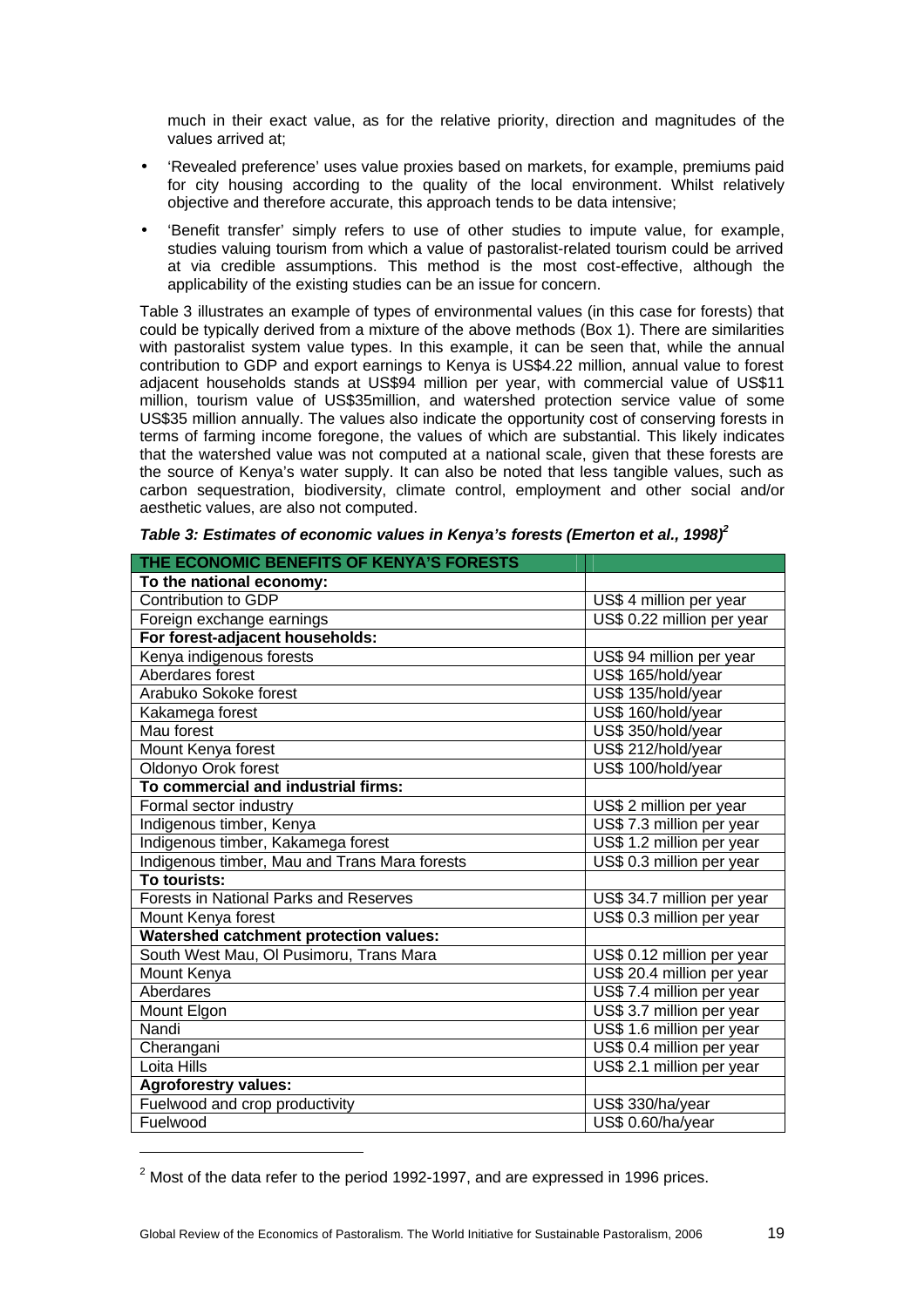| Timber                                                                                      | US\$ 23/ha/year            |
|---------------------------------------------------------------------------------------------|----------------------------|
| Saved chemical inputs                                                                       | US\$ 9/ha/year             |
| Dairy                                                                                       | US\$ 144/cow/year          |
|                                                                                             |                            |
| THE ECONOMIC COSTS OF KENYA'S FORESTS                                                       |                            |
| To the Forest Department:                                                                   |                            |
| Development and recurrent expenditure<br>US\$ 1.2 million per year                          |                            |
| To local households:                                                                        |                            |
| Animal damage around Shimba Hills National Park                                             | US\$ 0.45 million per year |
| Animal damage around Mount Kenya Forest<br>US\$ 1.04 million per year                       |                            |
| Opportunity costs of agriculture foregone, all Kenya's forests<br>US\$ 307 million per year |                            |
| Opportunity costs of agriculture foregone, Mount Kenya forest                               | US\$72 million per year    |

## **Examples of indirect values**

This section presents some examples indirect values of pastoralism. These include tangible complementary dryland products that are maintained by pastoralism, intangible complementary dryland products that are supported by pastoralism (e.g. tourism) and ecosystem processes and services that are enhanced or maintained by pastoralism.

#### *Dryland products complementary to pastoralism*

There are many products that come from pastoralist lands which are increasingly sought after. Many of these products have a high value on global markets and, for the most part, they are passively managed by pastoralists. Production or collection of these commodities is often central to pastoral livelihoods and could be considered a direct value of pastoralists. However, here they are considered as indirect values of pastoralism (as a production system), which mobile livestock keeping can enhance.

#### **Gum arabic**

Gum arabic is obtained from Acacia Senegal and A. seyal trees throughout the so-called 'Gum Belt' extending continuously from East to West Africa, as far south as Tanzania, encompassing most of Sudan, and across to Senegal. Gum Arabic is used in a multiplicity of industrial applications for confectionaries, flavours, health and dietary foodstuffs, pharmaceutical products, cosmetics and chemical applications such as inks and paints. Users include large multinational corporations including Coca Cola, Cadburys and GlaxoSmithKline. Demand is relatively inelastic, meaning that substitutes are inferior enough to ensure that demand continues, even though supply is somewhat sporadic mainly due to lack of build-up of buffer stocks. The main traditional producer has been Sudan, which realised US\$50 million on average each year from 1979-1991. However, demand has always outstripped supply, and Chad and Nigeria are now making concerted efforts to engage in the trade (Somo, 2006). The main challenge facing this sector is in the cost-effective and timely harvest of gum, a role pastoralists are well suited to due to local knowledge of tree conditions over a wide area, and the fact that these activities can be carried out in conjunction with herding.

#### **Honey**

Honey represents another dryland product consumed globally, with apparently untapped potential. To take the example of Kenya, according to FAO, there is a marked decline in the value of honey imports into Kenya, from 63 metric tonnes in 2000 to 10 metric tones in 2003, due to the increased presence of high quality honey from local processing companies. Kenyan honey is generally expensive with the local price being higher than the international price, whilst demand apparently remains high due to its superior quality. Kenyan honey producer prices are higher than the US\$1.25 pr kg being paid for organic honey internationally. It is far higher than the US\$0.7 per kg being paid for bulk purchases. The fair trade market represents a more attractive market as the producers are paid a higher price of US\$1.80 per kg. Most of the dryland areas have also little or no agricultural activity hence the use of chemical pesticides is limited or non-existent, which also renders the wax marketable (though it is often wasted). The potential exists then for the more profitable local market to be exploited before venturing out into exports (SNV 2005). Pastoralists are in the best position to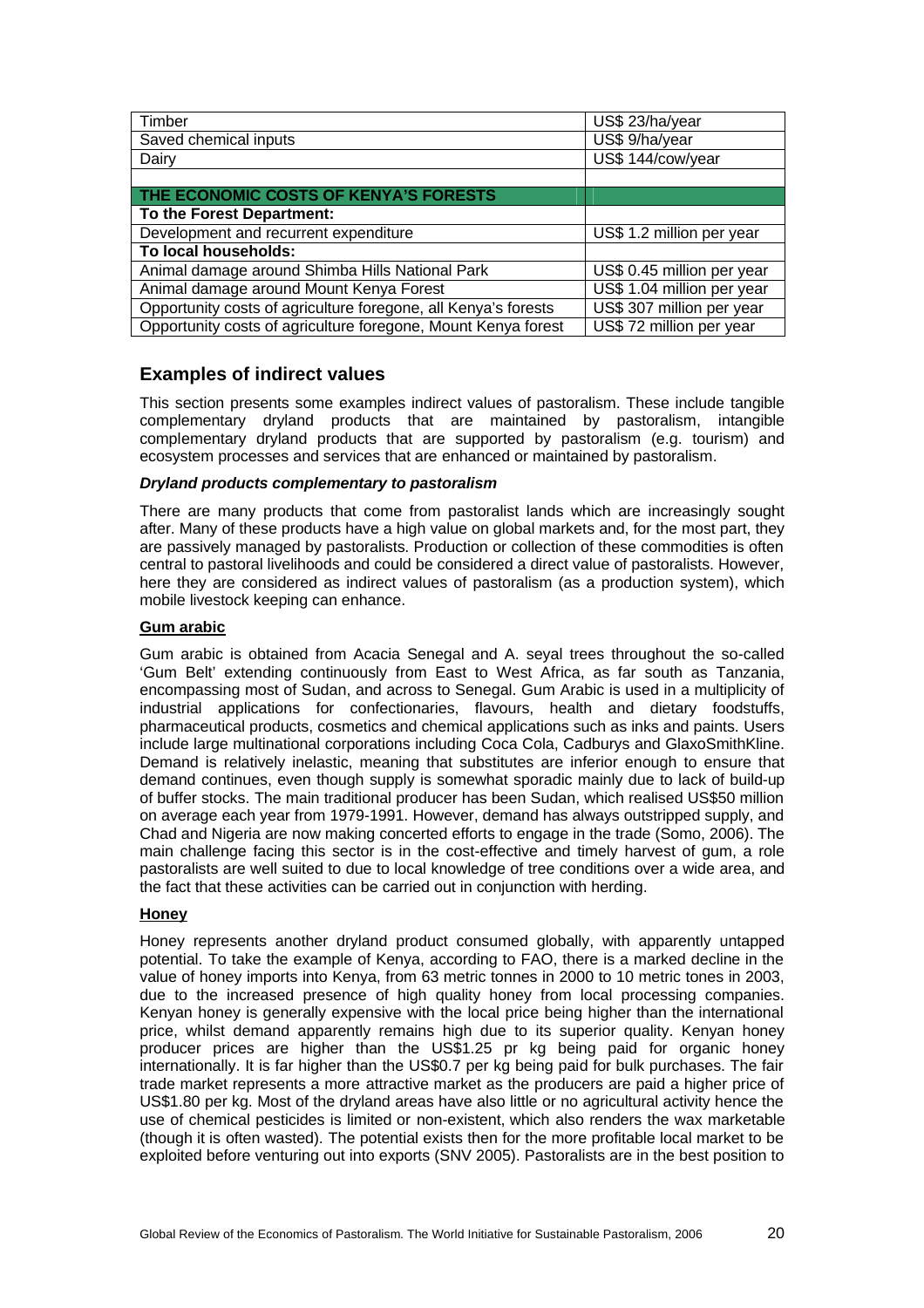exploit harvesting opportunities due to local knowledge and cost-sharing in terms of harvesting time over large areas.

#### **Medicinal plants**

Medicinal and other high value plants provide important supplementary incomes to many pastoralists, as well as have importance for traditional remedies in areas that are typically poorly served with modern medical services. In Morocco, 48% of pastoralists collect medicinal plants and 70% wild mushroom and truffles (Steimann 1998). Iran recorded 39,000 tons of medicinal plant harvested (worth US\$77.7 million) 1989-93, and many range plants exist with significant medicinal and industrial value (e.g. galbanum, gum Arabic, aloes, Artemisia). Some companies and countries are now starting to experiment with cultivation of such plants and to explore the synergies of a silvo-pastoral production system. Soaring world energy prices are driving the interest in oil-bearing trees that produce bio-diesel, with organic manure as a by-product rich in NPK (nitrogen, potassium and phosphorous) – an example is the Indian *Jatropha curcase L*. species of the Euphorbia family. Apart from local knowledge, one of the important roles to be played by pastoralists is in ensuring sustainable harvest of plants since this sector is susceptible to unlicensed over-exploitation by outsiders.

#### *Tourist services*

One of the greatest values associated with pastoral systems may be the tourism value. Three obvious aspects are wildlife tourism, cultural tourism, and aesthetic landscape value.

#### **Wildlife tourism**

Wildlife value is particularly significant in Africa, but extends to Asia, to a lesser extent South America and is relevant in Europe, particularly Eastern Europe. Significant data exists in the African context on the value of tourism on a per country basis, whilst in general, most of the wildlife attractions are savannah-based. It is also acknowledged that these wildlife populations are not viable if confined to protected areas and that in fact they utilise and rely on pastoral lands as an integral part of their existence (AWF, 2006). The value that can be assigned to pastoralism in the context of wildlife tourism is very significant. In addition, there is now substantial literature that shows that livestock grazing confers significant benefits to wildlife in terms of maintaining or enhancing biodiversity, and the ecosystem services that support such biodiversity, including water and nutrient cycles. This aspect is addressed in more detail later in this report.

### **Cultural tourism**

Cultural tourism is an increasingly important aspect of the tourist industry. Traditional cultures evoke significant interest globally, as attested by the appreciation for and knowledge of the Maasai of Kenya and Tanzania, the Dinka of Sudan, the Tuareg of West Africa, the Bedouin of North Africa and the Middle East, Mongolian herders and the Pashtan of Afghanistan, for example. The significance of this value is illustrated by the amount of advertising for wildlife safaris in Kenya and Tanzania that utilises Maasai images and citations, where the image of the traditional pastoralist has become an icon.

#### **Aesthetic landscape value**

As with wildlife, aesthetically valued landscapes are of great value to the tourist industry and can be enhanced and protected by pastoralism. The previously cited examples from Europe illustrate that the managers of such landscapes are increasingly inclined to actively recruit pastoralists to graze their herds in order to effectively manage such lands. In such cases the market may directly determine the value of this services, although in most countries the service is not remunerated and the role played by grazers is entirely ignored.

#### *Ecosystem services*

It is becoming increasingly apparent that livestock productivity and conservation can be mutually reinforcing, and a number of diverse examples of such practices are emerging. A range of examples are given below of the use of livestock in managing ecosystems.

#### **Animal maintenance of grasslands**

African landscapes evolved with enormous herds of wild ungulates and like many rangelands are grazing dependent (Frank 1998). Research has shown that standard concepts of carrying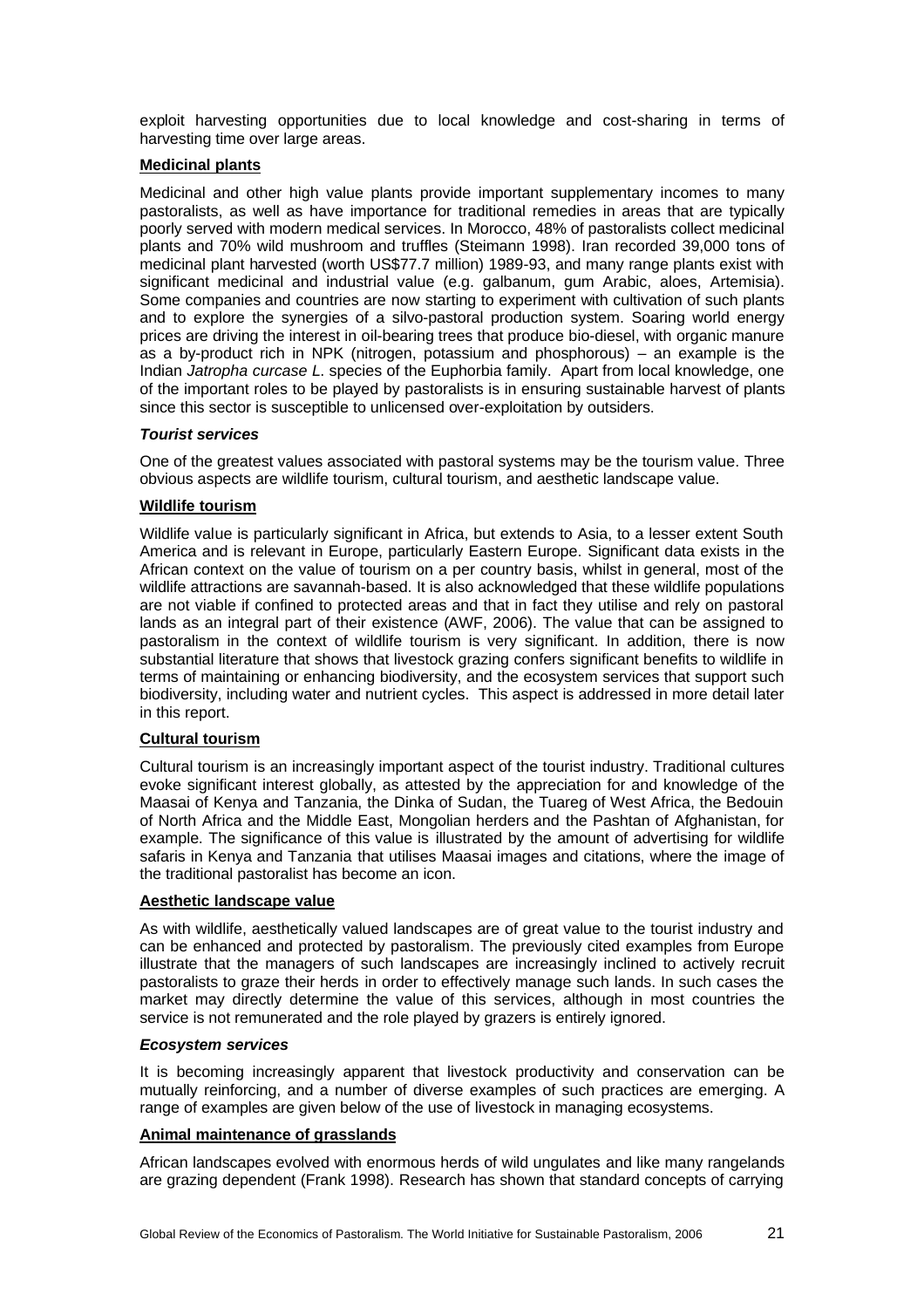capacity are inappropriate in non-equilibrium environments such as the semi-arid to arid rangelands, and opportunistic pastoral systems, involving mobility and fluctuation in herd size, are more sustainable than constant stocking rates (Behnke and Abel, 1996; Dijkman, 1998; Breman and de Wit. 1983; Turner, 2003; Savory, 1999). A huge body of literature now exists showing that, under proper management, livestock are beneficial to rangeland productivity and biodiversity. Indeed, this is a logical conclusion when one considers the widely accepted concept of co-evolution – in this case, grazers and grasses – where grass plants reflect such symbiosis through ground-level growth points that can withstand severe 'harvesting' of plants from passing herds, particularly bulk grazers such as buffalo, cattle, zebra, hippo and white rhino. Other things being equal, animal-maintained grasslands would appear to support greater species numbers and richness than alternatives such as fire-maintained or bushencroached grasslands, not only from the viewpoint of available food biomass, but also in terms of contribution to well-functioning water cycles, mineral cycles, and energy flow at system level.

#### **Water cycling**

This approach recognizes that grazing pressure can be timed to maximize plant productivity and overall biodiversity (Voison, 1998; Savory 1999). Taking into account that time rather than numbers of animals is what is to be managed, this method captures the benefits of grazing species and livestock mobility to dramatically increase grazing land cover. With increased soil cover, there is increased infiltration (decreased losses of water from runoff and evaporation) and subsequently there is more water available to recharge streams, bore holes and springs to support livestock and wildlife. This approach is being increasingly used by ranchers across the 'developed drylands' of the USA, Australia, Canada, Mexico and South Africa. Results from the US have been impressive with a 300% increase in the types of perennial species and an increase in beef productivity from 66kg/ha to 171 kg/ha (Stinner at al, 1997). Similarly an Australian wool producer used this approach to increase stock numbers while increasing the groundcover, enhancing species diversity, improving water quality in the rivers and dams, and building the diversity of birds for pest control, whilst setting aside one-third of their land as timber corridors for wildlife habitat (Land Water and Wool, 2006).

#### **Habitat Protection**

In the English landscape, over half of the 4000 sites of special scientific interest are of international importance and make up over 3.5% of the country. These are grassland, heath, wood pasture, floodplain and coastal marshes, all of which are recognized to require livestock grazing to conserve the associated wildlife habitats. Grazing plays a role in the maintenance of the species habitats through preventing scrub encroachment and removing plant material without cutting and burning, and thus giving area for species mobility. These areas respond differently to grazing, some negatively to undergrazing and others to overgrazing. Recent reforms in the EU's Common Agricultural Policy have removed the animal-head based subsidy, so uneconomic livestock grazing is likely be abandoned by farmers, putting the future is in the hands of market forces and English Nature, a government agency that champions the conservation of wildlife throughout England, is seeking ways to continue the use of grazing livestock for conservation (English Nature, 2006).

### **Protecting wildlife corridors**

l

Through the LACOPE<sup>3</sup> project, research teams from seven European countries are contrasting four pastoral systems ranging from Reindeer Husbandry in Norway to Sheep grazing in Spain and Poland and Cattle grazing in the Swiss Alps to understand how large scale grazing systems can lend itself to biodiversity improvements and habitat creation for target species of EUROPA NATURA 2000 System<sup>4</sup>. This project stems from a perception that large scale nature conservation efforts have not been successful and it focuses on institutional arrangements among pastoralists. Early results have raised the importance of

 $3$  LACOPE is the Landscape Development, Biodiversity and co-operative Livestock Systems in Europe

<sup>&</sup>lt;sup>4</sup> For information on EUROPA 2000, visit http://ec.europa.eu/environment/nature/home.htm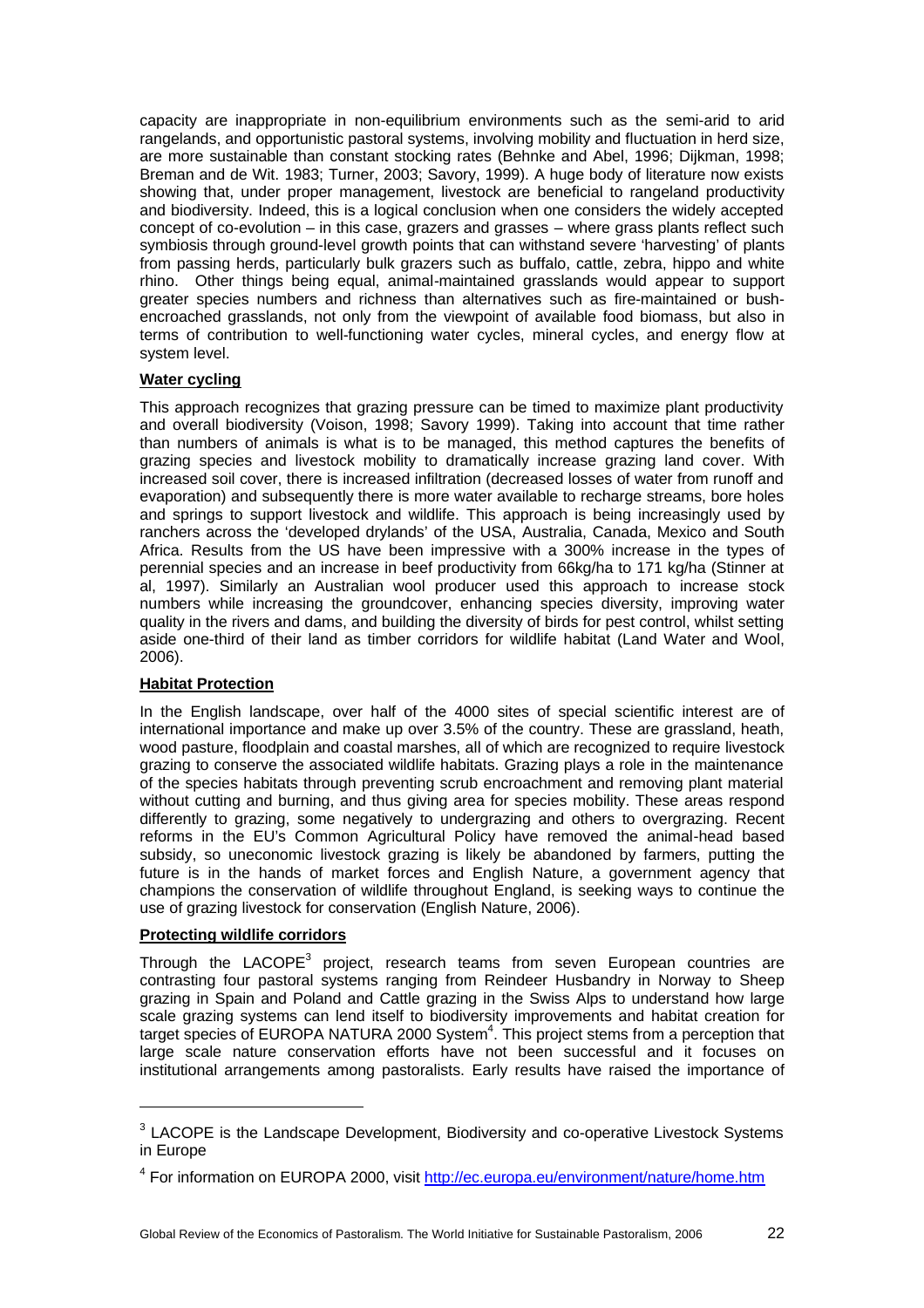institutional mechanisms and the legal setting as well as the current socio-economic and technical trend (Gueydon and Roder, 2003).

### **Preserving and enhancing wildlife**

The traditional conservation approach, whereby a section of land is essentially alienated from human activities, most importantly pastoralism, is drawing increasing criticism as it removes key resources upon which community members depend on for their livelihood. This has fuelled community resentment and ultimately has undermined support for wildlife conservation. Furthermore, experience is showing that wildlife populations do not appear to thrive under this model, except in situations where the conservancy is very large, which is often not socially and politically possible. In Kenya's Maasailand, the distribution of wild mammals was compared between parks, park border areas and outside parks. The greatest diversity and the highest concentrations of wildlife were found not inside the parks, but rather in the neighbourhood of grazing livestock. This surprising result shows that wildlife can gain from the presence of settlements and pastoralists. The existence of both land-use forms side by side is widely believed to be most beneficial for the maximisation of income and food security in rangeland areas (ILRI, 2006). New models are now being explored wherein boundaries between livestock and wildlife are erased, and where the whole range is brought into production. Under such a system, wildlife rotation simply mirrors livestock rotation, using maximum available land area and countering drought and dry seasons with significantly improved plant productivity, biomass and diversity across the whole area utilized, sufficient to withstand stress periods.

#### **Livestock-Wildlife Disease and Predator Management**

Wildlife are known disease reservoirs and sometimes vectors. However, in a review of current knowledge on the wildlife/livestock disease interface, Kock (2002) concludes "the interface…will need to be better understood by all the stakeholders. More research is needed, as are new philosophies and attitudes, and new approaches to livelihoods and resource use". Traditional pastoral management, particularly in Africa, has focused on managing livestockwildlife interaction in time and space. This practice still followed today, but is made more challenging by the global trend of significant pastoralist loss of land and mobility. Predator management is a thus a further challenge for an already disadvantaged people. Two known approaches to managing the predators attracted by wildlife are well-documented: predatorproof corrals and; guard dogs. Livestock guardian dogs have a 1000-year history of use throughout Europe, including the more famous Anatolean shepherd dogs and Spanish Mastiffs, which specifically guard against wolves, bears and foxes. Alternatively, several initiatives are under way in Eastern and Southern Africa, to improve traditional night corrals to be effective against lion, leopard and hyena (WCS, 2005). However, these are less mobile than the traditional corrals, and can require some adjustment to grazing patterns and/or frequency.

# **Climate Change and Carbon Sequestration**

Ecosystem process management, as discussed above (water cycle, mineral cycle, energy flow and plant succession, or community), holds significant implications in terms of increased rangeland biomass productivity and, by extension, adaptation to climate change. Recent evidence suggests that, by dint of the vast area they cover, grasslands have greater potential ability for carbon sequestration than forests.

# *Recognising the opportunity costs of replacing pastoralism*

Pastoralism has been replaced in many countries to varying degrees and competing landuses have received disproportionate support and incentives which have enabled them to oust pastoralism for key tracts of land. These changes sometimes indicate the seizing of opportunities by pastoralists, but they often reflect pressure over drylands resources and land, as in the case of some Maasai in Tanzania who have resorted to farming as a means to protect their land from encroachment. Similarly in Morocco, pastoralists encroach illegally on rangelands, using cultivation, as a mean of appropriation of the surrounding grazing land (Dutilly-Diane et al., 2005). Land use change is exacerbated by the breakdown in customary institutions that are needed for supporting extensive management.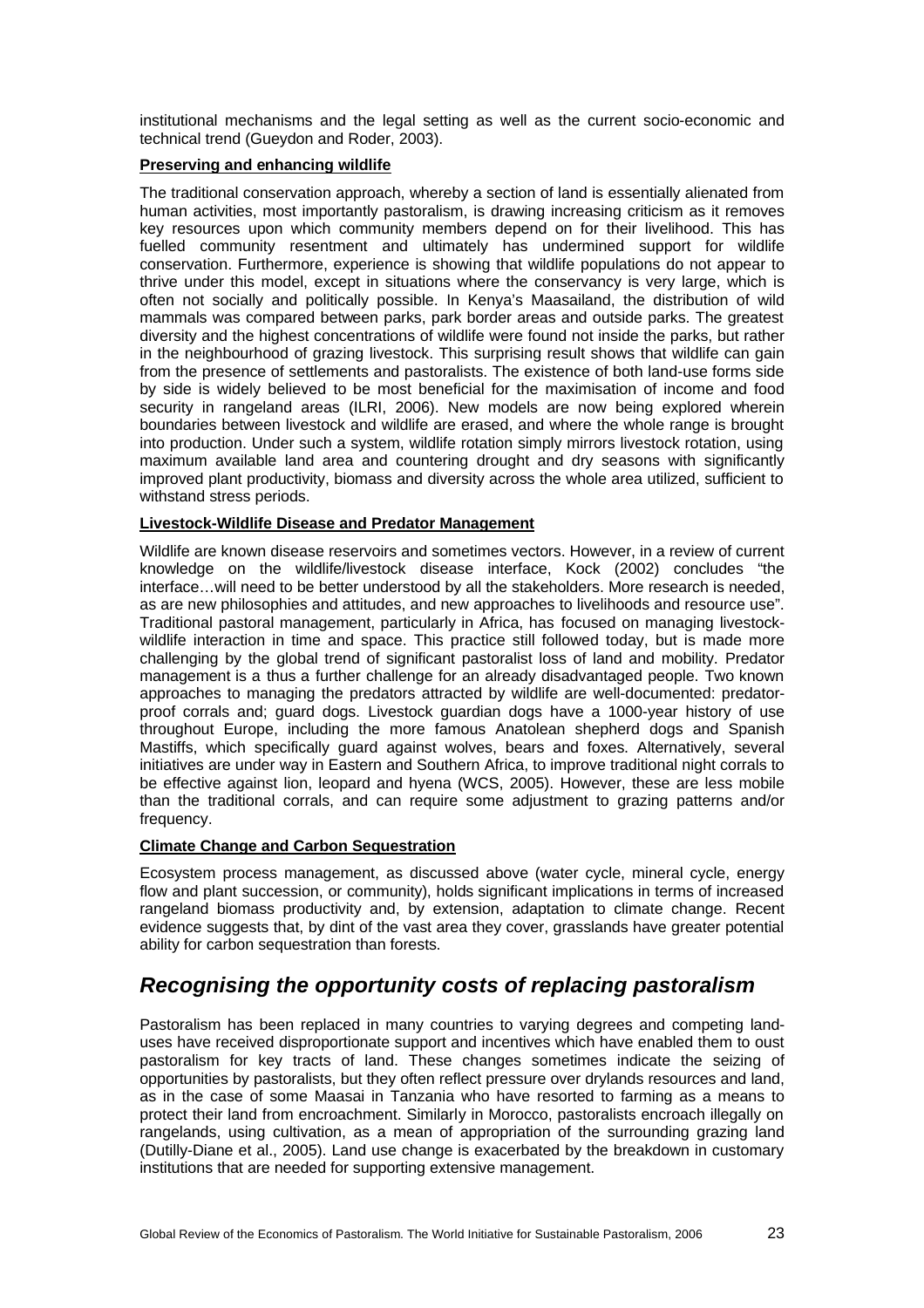Policies are overwhelmingly stacked in favour of the alternatives to pastoralism in the drylands, with services provided for sedentary people, in particular cultivators, and extension services in many drylands exclusively teaching crop cultivation practices. Key drylands resources are often fenced off for intensive agricultural investment without any consideration of the cost to the existing pastoral enterprise. Yet if the full value of pastoralism was considered, and the integral role of these key irrigable resource pockets was taken into account, a pragmatic decision maker would be much less hasty to annexe the land and undermine pastoralism.

Pastoralism is a system, in which small pockets of rich resources render vast tracts of lowgrade rangeland productive. When a hectare of irrigable land is taken out of the pastoral system, its opportunity cost is not simply the cost of that irrigated hectare of pasture, but the tens of hectares of dryland pasture that have been rendered inaccessible as a result. With the current dearth of data on pastoral production it remains hard to quantify these costs, although a simple working estimate is sketched out in Box 3 to illustrate how such costs could be estimated.

### *Box 3 – opportunity costs of replacing pastoralism in the Afar region of Ethiopia*

*The Afar region of Ethiopia covers an area of 100,860 km<sup>2</sup> (Ministry of Foreign Affairs Ethiopia, 2002) and has a mean regional livestock population of 2,741,500 TLU (Secretariat for the Regional Co-ordinating Committee, 1999). This means an approximate average livestock population density of 4 hectares of rangeland per tropical livestock unit (TLU).*

*One TLU represents 1.4 cattle, and assuming that each herd consists of 70% mature females, four hectares of rangeland supports the equivalent of one adult female cow. One cow produces an average of 224 litres of milk per year allowing for lactation lengths and calving frequency (Dahl and Hjort, 1976, pp175). The following figures provide an estimate of the annual direct values accruing per TLU of cattle in Afar:*

| Direct value                                |    |
|---------------------------------------------|----|
| Estimated annual value of milk <sup>5</sup> | 54 |
| Mean annual livestock sales <sup>6</sup>    | 15 |
| Annual herd growth rate                     | 9  |

*This selection of data does not capture the full direct value of pastoralism in Afar as it omits the value of leather, the value addition that is captured through the processing of butter and the transportation values of camels and donkeys. Nevertheless, the data provides an estimated mean pastoral livestock productivity of US\$78 per 4 hectares.*

*However, the opportunity cost is a little more complex than this, as the irrigation of land not only removes that resource from pastoral production, but makes a larger area of rangeland, dependent on those key resource pockets, inaccessible (assuming that irrigation means exclusion of graziers). In Afar, it is unlikely that even 10% of the land could be irrigated, but by irrigating that portion, the larger rangeland region would be rendered unproductive.*

*Data on the irrigable proportion of Afar is not available, but an Ethiopian newspaper article claims that 25% of the Awash valley is irrigable<sup>7</sup> and this figure is used even though it may be an exaggeration. Using this estimate, if the region's full irrigation potential was met, for each irrigated hectare, three un-irrigable hectares would be lost through access constraints. Thus each irrigated hectare comes with the opportunity cost of four hectares of lost pastoral revenue and the conservative estimate of direct opportunity cost of irrigation in Afar is US\$78 per hectare.*

*These figures obviously only address direct values and if the measurable indirect values were also taken into consideration added, the real opportunity cost would rise further.*

l

<sup>&</sup>lt;sup>5</sup> Estimated at 2 Ethiopian Birr or 0.24 US\$ per litre

 $6$  Davies, 2004

 $<sup>7</sup>$  Ethiopian Herald, 25 February 1999</sup>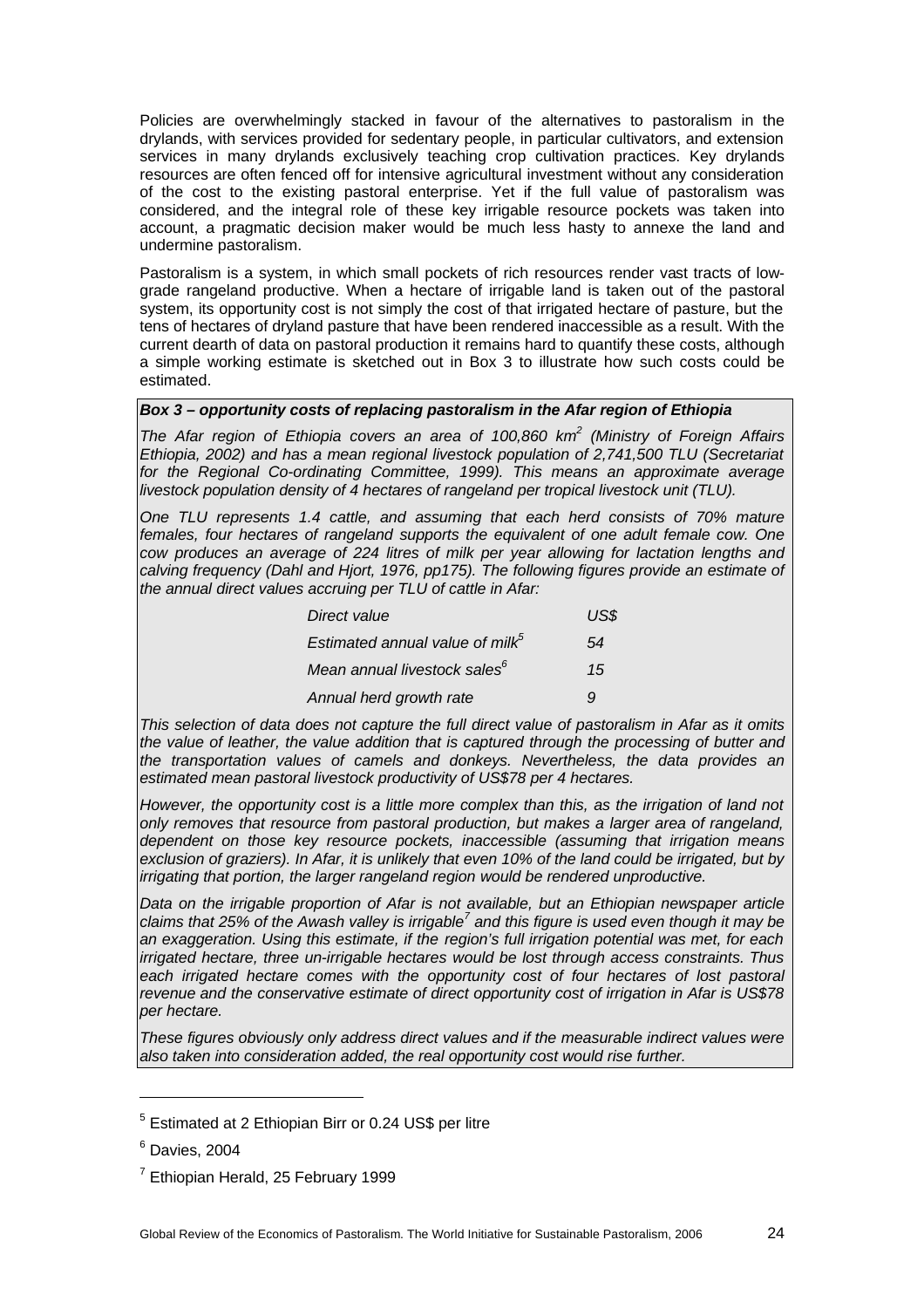Indirect opportunity costs associated with alternatives to pastoralism include the loss of social security mechanisms, which could be measured by the cost of providing food aid to pastoralists whose livelihoods have been undermined or the cost of soil erosion from dryland cultivation (e.g. barley production in Algeria; wheat production in Kenya). Indirect opportunity costs also need to examine the loss of people-supporting capacity of the rangelands as pastoralism is replaced with less productive alternatives, such as ranching. This cost occurs in the form of unemployment and migration to settlements and urban slums.

However, the opportunity costs do not necessarily have to preclude investment in alternative economic practices in the drylands. If the value of pastoralism is recognised it may encourage planners to look at synergies between pastoralism and cultivation. For example, irrigation of key resource pockets could benefit pastoralism if part of the land were used for fodder cultivation and crop residues were made available.

Nevertheless, irrigated crop production has often proven to be unsustainable: soils become degraded by salinity and ground water resources are exhausted. In India, the government has supported irrigated agriculture in the Thar desert, by subsidizing power, fertilizer and highyielding crops. As a result a tribe of "tubewell nomads" has arisen: farmers who pump up groundwater to grow crops such as mustard and wheat. As irrigation allows the growth of more than one crop per year, there has been a reduction in fallow periods, when pastoralists can graze their herds after harvest. The irrigated cropping commonly goes on for a few years, during which farmers deepen their wells with dynamite from time to time, until the groundwater level sinks below the reach of their pumps. Farmers then move on to the next spot, leaving behind barren, salty ground in place of the previous drought-resistant vegetation (Mathias, 2005). Pastoralism, on the contrary, has proven to be sustainable over the long term, having adapted to, and to some extent shaped, its environment.

A more holistic approach is required to value all uses of the drylands, to allow more balanced comparison between pastoralism and alternative land uses, and to provide the arguments for reducing opportunity costs of alternative development plans. This will allow more economically rational decisions to be made, including producing synergies between pastoralism and alternative land uses.

# *Towards a methodology for valuing pastoralism*

This report highlights a range of different values that should be attached to pastoralism, but many countries lack even the simplest data on the direct contribution of pastoralism, and where there is data it is often insufficiently robust to convince policy makers. The lack of information allows policy makers and others to hold on to their beliefs in the economic irrationality of pastoralism. It allows the promulgation of policies that promote less economically or environmental sound production systems in the drylands. It enables government to implement policies that drive a thriving black market further underground and which contribute to impoverishment of pastoralists.

However, the indirect values of pastoralism could be of use in changing attitudes towards pastoralists, since the externalities of their system are of importance to many of their detractors. The tourist industry, which benefits already from pastoralist culture, could radically change its relationship with pastoralists if it understood the added value of grazing in wildlife sanctuaries.

A better understanding of the pastoral economy, in all its diversity, can help to develop supportive rather than obstructive policies. However, to understand the pastoral economy requires a much more comprehensive tool kit than has hitherto been applied. The examples presented in Table 1 include a number of extensive and costly research methods and a more cost-effective system of valuation may be required to make reasonable estimates of the magnitude of these values.

## **Some common challenges in valuing pastoral systems**

- The knowledge gaps are generally larger than the available knowledge;
- Current valuation tools concentrate on per-animal productivity and commercial off take;
- Record keeping tends to exclude informal markets, where most transactions occur;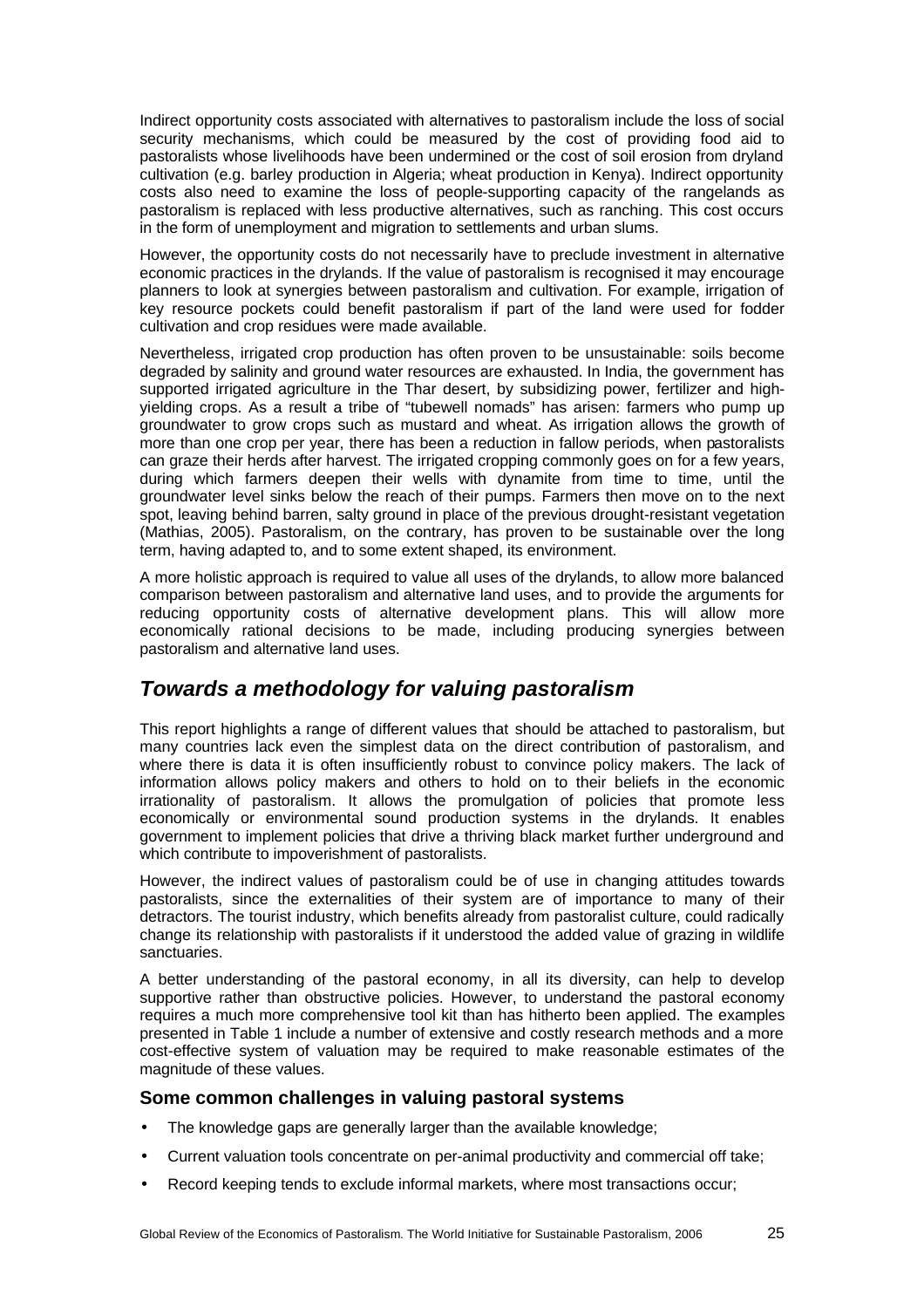- Data on the pastoralist sector is not disaggregated from the wider livestock or agricultural sectors;
- The cost of collecting data from pastoralist areas is prohibitive, given distances, conditions and movement;
- Backward and forward linkages to the wider economy are often overlooked  $-$  in the Namibian case a multiplier of 1.8 multiplier used, but this serves to highlight the information gaps;
- Valuations tend to ignore the social role of pastoralism in terms of number of people employed and supported;
- Livelihoods are not neatly compartmentalised and many pastoral people diversify into offfarm activities:
- Climate and price fluctuations mean that any detailed analysis needs to work over long enough period (of several years) in order to obtain representative figures;
- It is necessary to work at different geographical scales and national data have to be refined by microeconomic survey;
- Methodologies for economic valuation of environmental services are becoming more common for on-site effects but off-site effects are generally poorly assessed.

#### *Direct measurable values (live animals, milk, hides and other derivatives)*

Data on direct measurable contributions of pastoral systems should be the easiest to obtain, although there are still challenges in estimating trade that falls outside of official or formal channels. Once broad estimates are made, it is then possible to assign prices and estimate the trade as a proportion of GDP. Estimating the contribution to foreign exchange earnings presents the challenge of disaggregating pastoralist data from the wider livestock sector.

#### *Direct unmeasured values (employment, production and environmental management skills)*

The benefit to wider society of employment in pastoral areas is very hard to quantify, but estimates of the cost of failing to support pastoral livelihoods can perhaps be developed through estimates of the costs of humanitarian intervention.

#### *Indirect measurable values (subsistence, inputs to tourism, inputs to agriculture, market linkages, taxes)*

Estimating subsistence values of pastoralism requires an understanding of consumption habits and patterns, but such estimates are not difficult to obtain. This subsistence value, when contextualised with the social values of livestock products, can be used to understand the potential for increased market involvement. The subsistence economy is also a valid component of GDP and the figures should be appropriately captured in the direct measurable value.

#### *Indirect unmeasured values (Ecological and rangeland services, agricultural services, socio-cultural values, option and existence values)*

These values remain a significant challenge to quantify, although some precedents have been set in non-pastoral environments. Some of the values may be more amenable to measurement, or more appropriate to measure, than others. However, reducing socio-cultural values to monetary terms could be both misleading and insensitive. However, a richer qualitative understanding would provide a stronger basis for convincing policy makers of the value of these 'goods'.

#### **Valuation recommendations**

Whilst rigorous studies would be useful in understanding the full value of pastoralism, such studies are currently few, and more rapid, extensive and cost effective methods are needed to enable practical but accurate portrayal of the total value of pastoralism. Useful types of data as well as appropriate methodologies of data collection and analysis are presented below.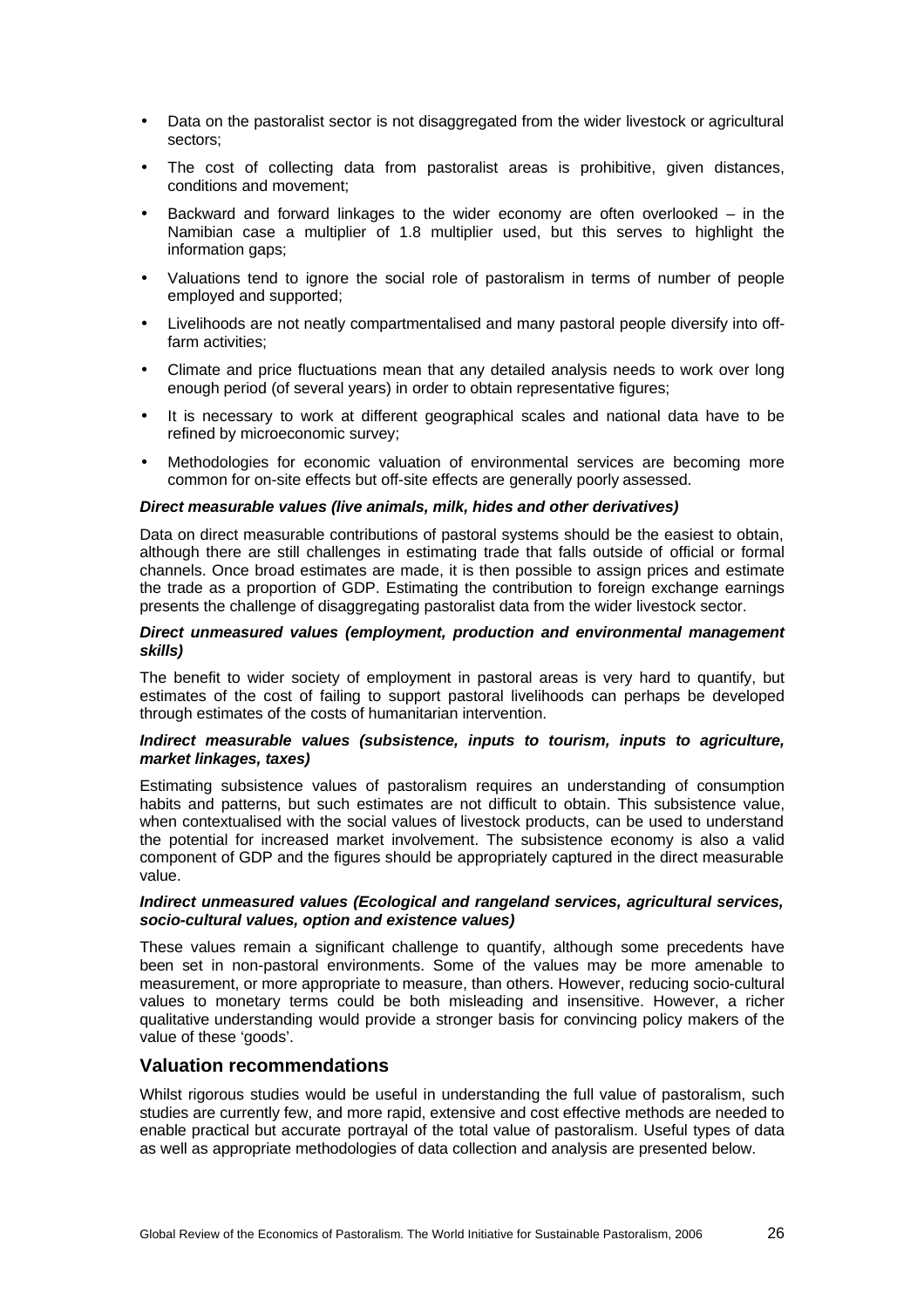#### *Table 4 – information and potential data sources*

| <b>Value</b>  | <b>Sources of data/information</b>                                       |
|---------------|--------------------------------------------------------------------------|
| Sales         | household level data on sales                                            |
|               | in-country market data                                                   |
|               | national statistics for GDP and foreign exchange earnings                |
| Subsistence   | household level data                                                     |
|               | estimates from neighbouring regions or countries                         |
| Complementary | household and/or market data on extent and magnitude of associated       |
| products      | dryland products such as medicinal plants, gum Arabic                    |
| Tourism       | percentage of tourism sector supported by pastoral landscapes            |
|               | value of tourism to GDP and foreign exchange earnings                    |
|               | employment                                                               |
| Market chain  | review of pastoralist-related 'value-added' market chains and multiplier |
| linkages      | effects within national economies                                        |
|               | global added value for medicinal plants (e.g. gum arabic)                |
| Return-on-    | review of national expenditures into support for pastoralist systems     |
| investment    |                                                                          |

More contextual interpretation, analysis and packaging will be possible with a comprehensive country-level situational analysis. In addition, total economic valuation will benefit from greater awareness of global efforts to value and compensate indirect goods, such as through Payment for Ecosystem Services (PES). The opportunity costs of either modernising or transforming pastoralist systems can be sketched out using available data and a form of costbenefit analysis could be used to evaluate the use and impact of development expenditure, associated with either modernising pastoralism or developing alternative non-livestock production systems such as arboriculture and agroforestry.

Various methodologies are being developed for participatory economic valuation, for example, the current studies led by CARE International and supported by the African Wildlife Foundation (AWF) and IUCN which set out to assess the distributional costs and benefit of both community and nationally protected areas, across four countries: Thailand, the Philippines, Kenya and Uganda. This is proving to be a useful approach to assessing the value of intangible costs and benefits against the value of tangible costs and benefits. This method could be relatively easily adapted to the purpose of valuing intangible costs and benefits associated with pastoralism, whereby community members representing a specified scale (for example, district or region) could assess the value of certain dynamics and policies, in addition to outcomes, which they have themselves identified as being important. The main challenge is in identifying and bringing together target respondents. An additional challenge is in obtaining a representative household view, due to the fact that roles, responsibilities, earning and spending are largely segregated between men and women (CARE, 2006).

# *Policy Recommendations*

The ability to withstand environmental shocks is a defining feature of pastoralism, but pressures on pastoral systems – many of which are a direct result of antipathetic policies – have undermined the customary ability to cope. This weakening of pastoralism has not been balanced by other risk-reducing advances that should be expected with 'progress', such as human capital development (education, health), access to financial capital (credit, savings) or improved access to markets & other infrastructure.

Overcoming the constraints to pastoralism is not a simple matter of adjusting one or two policies: in many countries a whole range of policies impose unnecessary constraints on pastoralism. This section puts forward recommendations for policies that must support pastoralism if the true economic potential, not to mention the environmental sustainability, of rangelands is to be achieved. The policies are presented in four categories:

- 1. Pastoral production policies
- 2. Pastoral marketing policies
- 3. Rangeland policies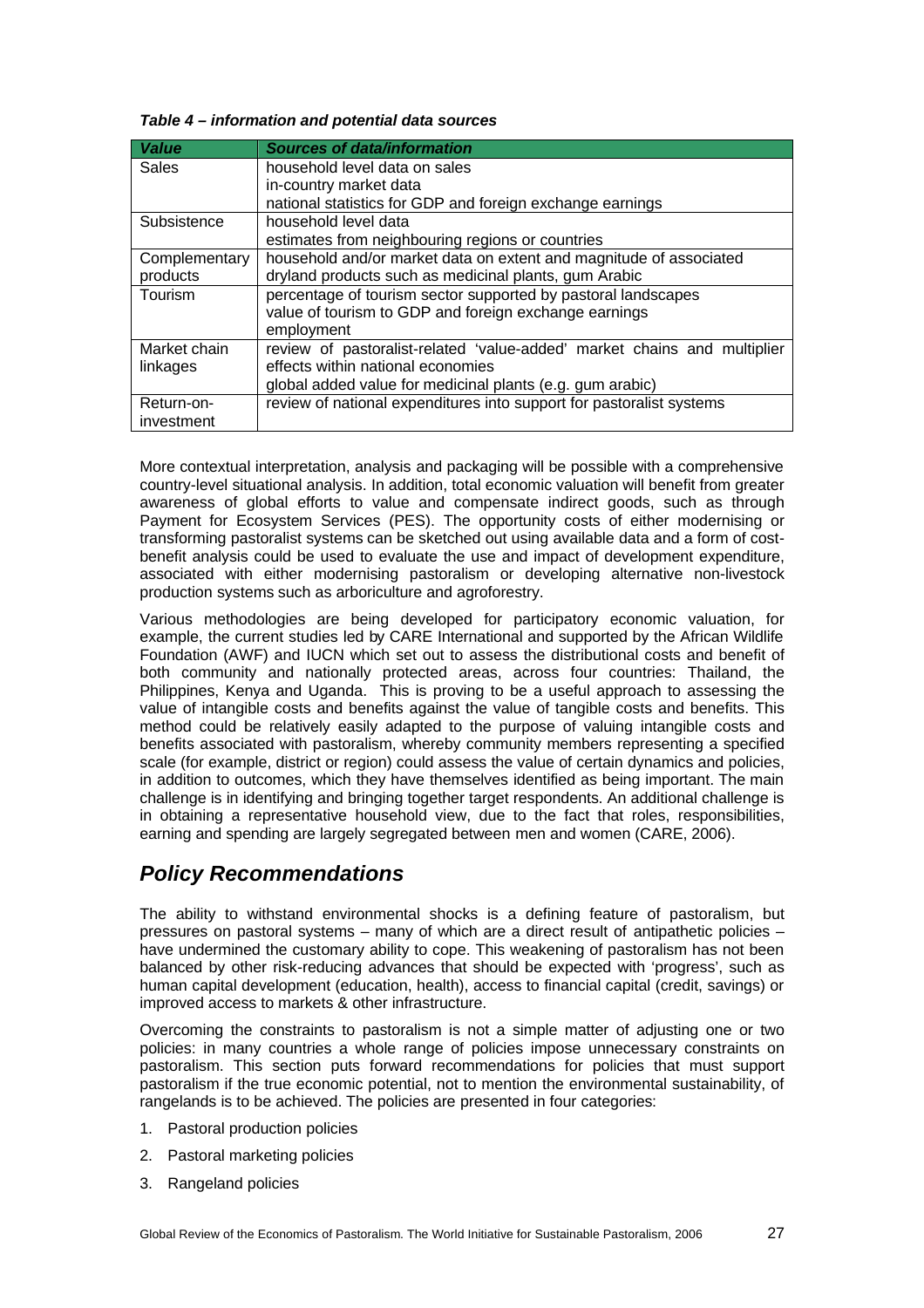4. Social policies

# **Pastoral production policies**

#### *Support pastoralist's priorities*

Most policy dialogue is skewed towards production concerns, rather than system concerns. Policies remain focused on production-related interventions, even as national livestock policy is being reviewed to incorporate modern conditions, as in the 2005 Tanzania Livestock Policy Review Process (IIED 2006) and the Kenya Livestock Policy Review process (FAO-SARD 2006).

Whilst improvement in production and commercialisation remain important goals, livestock policy needs to concentrate more on pastoralist needs, which are not always market centred, and certainly not always oriented towards maximising off take. Policies should not be framed on the assumption that any change in the production system will automatically benefit pastoralism.

Policies and interventions should not remain externally driven, designed by non-pastoralists whose intentions may be noble, but who rarely understand pastoral systems, dynamics and needs. Greater consultation and input from pastoralists would serve to rectify many of policy design flaws and the use of multi-stakeholder policy analysis should become routine.

#### *Support communal tenure*

Demarcation and titling of land and elimination of mobility still remains the central pillar of most land policies in pastoralist regions. Aside from the serious negative economic repercussions for livestock production (see Table 1), and its highly damaging effect on drylands environments, privatisation of land is likely to penalise poorer members of the community since they will be denied access to resources that are currently accessible to all (IIED 2006).

Mobility is crucial to the economic viability of pastoralism and the environmental sustainability of rangelands, and customary tenure systems are vital to mobility. Some pastoral systems around the world benefit from dual tenure arrangements, for example with seasonal buffer zones privately titled and communal rights to larger and more extensive pastures. However, this is by no means uniform, and systems of communal tenure are an integral, almost defining, feature of pastoralism worldwide.

#### *Box 4: Key elements of appropriate pastoral land tenure systems:*

- *Protect mobility both within and between countries*
	- o *Access to agricultural areas*
	- o *Access to drought refuge zones*
- *Secure pastoral control over key resources in their "home areas"*
	- o *Regulate the use of livestock watering points*
	- o *Develop and enforce local agreements for resource access*
- *Enable negotiated and reciprocal access to resources between groups to accommodate variable and dispersed resources from year to year*
- *Facilitate multiple land use and overlapping rights of access to resources*

#### *Enhance mobility*

The assumption that mobile pastoralism is archaic and economically irrational has long been one of the driving forces behind the policy of sedentarisation. This belief has persisted and still heavily influences dryland policy, despite overwhelming evidence to the contrary. Sedenterisation policies have also been influenced by the desire to control pastoralists, who are often considered as a political threat (Forni, 2003). Sedenterisation has itself had all the impacts that it was supposedly designed to mitigate: namely ecological destruction and economic irrationality. It has also led to the devaluation of socio-cultural norms and customary decision making structures.

This report clearly illustrates the superiority of mobile pastoral systems over ranching systems in the drylands. It also amply demonstrates that mobile pastoralism makes a great contribution to the national economies of developing countries. This is even evident when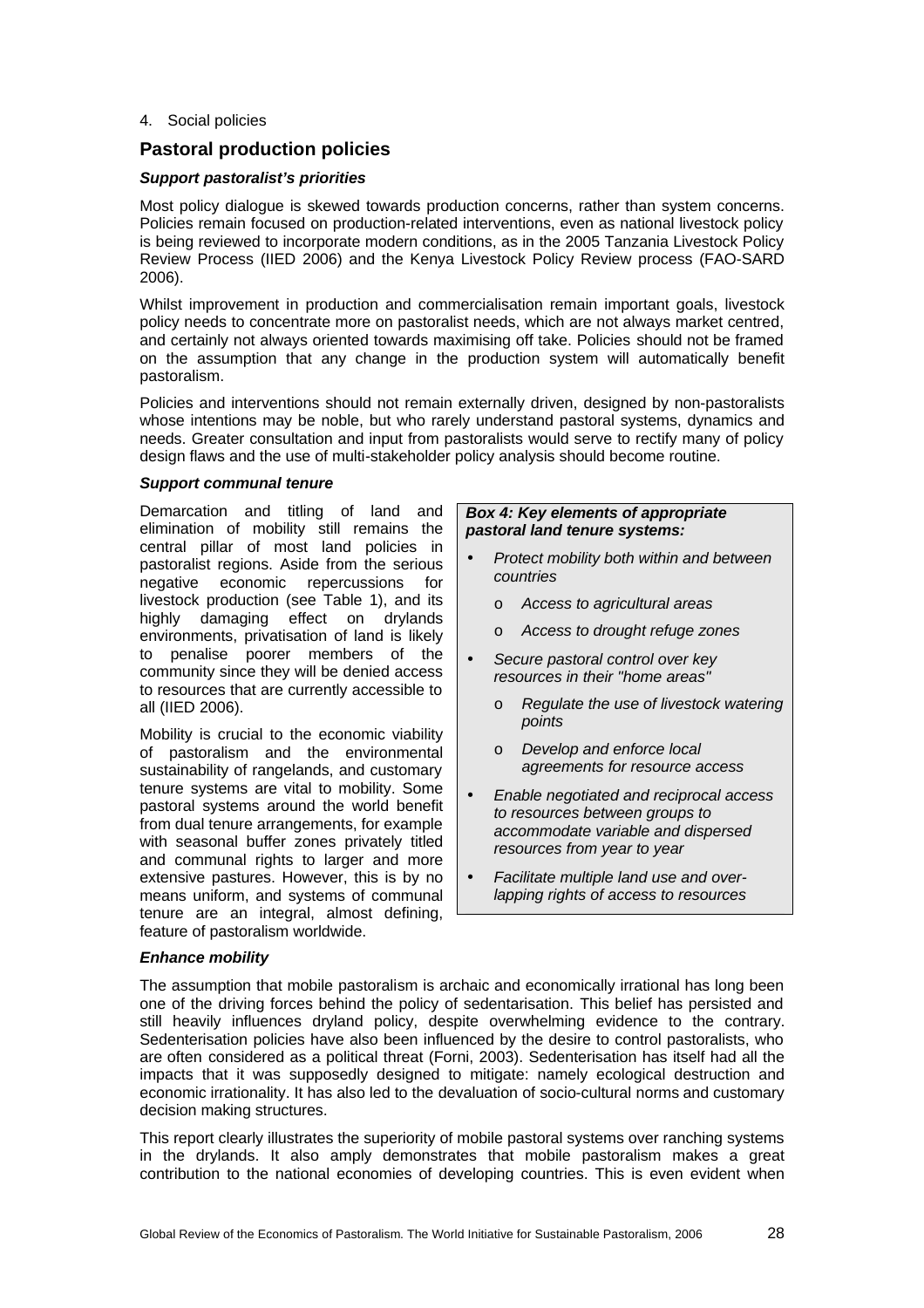data is incomplete, and there is certainly a much greater value than this, which is yet to be measured. Mobility may undergo changes, and there may be ways to enhance mobility or ways to regulate it, particularly based on customary systems of regulation. Mobility of the herd may not always demand mobility of the household, although in some labour intensive systems the two are hard to separate. However, policies that constrain mobility are economically and environmentally irrational and must be replaced with policies that actively enable mobility.

#### *Provide legal support for pastoral policies*

Whilst some national policies exist that advocate for the protection of pastoralists' rights to land and water through clearly demarcated areas, many such policies lack legal force, whilst competing activities, such as wildlife conservation and agricultural conversion, are given legal force (IIED 2006).

Developing economically and environmentally sound policies in the drylands is not enough and attention must be given to implementation of those policies. This therefore demands attention not only to legal frameworks, but also access to, and understanding of, the law. This is addressed in a subsequent section.

#### *Invest government resources in the pastoral sector*

Few countries have genuinely supportive livestock policies with associated budgets for appropriate extension services that enhance pastoralism. Indeed, there are very few appropriate production technologies offered to pastoralists through extension services anywhere in the world. Ethiopia provides a salutary example of underinvestment in the pastoralist sector: despite providing at least 20% of GDP and 12% of foreign exchange earnings, the Government allocated less than 0.3% of its recurrent expenditures on livestock between 1993/4 and 1998/9 (Aklilu 2002).

Extension and training tools need to be developed that are suited to the extensive nature of rangelands environments and which capitalise on existing pastoral knowledge. Local ethnoveterinary knowledge is increasingly attracting international attention and vet services need to be reorganised to accommodate this knowledge and augment it with modern veterinary knowledge. The advantages and values of local breeds also needs to be recognised, protected and capitalised on, for example through local breed improvement as opposed to exotic breed importation.

#### *Recognise the overall value of pastoralism*

Pastoralism clearly has multiple values, including both a wide variety of direct values that are rarely acknowledged and also an array of indirect values that, given the prevailing belief that pastoralism contributes to desertification, are generally denied. The drylands, and pastoralists, will benefit from recognition of these values, beyond the narrow focus on the most obvious commercial products. Environmental services (such as carbon sequestration, biodiversity, combating desertification and erosion) are increasingly highly valued in the global context and are an important option for pastoralists in the future.

Indirect values are seldom calculated or monetised and methods need to be developed and adapted to this end in the pastoral context. However, it is "misleading to assume that this is simply a process of monetising all aspects of economic life. Rather [valuation] proves a useful tool to explore the full range of costs and benefits emanating from an activity, which can also be used for lobbying in support of pastoralism" (IIED 2006).

#### *Pastoral Codes*

Cross-cutting policies, such as the Pastoral Codes or pastoral legislation of Guinea, Mauritania, Niger, Burkina Faso and Mali, could be useful in establishing the validity of pastoralism and providing a framework for other policy change. Such codes seek to regulate traditional forms of common access to rangeland resources whilst also taking into account modern legislative measures to protect individual and group-specific land rights. However, there are conceptual weaknesses in some of these codes and a lack of ownership amongst pastoral communities, which risks increasing their marginalisation. The complexities of the associated administrative procedures creates scope for non-pastoralists and local elites to capture pastoral resources and the codes also raise risk of reducing livestock mobility and individualising ownership of the commons (Hesse and Thébaud, 2006). Nevertheless, if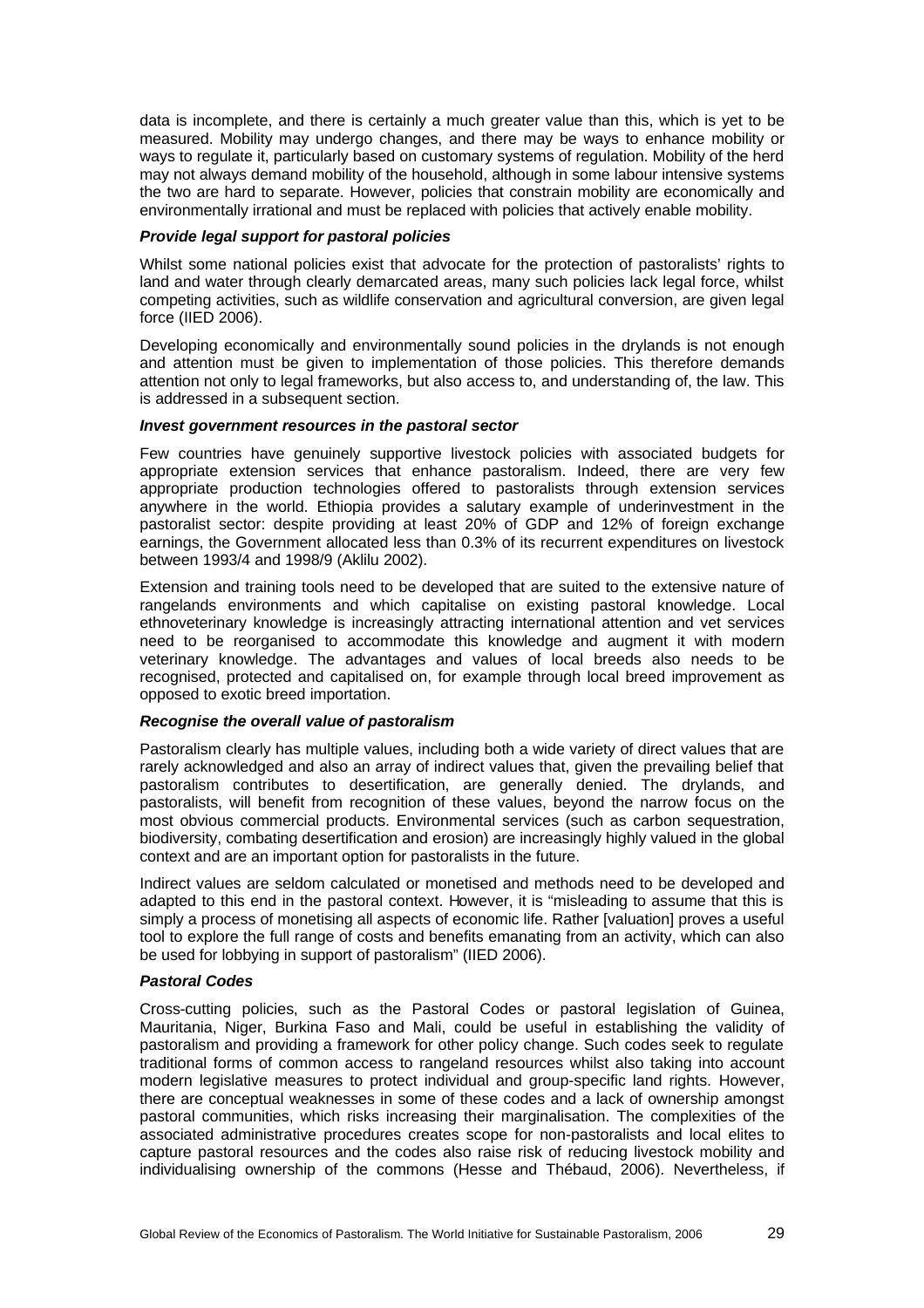inclusion of pastoralists is ensured then such codes, or pastoral policies, may enable pastoralism to become a cross-cutting issue, influencing much more than just production and marketing policies.

## **Pastoral Marketing**

#### *Recognise the non-market value of diverse pastoral products*

Policies for increasing or otherwise improving pastoralist markets must take into account the extensive, and highly valuable, non-market uses of pastoral goods. Livestock and livestock products have great value in most pastoral societies in cementing social relationships and reinforcing the complex customary institutions that make the system viable. Often the monetary value of goods is of secondary importance to their value in internal exchanges, and this not only influences the decision to participate in markets, but also indicates a significant opportunity cost of market involvement.

Pastoral marketing policies need to consider what constitutes an improvement in pastoral marketing, and should not only focus on increasing the off take of goods. Improving returns to livestock production, and reducing transaction costs, will confer important benefits on pastoralists. Such improvements may raise the total volume of trade, but more importantly will enable pastoralists to manage risk more effectively and build more resilient livelihoods.

#### *Promote market value chains*

Enhancing pastoralist's engagement in markets requires considerable market analysis in their country of origin as well as internationally. It cannot be assumed that market share exists, or that demand for a new pastoralist product can be automatically generated, and identifying existing opportunities to exploit is important. Recommendations from Afghanistan, adapted to the pastoral context, may be relevant in most pastoral contexts (Halbach and Ahmad, 2005):

- Determine opportunities and constraints in adding value and marketing meat and other livestock products, for instance wool, karakul, cashmere, handicrafts (rugs, carpets), hides and skins, and milk products.
- Determine opportunities for improving traditional technologies (e.g.) for milk processing, wool spinning and cashmere harvesting, and mechanisms through which international quality standards can be met and production can be increased.
- Determine potential markets (regional, national or international) and the mechanisms that need to be put in place to access these markets.
- Carryout economic assessments of different activities, for example the profitability of lamb fattening, including the investment required to reach international hygiene standards.
- Appropriate emphasis should be placed on import substitution rather than exclusive investment in export trade, with a vision of potentially reaching the export market in the future.

IFAD's experiences and lessons in developing India's Pashmina wool industry are also of global relevance (IFAD 2002):

- Local efforts to develop cooperatives and negotiate with major industrial players will not be effective without support from higher levels of government. Regular policy support and advocacy will ensure that internal domestic trade is fair and allows for the autonomous operation of collectives.
- Marketing cooperatives must have the means to handle trans-border trade, especially in products such as cashmere. This cannot occur without effective customs and border operations that are supportive of local production. It also requires policies that support international trade in cashmere, which currently do not exist in India. Illegal trade across the Chinese border will continue to hamper cooperative marketing efforts, as Kashmiri traders may seek cheaper fibre in Tibet. Coordination with military and border customs officials is needed to halt this illegal trade.
- The success of programmes to improve genetic traits will be directly linked to the perceived economic benefit of the raising of animals with the genetically selected trait. Selection for white hair has proven to lead to higher prices.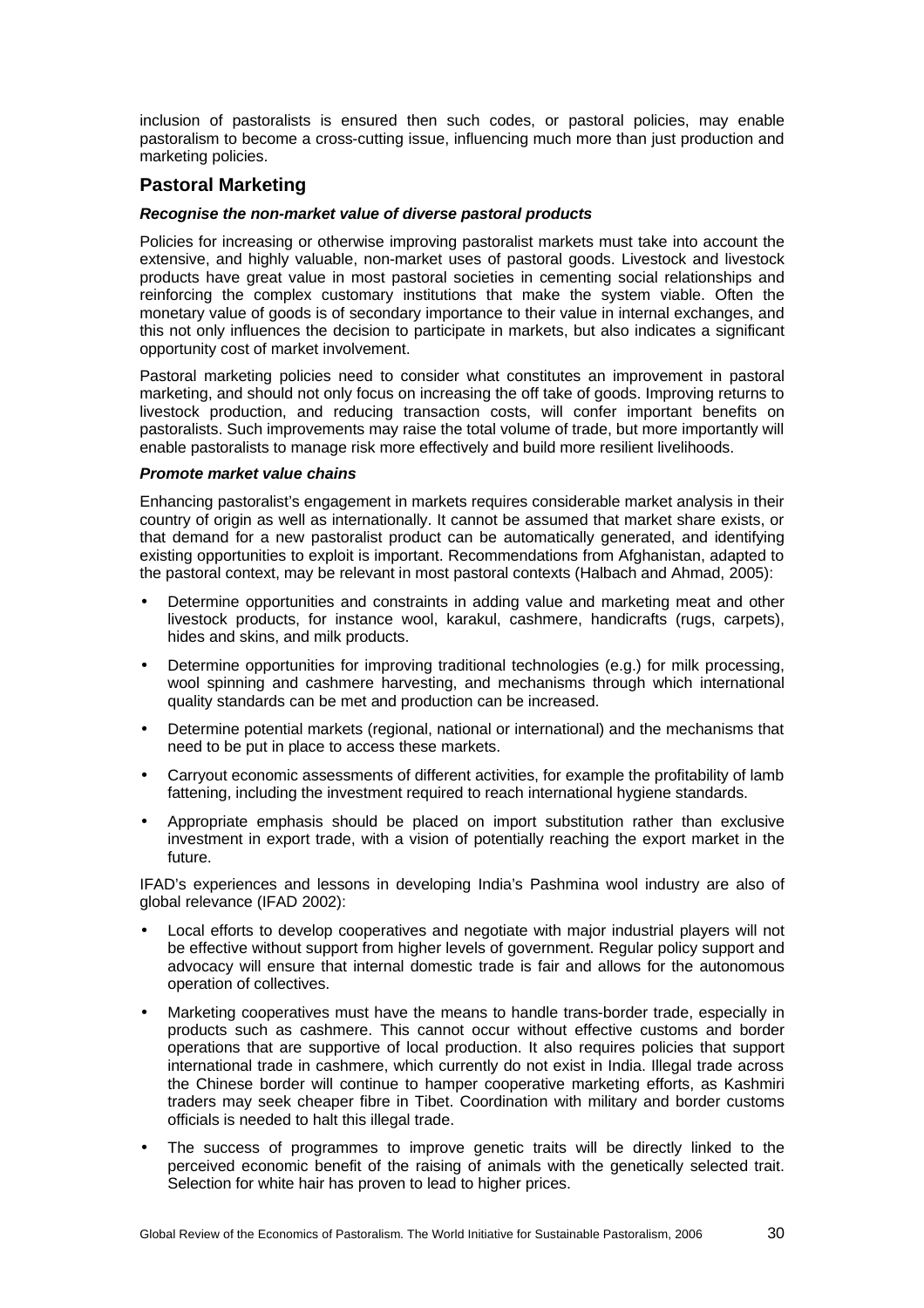#### *Commercialisation of the livestock sector for export markets*

Many countries already benefit greatly from export of livestock products, even though it is rarely acknowledged. There are opportunities to therefore invest in pastoralism to enhance this source of foreign exchange earnings. However, questions have been raised over whether it is prudent to invest disproportionately in export markets, given their high standards and associated costs, and the risks that come in this highly competitive arena (Scoones and Woolmer 2006). Nevertheless, domestic consumers in developing countries may also begin to demand increasingly safe animal products and therefore greater attention will be required to promote raise animal health standards even for national trade. Transboundary trade is also important for many pastoralists, and thus the control of transboundary diseases seems likely to become a growing concern for pastoralists in the future.

Demand for meat and milk is rising, and pastoralists are in a strong position to benefit from this demand. Commercialisation is an ongoing reality for most pastoralists and this trend seems likely to be sustained. However, policies need to be developed to enhance and facilitate trade, and to ensure that producers benefit appropriately. From a production perspective, livestock ministries would be well advised to explore the opportunities for developing locally adapted breeds rather than only focusing on exotic breeds that are suited to more intensive production systems. In many rangelands areas, enhanced local breeds and local crosses reared in extensive production systems may be the most effective way to harness natural resources and meet consumer expectations.

#### *Reduce transaction costs*

The transaction costs associated with participating in formal markets are often prohibitive for pastoralists. Transaction costs may be a principle factor deterring pastoralists from using markets, and they certainly erode the benefits that pastoralists can receive from market participation, and contribute to livelihood insecurity. Major transaction costs are imposed by the lack of accurate information on market prices, absence of formal markets, long trekking distances and high transport costs, inflated prices for traded consumer goods, lack of credit facilities, and excessive government bureaucracy and fees.

Costs of transport may be considered to be production rather than transaction costs (Dorward 1999), so distance from the marketplace may not be a direct transaction cost in its own right. However, it creates difficulties in accessing markets, which leads to reliance on traders and middlemen, and this leads pastoralists to receive a relatively small share of the end market value of their goods. Policies need to ensure that pastoralists are not penalised by unnecessarily complex or expensive market chains, without deterring traders from proving the crucial link between producers and consumers.

#### *Provide incentives*

Market failures have multiple and complex roots, and simple prescriptions, such as improving infrastructure, may be insufficient to make markets work effectively. Attention needs to be given to supply of desirable goods and services to pastoralists as well as to demand for livestock products from pastoralists.

Many pastoral goods have significant value when used for internal exchanges and markets generally do not provide equally valuable alternatives (e.g. insurance or credit services). In the absence of useful supply of goods there is little incentive to sell livestock or products and every incentive to hold on to them. Furthermore, the relative bulkiness of cattle and camels means that large amounts of revenue can be generated from their sale, a large portion of which is surplus to immediate requirements and often ends up as a loss to the transactor.

#### **Rangeland policies**

#### *Understand and promote opportunism and flexibility*

The carrying capacity concept has fostered the belief that stocking rates are too high and that this has caused over-grazing. This assumption has led to many decades of concerted destocking policies, has supported efforts to sedentarise pastoralists and has justified confiscation of land from pastoralists. It is now increasingly realised that time (spent grazing in one place), rather than animal numbers, is what must be managed to avoid overgrazing,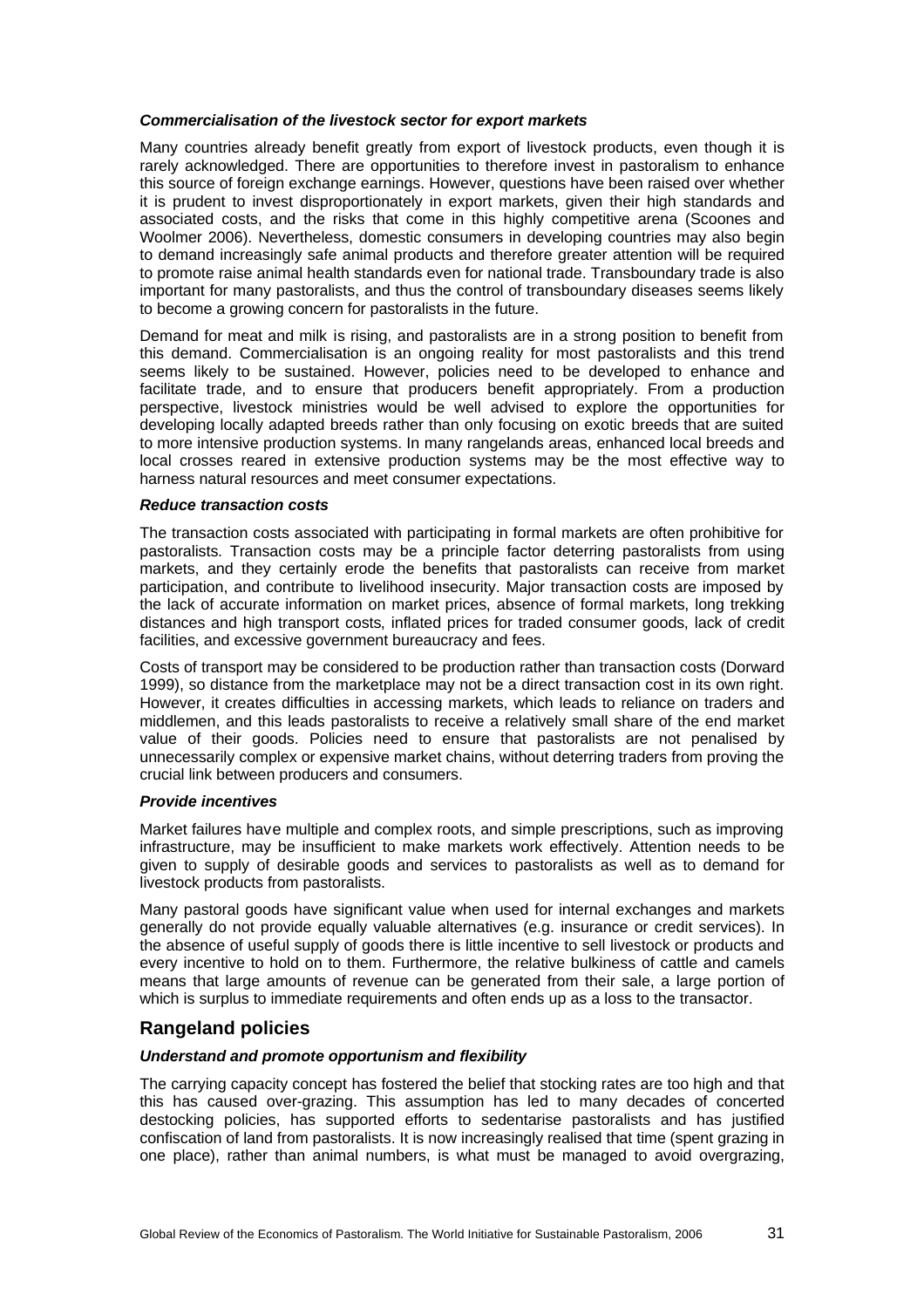since overgrazing is the re-grazing of a plant that has not yet recovered from being grazed (Voisin 1955; Savory 1988).

Evidence increasingly shows that animals play an integral role in maintaining fundamental biological processes in the drylands, such as water and mineral cycling (Savory 1988). Furthermore, it is now widely accepted that the notion of carrying capacity is based on 'equilibrium' landscapes whilst drylands are predominantly 'non-equilibrium' and the fixing of static stocking rates is inappropriate. What is needed is acceptance in policy and law that mobility is absolutely essential for the environment and for the economies of drylands. Policies across the board must be designed to enable mobility, and specific laws are required for the protection of migration routes and for regulation of transhumance.

#### *Protect key resource patches*

Pastoralism depends on rich pockets of resources to enable survival through adverse seasons. These often tiny pockets are integral to the system, and without them the system breaks down. The profit per hectare in those key resource patches is higher under irrigation and intensive cultivation, but the loss, across the vast areas of adjacent drylands, is rarely considered. Such investment has the potential to make a few people very rich, but the cost is that very many people are impoverished, and simultaneously the environment is greatly degraded. Crop cultivation, especially irrigation, has been promoted in many dryland areas, but has often led to serious degradation, both through mismanagement and through the disabling of pastoralism.

A pertinent example is that of the Kilimanjaro region of Kenya, where conversion of the scarce main wetland systems upon which the wider landscape depends may constitute perhaps 2- 3% of the landscape (Hatfield, personal estimation) whilst undermining productivity of the livestock system on the majority of the remaining 97% of land area. Conversion of pastoral resources must account for the indirect and the direct opportunity costs, in addition to private or market costs and benefits.

#### *Support for customary dryland management systems*

Hardin's (1968) concept of the 'Tragedy of the Commons' has been widely used to argue for private tenure, based on the assumption that access to a common resource automatically leads to overexploitation. Livestock owners are assumed to consider the grazing resource as a free commodity, and will logically maximise their herd size at the expense of other herders, without consideration of the natural resource. This theory is refuted extensively in the academic literature as it fails to recognise existing common property arrangements and management systems, and in reality reflects a situation of 'open access': a situation that is the exception rather than the rule.

Ironically, policy based on this rationale has undermined customary management, and in the process created a vacuum of management authority that has resulted in a significant trend towards an 'open access' system, or 'free-for-all': the very phenomenon the policies were supposed to overcome. This has been to the detriment of dryland people, national productivity and the underlying natural resource base. This irony is still lost on many policy makers, who fail to understand 'non-equilibrium' systems. Policies are still stacked against pastoralists, disabling their management systems and leading to both economic short-comings and environmental degradation, all of which continue to be blamed on the pastoralists.

To overcome economic failure, and reverse land degradation, in many of the world's drylands requires policies that enable customary institutions for resource management. However, these institutions are not static entities and there are ways that government can explore to collaborate with them over land and resource allocation. Government needs to recognise that the effectiveness of some of these institutions has been eroded and that continued erosion will lead to further economic weakening and environmental degradation. It may not be possible, or desirable, to return these institutions to their former state, but government must enable them to adapt to new realities. In making this transition, it is imperative that government helps pastoralists to avoid 'elite capture', whereby educated parts of society, using pastoralism as an ethnic label, exploit the weak understanding by pastoralists of their rights and responsibilities in order to profit from change.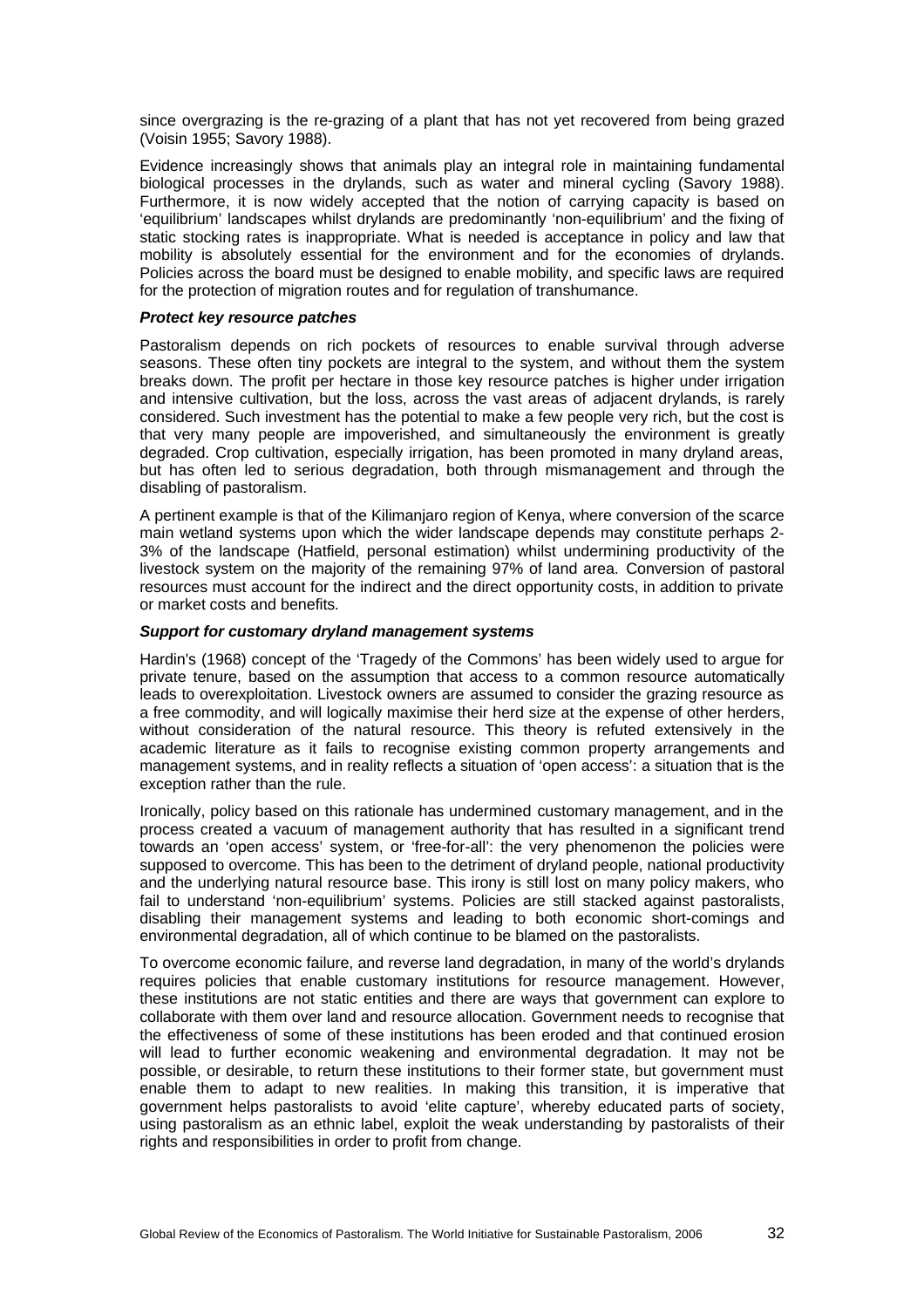#### *Develop and disseminate appropriate technologies*

Pastoralists' knowledge is a valuable resource for managing risky environments, in contrast to the narrower understanding that introduced technologies are often based on. The vast majority of large-scale policies and initiatives have not worked, mainly because they have been technologically-based, and lack the flexibility that people need to survive and prosper in these regions (Mortimore, 2006).

With the over-riding emphasis on substituting pastoralism with something that seems more 'modern', few efforts have been made to enable pastoralists themselves to adapt and enhance their production system. This is gradually beginning to change as development agents and pastoralists explore new technologies, a good example of which is the widespread adoption of community based animal health service delivery. However, inadequate attention has been placed on learning from pastoralists' production methods and finding ways to fit new technologies into those production methods. This process may be constrained to some extent by the low education of many pastoralists, although it is probably constrained to a greater extent by the inappropriate training of extension agents and the absence of useful extension packages.

With the new thinking in range ecology there comes an urgent need for training of a new generation of range managers and extension agents able to combine technical insight with socio-economic analysis. The quest for a simple carrying capacity number is inadequate for non-equilibrium rangelands. Instead a more sophisticated approach based on risk analysis is required: one which does not aim to produce a rigid scientific assessment appropriate for all producers for all times, but instead accepts that stocking strategies and management practices will vary according to a multiplicity of desired outputs and environmental/amenity services. The persistence of outmoded concepts and ways of working are likely to frustrate attempts to balance livestock production and environmental goods and services unless training curricula are radically altered in agricultural colleges and universities throughout the world (Leach and Mearns, 1996).

#### *Invest in pastoralists as range managers*

Conventional wisdom suggests that much of the blame for 'desertification' and land degradation in drylands rests with pastoral livestock production. There is now considerable literature that corrects this misconception, on two counts: first, the extent of dryland degradation is greatly exaggerated, because the underlying ecological dynamics have been misunderstood (Behnke et al. 1993, Swift, 1996); and second, the contributory role of livestock has been mis-specified (Mearns 1996, Sandford 1983, Homewood and Rodgers 1987, Behnke 1994).

Policies nevertheless tend to remain rooted in the misplaced conventional wisdom. Agricultural extension agents in drylands areas usually exclusively promote cultivation as an alternative to pastoralism, backed up with agricultural budgets that exclusively support crop production. These budgets need to be balanced to reflect both the current and the potential contribution of mobile livestock keeping to drylands economies. The value of pastoralism in managing rangeland environments and providing ecosystem services is still grossly underestimated, but rangeland and environmental policies must recognise this important role if they are to be effective in sustainably managing the drylands.

#### **The broader policy environment and pastoralist rights**

#### *Deliver basic services*

Achieving the economic potential of the drylands, whilst conserving their biodiversity, requires strengthening of pastoralism, and this is not a discussion for a single line ministry or sectoral policy. Certainly, agricultural and livestock policies need to be adapted to be relevant to pastoralism, but without changes in health and education policies, pastoralists are still going to face major challenges in enhancing their production system and overcoming poverty.

As mentioned earlier in this report, in many countries pastoralism is greatly constrained by weakness in human capital: low levels of literacy, high levels of morbidity and low life expectancies. If the economic and environmental rationale of mobility is accepted then the constraints of static health and education services have to be overcome. An enabling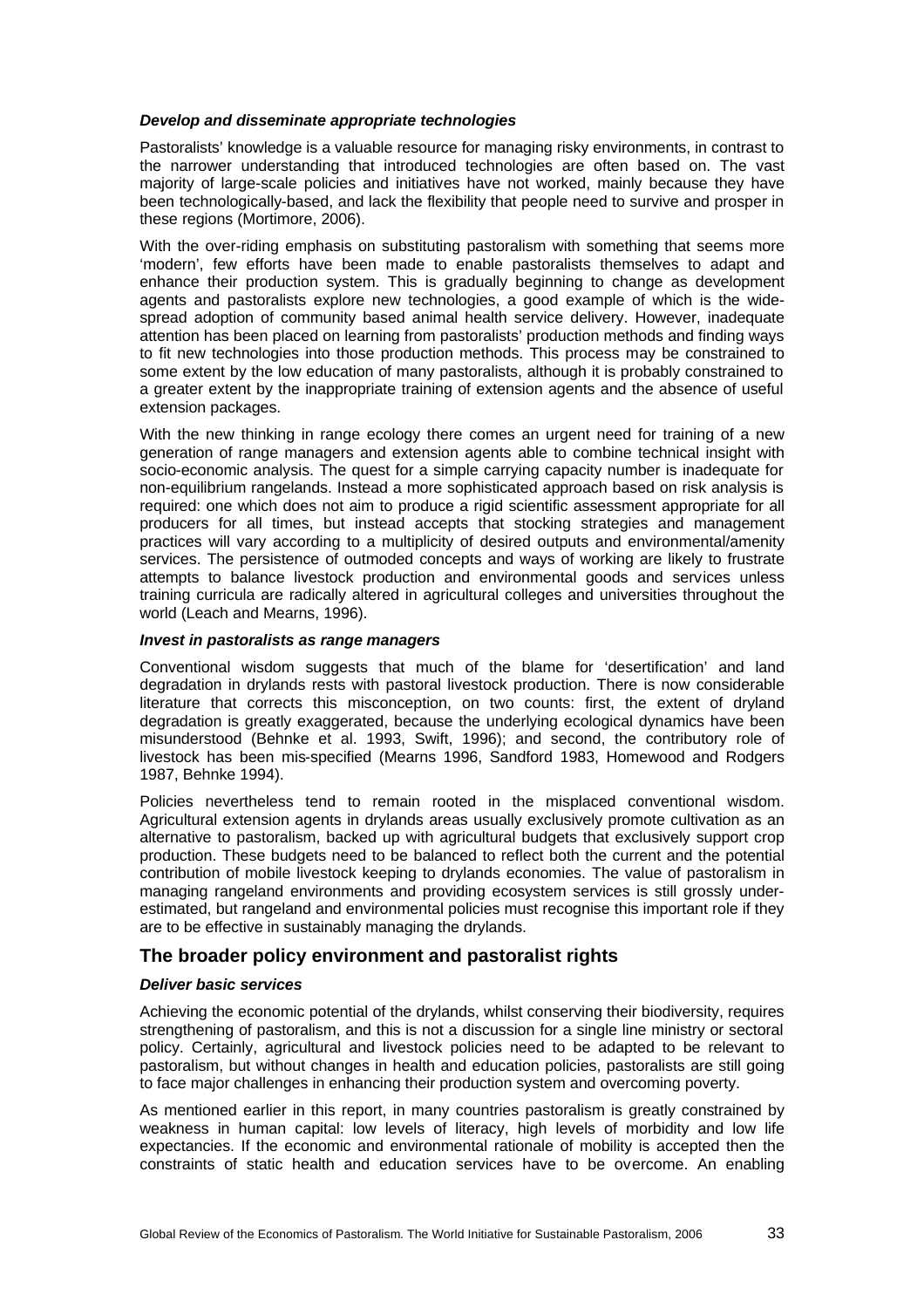environment and a less prejudicial attitude towards mobile pastoralists would be an important starting point in overcoming service delivery failures.

Sustainable pastoralism requires the provision of appropriate services – efficient, culturally sensitive and (often) mobile – which requires a significant investment in education and training to ensure a supply of service providers. Effective service delivery also requires better understanding of pastoralist household dynamics and the increasingly sedentary nature of many pastoralist women, children and the infirm: mobility should not remain a convenient excuse for failure to get basic services and messages to pastoralists.

Similar arguments apply to armed conflict – particularly in a number of African pastoral settings. Although the roots of conflict may be complex and diverse, in all cases the conflict is marked by failure of government to provide adequate law enforcement and security, and in some cases military presence actively contributes to the conflict. Under such circumstances it is hardly surprising that pastoralists seek to provide their own security or that individuals exploit the ensuing breakdown in law and order for their own gain. Economic development of the drylands demands adequate security to protect and enhance mobility and communal tenure systems.

#### *Create an enabling environment for policy change*

Pastoral development requires the creation of a favourable institutional environment and the policy process "should be less concerned with what technical options should be applied than with how technical and institutional reforms should be brought about" (Mearns 1996, Thebaud at al. 1995). There is need for new "professionalism among government officials and others responsible for implementing policies, programmes and projects" (Chambers 1996, Pimbert and Pretty 1995).

"There is a fundamental need to recast the relationship between 'research' and 'policymaking', in order to make explicit the 'plural rationalities' of all stakeholders" (Thompson, 1993, quoted in Leach and Mearns, 1996). Much is now known about how to facilitate a genuinely participatory development process, but this urgently needs operational application". Echoing this is the sentiment expressed by a Maasai pastoralist attending a recent meeting of the Kenya Livestock Working Group (an FAO-SARD initiative to connect stakeholders to scientists and policy-makers): "Is it possible to get researchers and institutions interested or involved in our pastoralist reality?" (SARD, 2006).

#### *Promote women's voice*

The role of women in pastoralist societies is usually quite distinct from that of men, and pastoralist women often have limited decision making power, particularly when it comes to external dealings. Nevertheless, the gendered distribution of labour roles ensures that women play a vital role in the use of certain natural resources and in sustainable rangelands management. Pastoralist women have crucial roles in reinforcing the social institutions that provide the resilience of pastoralism, based on the power they have to use and distribute a range of resources.

In recent years, gender roles have shifted in many pastoral communities and the division of labour between men and women is not static. Economic interventions have sometimes led men to wrest control over important household activities when the activity assumes a greater market value. Women's customary institutions, for decision making as well as for environmental management, are often overlooked by simplistic and non-inclusive approaches to 'participation'. Participation is frequently applied in a haphazard and incomplete way that consults only a select few and confers power on those un-democratically elected decision makers. Women have been penalised by this approach above all.

Unless there is a specific emphasis on empowering women in pastoralist societies, participatory approaches risk further marginalising them from decision making processes. This has implications for their social development and their capacity to sustainably manage the natural resource base. This rationale applies equally to other marginal groups, such as youths, artisans and ethnic minorities within pastoralist areas.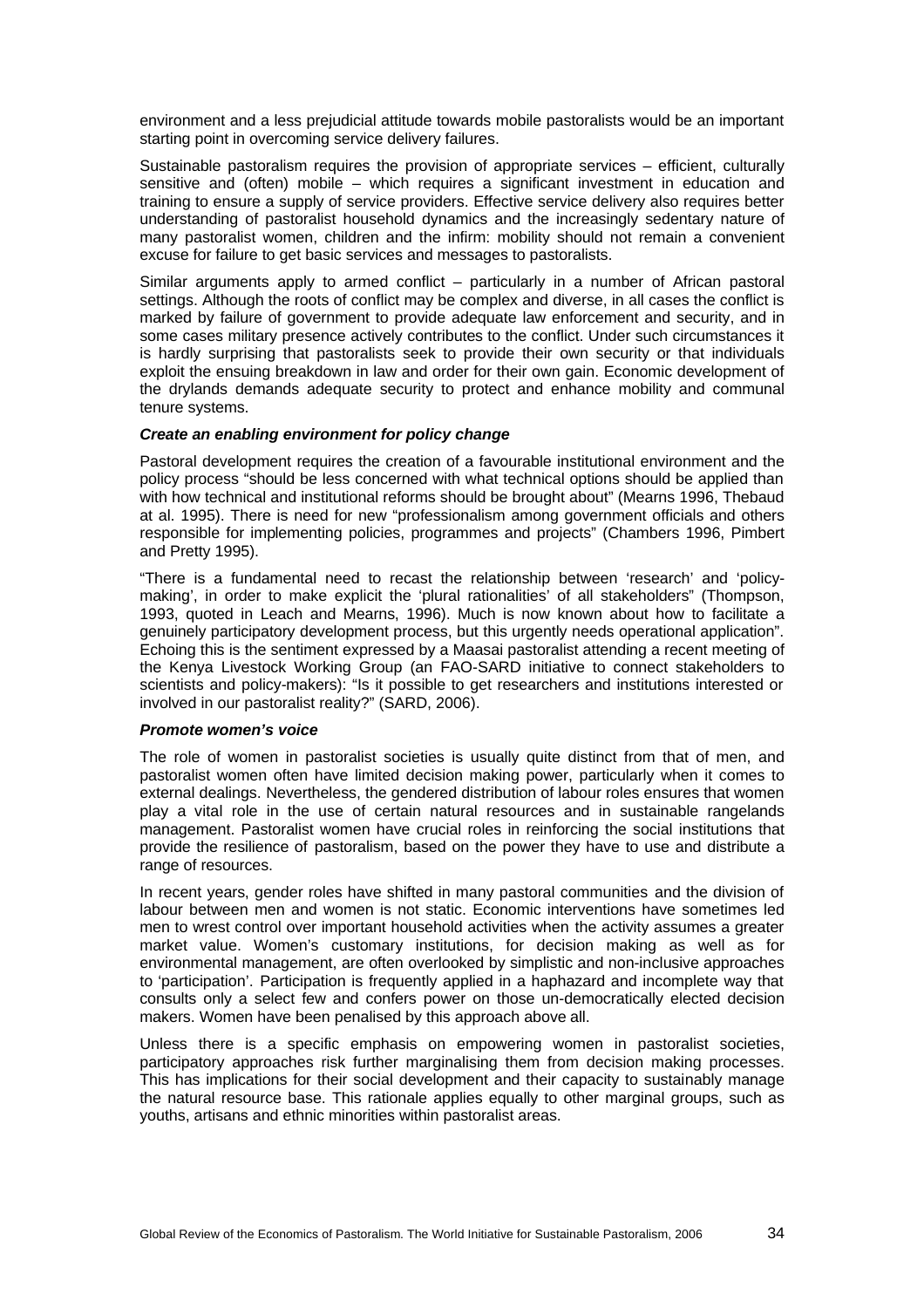# *Trends in pastoral economies*

Pastoralism is an adaptation to a harsh environment, and it is characterised by opportunism and flexibility. This flexibility is being put to the test in the current environment of rapidly advancing globalisation, demographic expansion and continued penalisation of extensive livestock keeping. However, there is plenty of evidence around the world to show that pastoralism will keep on surviving and adapting. In fact this should not come as much of a surprise, given the escalating demand for animal produce and the existence of drylands in over 40% of the earth's surface: such land will inevitably be put to good use, and the most cost effective use is extensive livestock production.

Despite the resurgence of pastoralism in some Asian and European countries, tremendous losses of rangelands have occurred in the past that demand support for ongoing adaptation. Pastoralism has been shaped by many distinctive twentieth century influences and pastoralism will only survive and thrive if it is enabled to keep on adapting. Efforts to return pastoralism to some prior or imagined state are not realistic and are probably not desirable to most pastoralists, any more than to policy makers.

There is, however, only one sustainable solution to the twin problems of drylands poverty and degradation, and that is mobile pastoralism. It is possible to curtail the ongoing destruction of drylands by recognising that their greatest economic potential lies in mobile pastoralism and that, with appropriate policies, pastoralists will be the best stewards of the drylands. Enabling this custodianship requires appropriate policies, legal mechanisms and support systems that allow pastoralists to enhance the economic, social and ecological sustainability of their livelihoods.

However, pastoralism is itself changing, adapting to market forces as well as demographic pressures, and influenced strongly by policies that still encourage sedenterisation. Many pastoralist communities are increasingly sedenterizing, sometimes devoting labour to smallscale cultivation, even though the quality and success rate of that cultivation may be low. Yet in such infrastructure-poor areas as the drylands, even the opening of one or two roads can have a profound impact on livestock marketing. The opening of the Karakoram highway in Pakistan greatly effected animal husbandry in the area by enabling importation to the region of grain from the plains, enabling livestock producers to divert land for production of fodder for winter feed and has led to increased adoption of improved fodder technologies (Ehlers and Kreutzman 2000).

Sedenterisation, at least of the household, can bring potential benefits of access to services, since few countries have adopted models of mobile or community delivered service provision. It sometimes also improves access to markets, and can reduce transaction costs through improved communication. The labour demand for transactions can be very high in pastoralist areas and, in Iran for example, sedentary pastoralists benefit by attracting companies to routinely come and collect produce, whilst mobile herders are obliged to visit towns to make sales, and as a consequence, market supply by mobile groups is less reliable (FAO 2004).

However, sedenterisation of the household does not require sedenterisation of the herd, and indeed mobile pastoralism could be enhanced when part of the household is sedentary. Nevertheless, producing milk for consumption remains a central part of the livelihood of many pastoralists, raising challenges for sedentary communities, both in bringing adequate milk products to the household and also in ensuring that the labour force is in the right place at the right time. It may be beneficial to share and develop new technologies to overcome these constraints, including labour-saving technologies for milk storage and processing in the field and improved means of transporting dairy products from the herd to the household or market.

Trends in extensification or intensification are less clear cut. Examples have been presented in this report of increasing extensification as pastoralists revert to more environmentally and economically sound management systems in the aftermath of State driven experiments of intensification (in the former Soviet Union). Similar changes have been observed in Africa, for example in the wake of the collapse of government ranching projects in Uganda (Muhereza 2001).

However, the true trajectory in terms of intensification is hard to foresee, given the on-going loss of key tracts of pastoralist land for other, non-complementary uses. Pastoralism could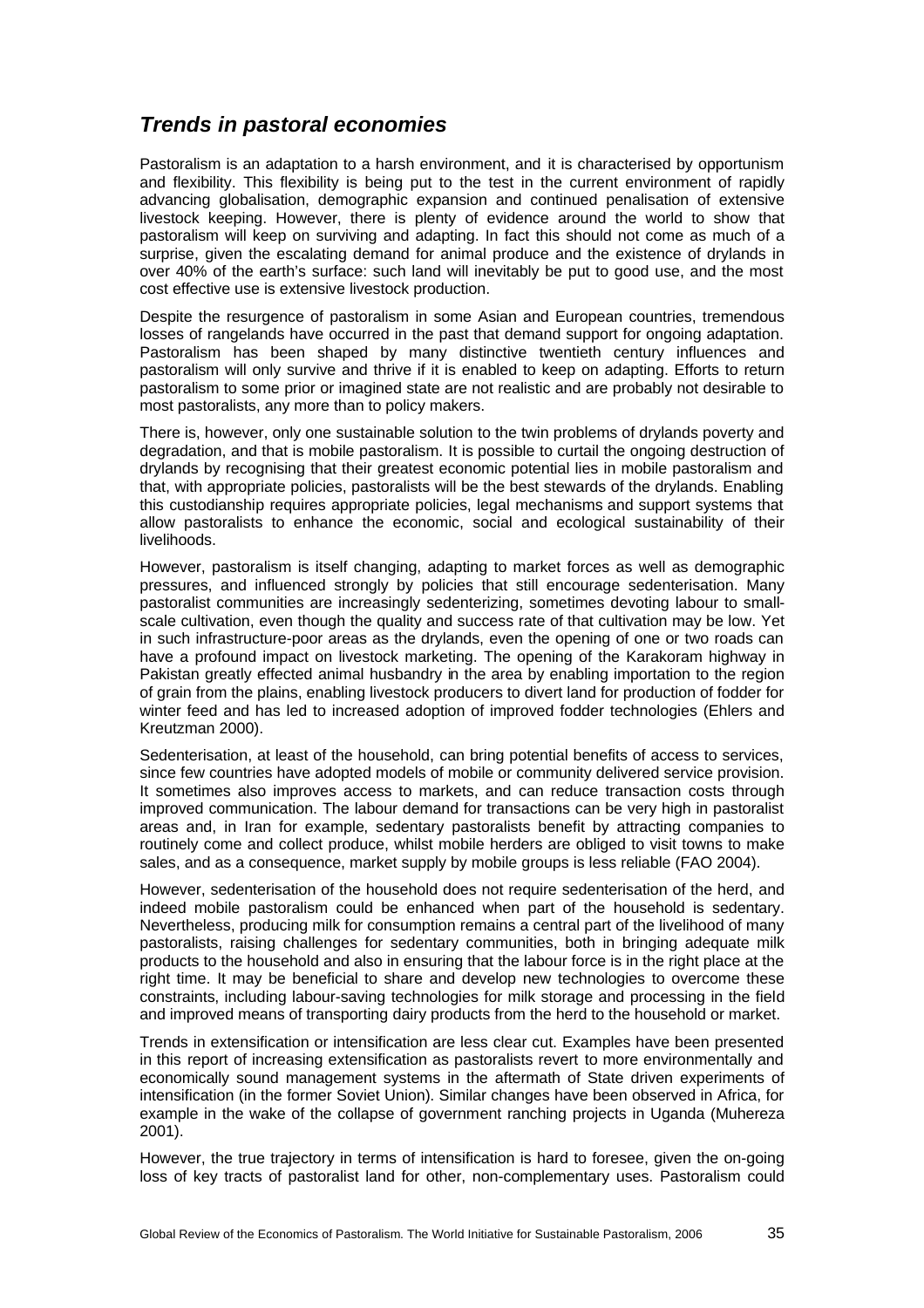intensify to a degree if those key tracts were preserved for more enhanced forms of pastoralism, such as through the cultivation of fodder crops/trees or the enhanced management of household sub-herds for dairy production. Whether pastoralism will become a more extensive or intensive form of production than it is at present is hard to assess in a climate where pastoralism continues to be eroded and is seldom enhanced at all.

#### *Production and marketing changes*

Although many production and marketing activities are context-specific, some trends emerge from the regional surveys. In particular, pastoralists worldwide are engaging in cashgenerating activities on an increasing scale, driven by a combination of changing aspirations (education, information and consumer goods) and as a livelihood diversification option to reduce exposure to natural resource fluctuations. In many cases, off-farm and non-farm income earning is being adopted in lieu of increased time investment into livestock production and marketing.

There appears to be an increasing dependence on markets for essential food stuffs. It has been observed that, amongst the Borana of southern Ethiopia, "as human populations grow in rangeland areas…pastoralists like the Boran will be forced to engage in more commercial livestock activity simply to increase human carrying capacity – exchanging animals for more calories as grain could be one means to this end" (Desta and Coppock, 2005).

As market engagement increases, some pastoralist groups are making important changes to their production system. For example, the migratory lifestyle of the Jabbans, or cheese makers, in Syria is slowly changing, and pastoralists are gravitating more from the Khanasser Valley towards the steppe where more dairy sheep are raised (Abdelali-Martini et al, 2006).

With the sedentarization of herders in South Tunisia there has also been a switch in the ovine race used from the Barbarine (fat tail, resistant to drought) to the Bergui or Queue Fine (thin tail, with higher growth rates). This is a response to changing urban demand for these animal species' products (Alary et El Mourid, 2005). In Algeria, the Barbarine population has decreased by 60% between 1990 and 2000 and the D'man population by 50% in the same period (Laaziz, 2005) and now the Ouled Djellal breed is dominant, but is crossed with other local races. This is a response to intensification of production practice, particularly in zones that were traditionally dominated by agriculture (Madani et al., 2003). As a result of market orientation in Morocco, producers are changing their herd composition, producing a greater proportion of cattle and switching from a mix composition (ovine, caprine, camel) to a unique specie and breed (Abdelguerfi et al., 2000).

#### *Value addition*

Value addition to pastoral products is increasingly common, mainly in the form of cottage industries which reflects the problem of perishability and difficulties in accessing processing facilities. Numerous examples exist, including cheese and yogurt production (Europe, the Middle East, North Africa and Asia), butter manufacture (Horn of Africa) and carpet-making (Near East, Central Asia). There may be significant scope to build on existing trade, enhance products and explore new markets. In many pastoralist regions there may also be scope to introduce new production technologies and new products with a view to developing new markets or substituting currently imported products. Technologies that have been tried and tested in a pastoral setting may be more likely to find favour amongst pastoralist groups, so technology transfer offers interesting opportunities for strengthening pastoral livelihoods.

There is increasing donor interest in value chain development as a means of improving the living standards of agricultural smallholders and capturing a greater share of profits at the farm gate. However, the experiences in dairy processing in Somalia and Mauritania suggest that for dairy processing at least, there may be greater merit in centralised processing, where it is easier to assure quality control and protect market access. This is of particular importance if producers are to benefit from international markets, where quality standards are generally higher.

#### *Livestock and wildlife interaction*

Conservationists are increasingly exploring ways to work with pastoralists for the conservation of extensive rangelands. The recent change in understanding of range ecology has convinced many people that pastoralism is necessary for effective rangelands management, and to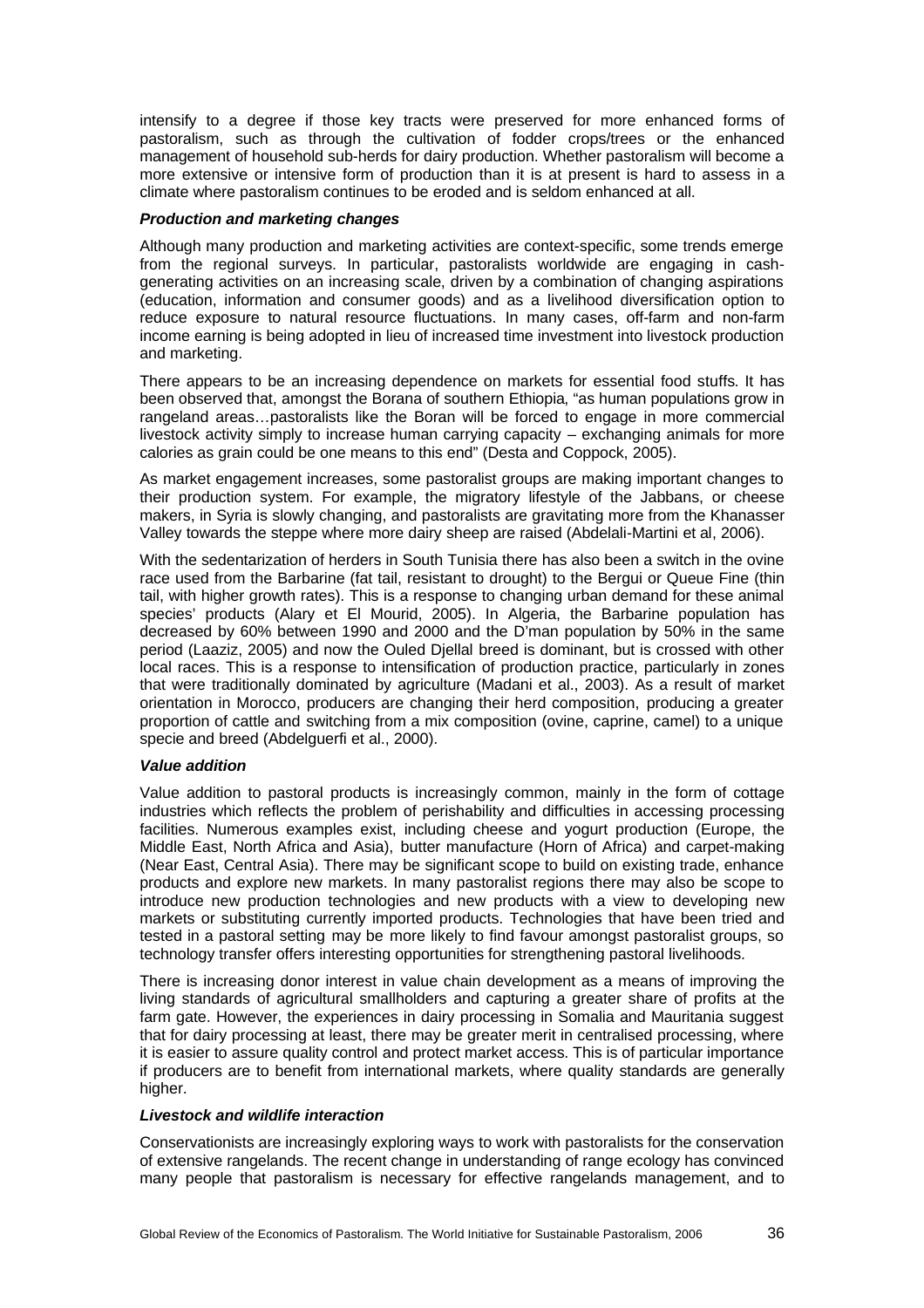continue with policies that undermine pastoralism, or attitudes that alienate pastoralists, is to sow the seeds of failure of conservation. Several examples can be found in Eastern Africa of pastoralists grazing their stock in national parks and benefiting from tourist revenues.

The experience of European pastoralism is pertinent in this context. The importance of grazing species for conserving certain habitats is well recognised and managers of those habitats are contracting grazers to manage those resources. In some parts of Europe, reintroduction of predators, such as the wolf, bear and lynx, long resisted by pastoralists, is succeeding by offering generous compensation to producers for expenses and losses incurred to these predators.

#### *Globalisation*

The seemingly rapid progress in globalisation of trade offers constraints and opportunities for many pastoralists. In several countries covered by this review, international and even domestic market share has been lost to competitive foreign producers and their aggressive marketing policies. Australian wool has substituted locally-produced wool in the manufacture of the famous Afghan carpets, capitalising on a period of under-investment in processing facilities in Afghanistan. The result of this encroachment is that new wool facilities are being established in urban, rather than rural, settings, making it that much harder for local producers to recapture the market.

Marketing of livestock and dairy products from Africa has come up against serious obstacles in the form of trade restrictions and international sanitary and phtyo-sanitary standards, as imposed by the Office International des Epizooties (OIE). Meeting some of these standards may be out of reach of many countries with important livestock sectors and questions can be raised over the pertinence of the restrictions, and in particular the requirements for disease free zones. Nevertheless, consumer demand, particularly in developed countries, seems unlikely to tolerate a relaxing of these standards.

A more likely direction for pastoralist producers may be to satisfy national demand, providing they are able to compete against subsidised imports. Developing domestic marketing chains could lead to a general development of the pastoral sector that, over time, makes investment in international markets more attractive and cost effective.

#### *The Livestock Revolution*

Globally there is an unprecedented growth in consumer demand for meat, exemplified by a rise of 70 million metric tons between the 1970's and 1990's in developing countries alone, which has profound social, environmental and economic implications (Delgado et al, 1999; FAO, 2006). Globally the livestock is becoming agriculture's most important sub-sector (ILRI, 2006, Jutzi, 2006) and the drylands are in a position to play a major role in satisfying this burgeoning demand. The driving forces behind this trend are increased incomes and increased urbanisation, which increases the proportion of consumers to producers and raises their spending power, and hence their preference for animal products.

The livestock revolution is manifesting itself in different ways on different continents and in different development contexts. However, a universal question remains: is this boom industry destined to aggravate an already downwardly spiralling global environmental crisis or can it work to the advantage of people and the natural resource base which supports them? Although the global phenomenon is most noticeably driven by meat consumption in three 'developing' countries (Brazil, India and China), meat consumption in Africa has seen a 50% increase over the past decade, and this trend is expected to continue. Pastoralism offers great potential for increasing low input production and, with modest investment and significant policy change, pastoralism can play a major role in satisfying burgeoning consumer demand.

#### **Steps forward**

Pastoralists routinely make trade offs between livestock and livestock products and between the use value and commercial value of their assets. They trade off the value of selling livestock produce against the cost of purchasing replacement food. Yet for many herders, increasing commercialization is obligatory and this means that pastoralism is increasingly influenced by market forces.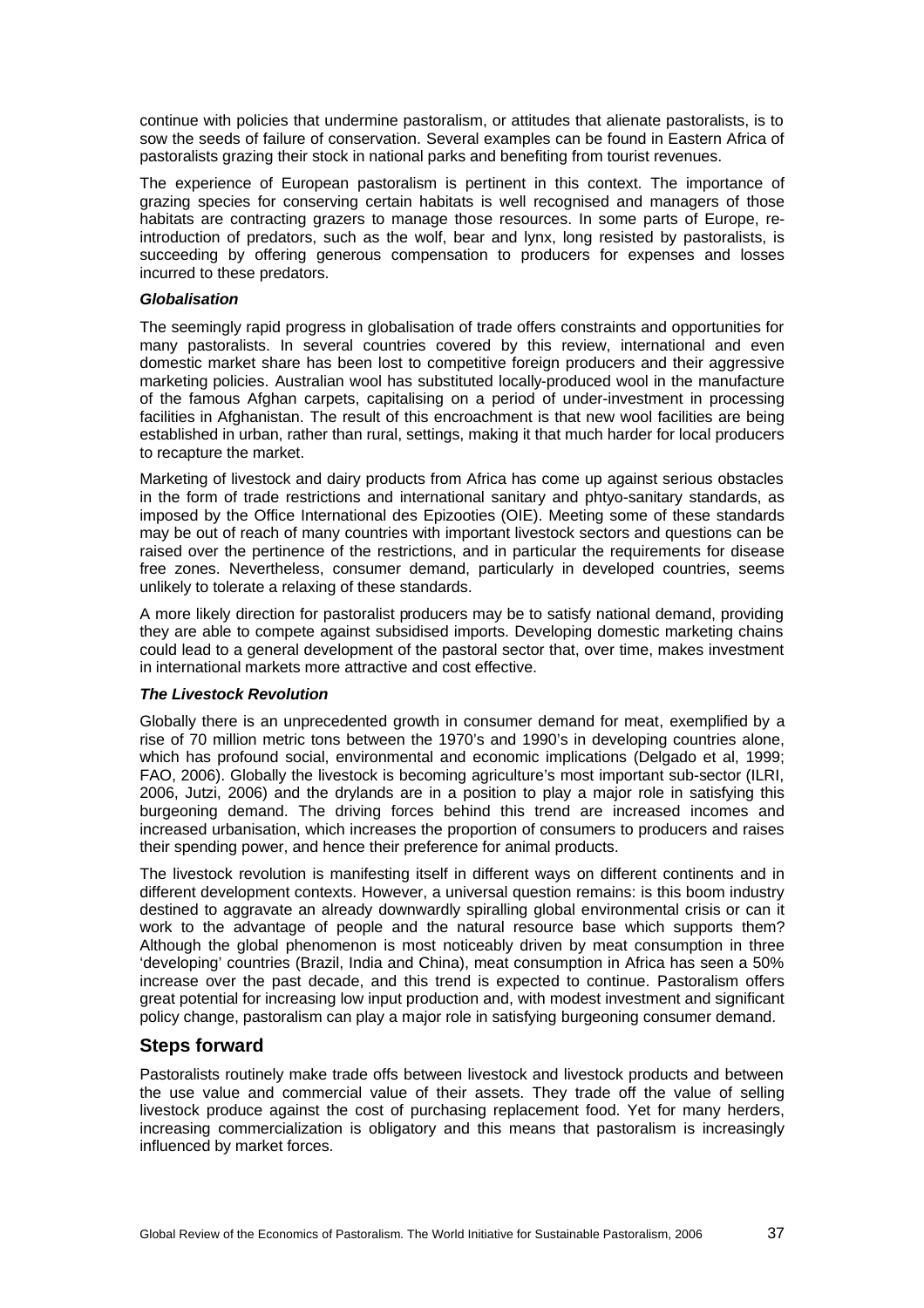Commercialization of livestock production may be facilitated by, or may be a driver of, settlement of at least part of the pastoral household. This could have negative consequences for livestock production in countries with a high proportion of drylands and greater efforts are required to ensure that sedenterisation of the household does not come at the cost of sedentary herding. Policy makers must realise that sedenterisation of herds in the drylands is economically irrational and environmentally catastrophic.

Stronger economic appreciation of pastoralism in its current form will help to convince policy makers of the comparative advantage of drylands in livestock production. Such valuation will help to prevent economically damaging policies that encourage substitution of pastoralism with crop cultivation. Investors need to be encouraged to the pastoral sector, but this will be facilitated by greater recognition by government and provision of basic services for marketing and also for supporting pastoralism.

Economic appreciation of pastoralism requires understanding of its direct and indirect values, and appropriate recognition of unmeasurable as well as measurable benefits. The significant value of the subsistence economy needs to be recognised and the real extent of livestock trade needs to be measured to accommodate informal exchanges if the true potential of pastoralism is to be recognised. The values of livestock in providing services to pastoralists, such as insurance and social support, need to be fully recognised and as market engagement increases, alternative sources of this security need to be provided, presumably through the market.

The pastoral economy is already strong, but pastoralist's livestock wealth is generally failing to bring commensurate security and risk reduction. Recognition of the existing value of trade and income should influence policy makers to allocate greater resources to enhancing mobile pastoralism, rather than substituting it with inferior production systems. Sweeping changes are required to ensure that services are provided in a form that enables mobile pastoralism and enhances mobile pastoral production, rather than placing unnecessary constraints on it.

#### **The economic outlook for pastoralism**

The examples presented in this report give an indication of some of the development trajectories that pastoralism may take, yet more must be done to consult the main stakeholders over the vision of the future. Past experience should be enough to deter development agents from assuming that they know what is best for pastoralists. However, it is also clear that pastoralists are not the only stakeholder in drylands development, and there is likely to remain divergence of opinion of which values of pastoralism, or the drylands they inhabit, should be promoted or ignored.

What this report has attempted is to draw attention to the different values of pastoralism so that more informed decisions can be made by all stakeholders, and so that when costs are incurred, they can be recognised and accounted for. The report has also shown some of the directions taken by pastoralists in different contexts around the world. The costs and benefits of these directions can be analysed and, above all, pastoralists from developing countries need to be exposed to these various experiences if they are to be able to make informed choices about their own development direction.

Mobile livestock rearing will almost certainly persist in developing countries, as is does in many developed countries, as the backbone of the economy of marginal areas and as the mainstay of ecosystem protection. Management will be 'professionalized', the system capitalized and the land area and animal numbers per herder may gradually increase (implying a depopulation of the rangelands). Although people may become more sedentary, livestock mobility will be enhanced and protected in many countries, although the reduction in labour input may lead to a shift in emphasis in the production system, away from 'live' products towards meat production, implying an overall reduction in gross productivity of the system. Socially, economically and environmentally, pastoralism will continue to become more market focussed.

In many countries, security will be more effectively provided leading to lower labour demands of herding, greater resilience and more 'system-integrity'. Increased security and greater political influence will lead to higher investment in pastoralist areas and the pastoral system will be enhanced rather than substituted. However, many of these changes imply major demographic shift, which requires attention to the human capital base in the drylands and to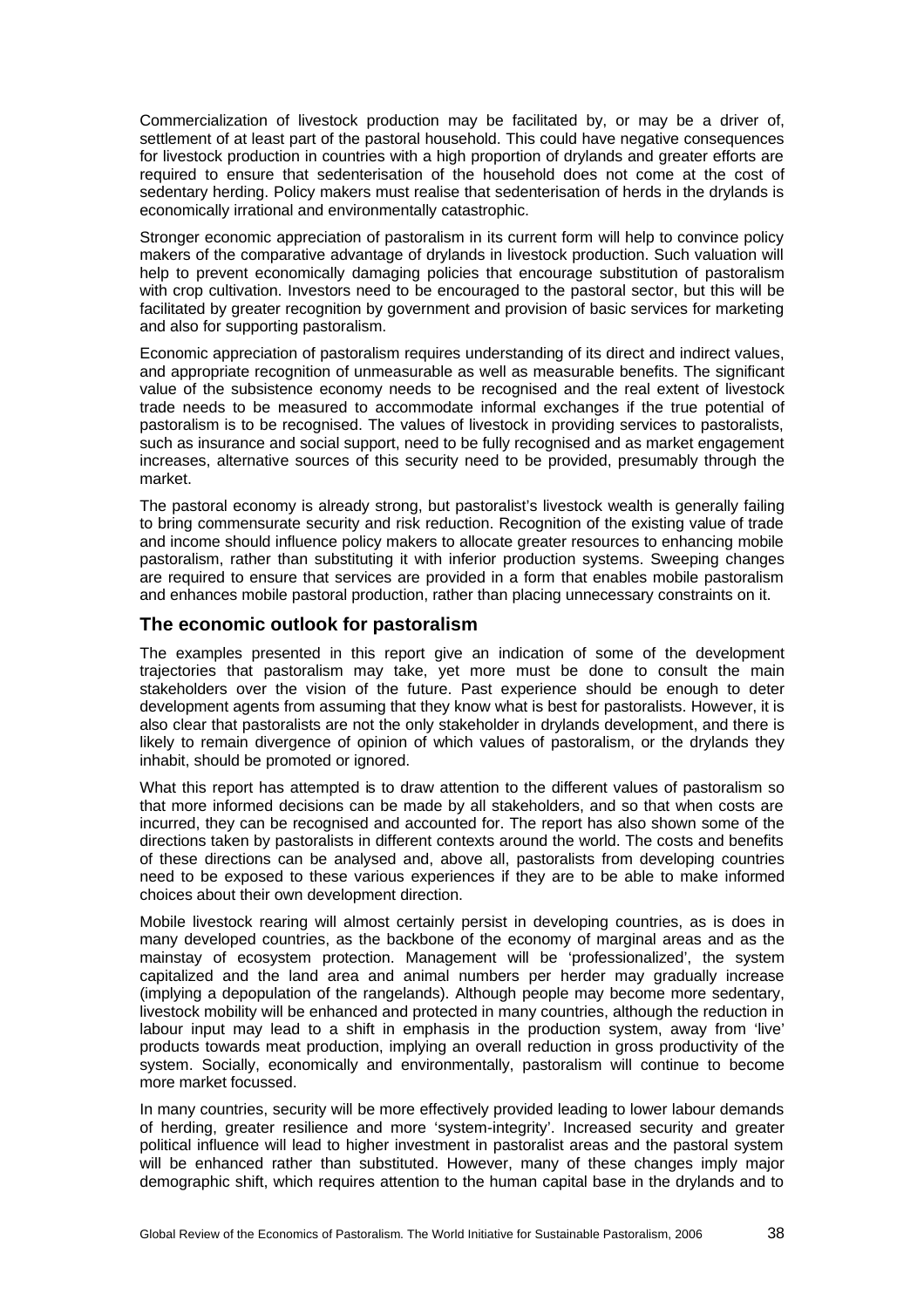developing means of absorbing labour in alternative sectors. Such changes are likely to not only relieve some of the population pressures currently facing the pastoral system, but will also generate benefits of household livelihood diversity, reduced risk, alternative sources of investment into pastoralism and influx of new ideas and technologies. Ultimately, successful economic development as well as sustainable land management in the drylands depends on pastoralist men and women being enabled to make informed choices and demand appropriate policies to support and enhance their production system.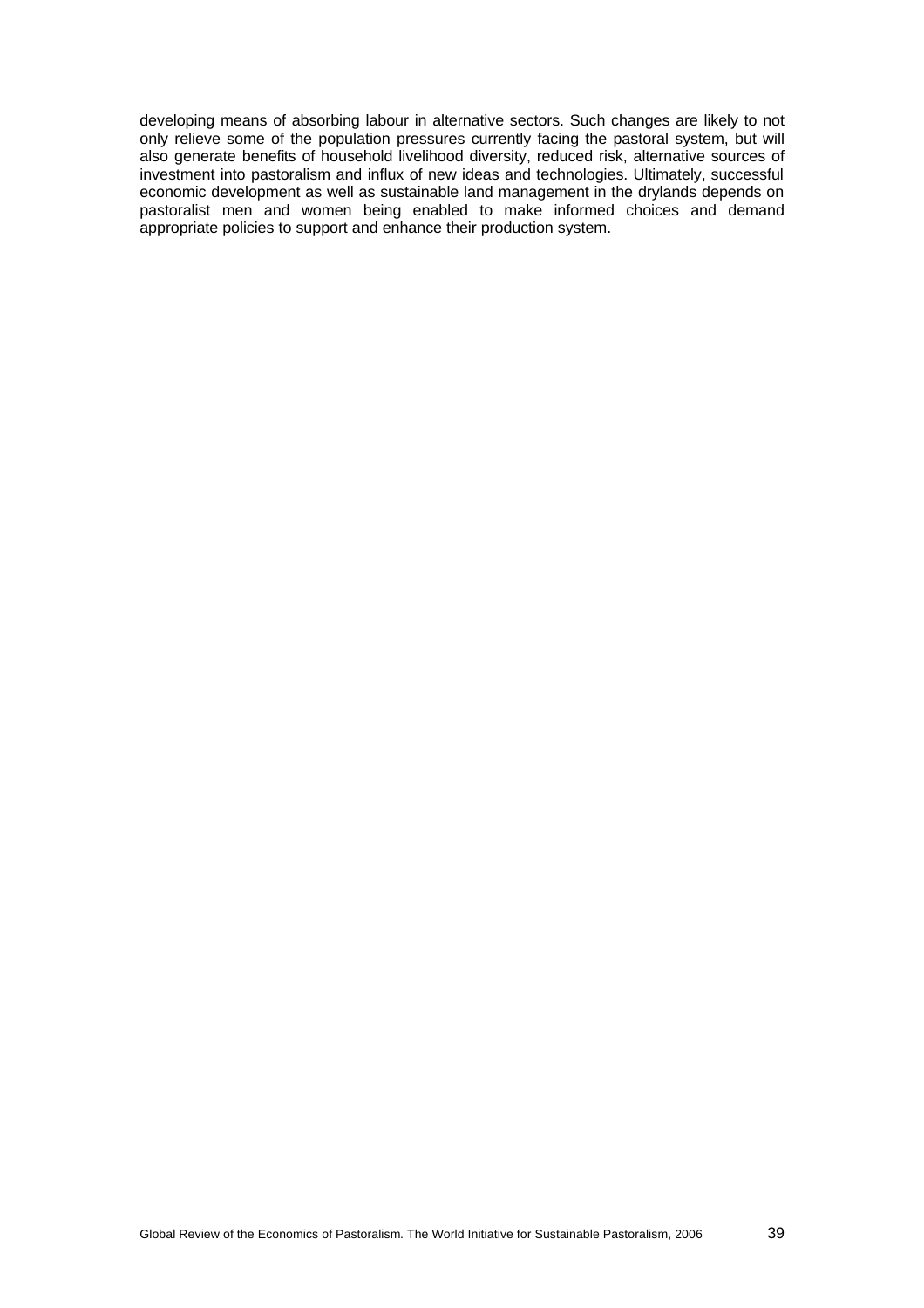# *Bibliography*

Abdelali-Martini, M., Aw-Hassan, A., and Salahieh, H. (2006) The Role of Local Institutions in Linking Small Ruminant Producers to the Market. In Research Workshop on Collective Action and Market Access for Smallholders, Cali, Colombia.

Agarwal, W. (1998) Profits on the Move: The Economies of Collective Migration Among the Raika Shepherds in India. Human Organization, Winter 1998.

Ait-Baba, A. (1997). L'élevage caprin au Maroc. Terre et vie No 133. http://doc.abhatoo.net.ma/doc/IMG/doc/Terre\_et\_Vi2.doc.

Ait-Baba, A. (2003). Viande rouge et élevage pastoral au Maroc. CND No 106. http://doc.abhatoo.net.ma/doc/article.php3?id\_article=954.

Akbay, C., Boz, I. (2005). Turkeys Livestock Sector: Production, Cosumption and Policies. http://www.cipav.org.co/lrrd/lrrd17/9/akba17105.htm.

Akhilu, Y. (2002) An Audit of the Livestock Marketting Status in Kenya, Ethiopia and Sudan. OAU/Interafrican Bureau for Animal Resources, I and II.

Alary, V., et al (2005). Obstacles to the Technology Adoption for the Small and and Medium Farms in the Arid and Semi-Arid areas of Maghreb. http://www.femise.org/activites/pub\_ao21.html.

Argawal, R.P., Swami. S.c., Beniwal, R., Kochar, D.K.,Sahani,.M.S.,Tuteja,F.C.,Ghouri,S.K. (2003) Effects of Camel Milk on Glycemic Control, Risk Factors and Diabetes Quality of Life in Type 1 Diabetes: A Randomoised Prospective Controlled Study. J.camel Res. Pract., 10, 45-50.

Asian Development Bank (1997) Wool Marketing and Production: Transition from Set-back to New Growth. R. Diddy and M. Menegay, Washington D.C.

Badripour, H. (2004). Country Pasture/Forage Resource Profiles: Islamic Republic of Iran. FAO. http://www.fao.org/ag/agP/AGPC/doc/Counprof/Iran/Iran.htm.

Barrow, E. (1996) Who Gains Who Losses? - Biodiversity in Savannah Systems. African Wildlife Foundation Community Conservation Discussion Paper.

BBC (2001) Ethiopia Concerns Over Animals Smuggling.

Behnke, R., Abel, N. (1996) Intensification of Overstocking: When there are Too Many Animals. World Animal Review, 87, 4-9.

Behnke, R. (2006). The Economic Contribution of Pastoralism: Case Studies from the Horn of Africa and Southern Africa, Rep. No. EARO/76572-000/999. IUCN.

Behnke, R.H. (1987) Cattle Accumulation and the Commercialization of Traditional Livestock Industry in Botswana. Agricultural Systems, 24, 1-29.

Benlekhal, A. (2004) Les Filieres d'elevage. Diagnostic et Analysede la SItuation Actuelle.

Berkat, O. (1995) Population Structure, dynamics and Regeneration of Artemisia Herba Alba Asso. These Doctorat es Sciences Agronomiques, II.

CENESTA (2004). The Role of Qashqai Nomadic Communities in Reducing Vulnerability to Recurrent Drought and Sustainable Livelihoods Development in Iran. Rural Institutions and Participation Service, FAO, I.

Central Bank of Nigeria (1999). Annual Report.

Commerce, C.C.o. (2005) China International Cashmere Forum Documentation.

Davies (2006) Capitalization, Commoditisation and Obligation Among Ethiopians Afar Pastoralists Nomadic Peoples (pending publication). Nomadic Peoples.

De Janvry A., F., M, Sadoulet, E. (1991) Peasant Household Behaviour With Missing Markets: Some Paradoxes Explained. The Economic Journal, 101, 1400-17.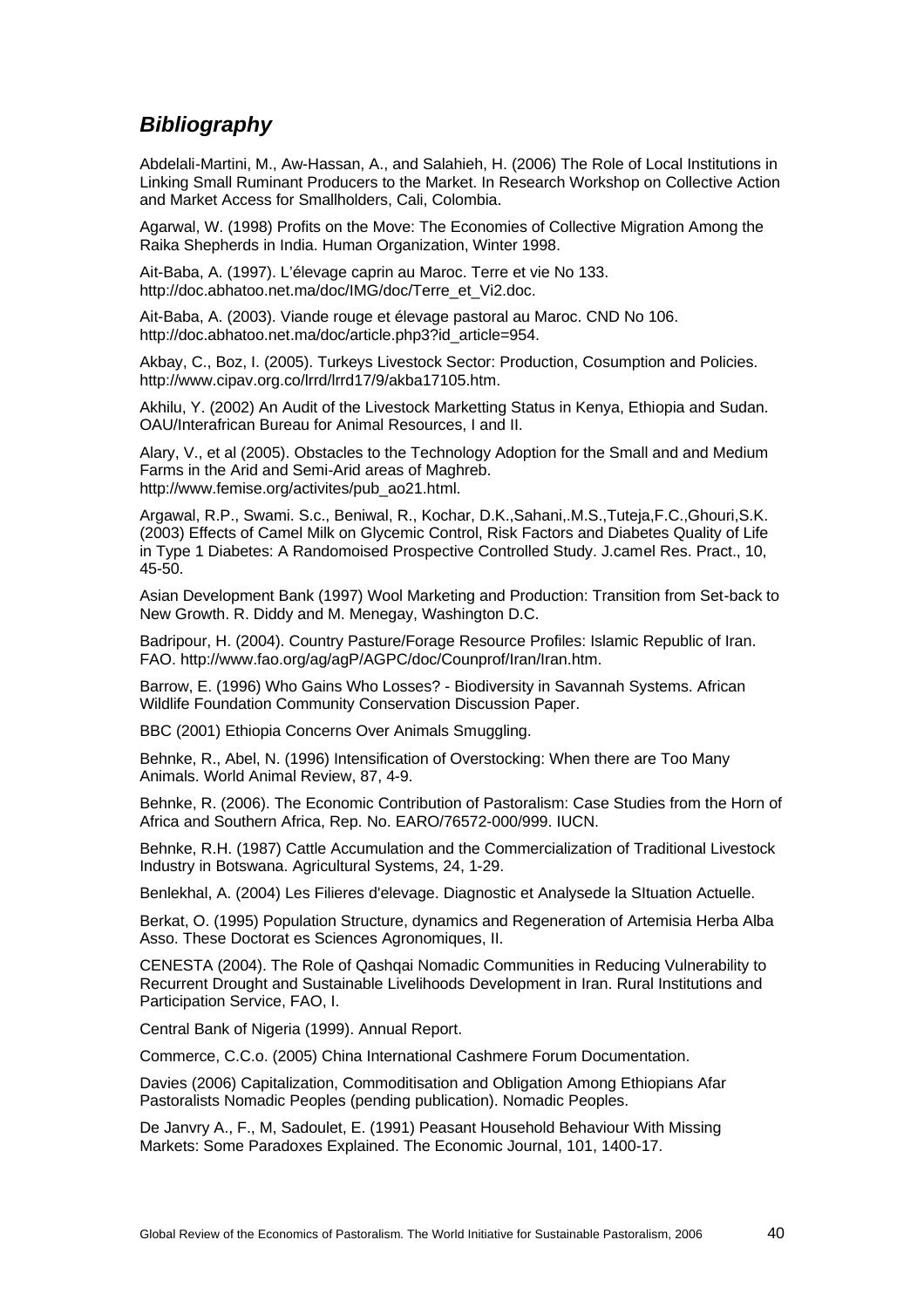Delgado, C., Rosegrant, C., Steinfeld, H., Ehui, S., and Courbois, C. (1999). Livestock to 2020: The Next Food Revolution. 2020 Brief No. 61. http://www.ifpri.org/2020/briefs/number61.htm.

Dorward, A. (1999) A Risk Programming Approach for Analysing Contractual Choice in the Presence of Transaction Costs. European Review of Agricultural Economics, 26, 479-92.

Drabenstott, M. (1995) Agricultural Industrialisation: Implications for Economic Development and Public Policy. Journal of Agriculture and Applied Economics, 27, 13-20.

English Nature (2005). The Importance of Livestock grazing for Wildlife Conservation. http://www.english-nature.org.uk/.

EuropGap (2005). Certified Natural Meat Program of Uruguay Follows EuropGap Path in IFA. http://www.uruguaymeat.gub.uy/media/docs/doc\_35.pdf.

FAO (2001). Crop And Food Supply Assessment Mission To Tajikistan. FAO / WFP. http://www.fao.org/documents/show\_cdr.asp?url\_file=/docrep/004/y1534e/y1534e00.htm.

FAO (2003). The State of Food Insecurity in the World. http://www.fao.org/docrep/006/j0083e/j0083e03.htm

FAO (2006). Milking the Camel. http://www.fao.org/ag/againfo/home/en/camel.html.

Forni, N. (2003) Land Tenure Policies in the Near East. Land Reform, FAO, 2003/1.

Frank, D.A., McNaughton, S.J., Tracy, B.F. (1998) The Ecology of Earth's Grazing Ecosystems. BioScience, 48(7), 629-34.

Frank, D.A. (2004) The Interractive Effects of Grazing Ungulates and Aboveground Production on Grassland Diversity. Oecologia, May 143(4), 629-34.

Gordon, I., Duncan, P. (1998) Pastures New for Conservation. New Scientist, 117, 54-59.

Gueydon, A., Roder, N. (2003). Institutional Settings in Co-operative Pastoral Systems in Europe: First Results from the LACOPE Research Project. Presented at The Commons in Transition: Property on Natural Resources in Central and Eastern Europe and the Former Soviet Union, Regional Conference of the International Association for the Study of Common Property. Prague. http://dlc.dlib.indiana.edu/archive/00001060/.

Halbach, E.A., W (2005). Prioritizing Investments for Initiating Rural Development: The Case of Rebuilding Afghanistan. Strategies for Development and Food Security in Mountainous Areas of Central Asia:. International Workshop Dushanbe, Tajikistan.

Halbach, E.a.A., W. (2005) Prioritizing Investments For Initiating Rural Development: The Case Of Rebuilding Afghanistan. In Strategies for Development and Food Security in Mountainous Areas of Central Asia, International Workshop Dushanbe, Tajikistan.

Hazell, P. (2001) Strategies for Sustainable Development of Drylands Areas (IFPRI). IFPRI.

Hesse, C., Thebaud, B (2006) Will Pastoral Legislation Disempower Pastoralists in the Sahel? Indigeneous Affairs1/2006: Africa and the Nillinium Development Goals., 1/2006.

IFAD (2006 (access date)). Development of Pashmina in Ladakh, Jammu and Kashmir. http://www.ifad.org/lrkm/region/pi/ICIMOD/in\_pashmina.htm.

ILRI (2006). Pastoralism: The Surest Way Out of Poverty in East African Drylands. http://www.ilri.cgiar.org/ILRIPubAware/Uploaded%20Files/2006711123340.NR\_EV\_060629\_ 002\_Pastoralism%20counters%20Poverty.pdf.

Jansen, D., Bond, I., Child, B. (1992) Cattle, Wildlife, Both or Neither: Results of a Financial and Economic Survey of Commercial Ranches in Southern Zimbabwe. World Wide Fund for Nature (WWF).

Kenya, R.o. (2000). Livestock Marketing from Pastoral Areas: A Strategy for Pastoralist Development. Arid Lands Resources Management Project (ALMP) In Conjunction with SNV, OXFAM and World Concern, Office of the President, Nairobi.

Kenya, R.o. (2002). Economic Survey. Central Bureau of Statistics (CBS). Ministry of Planning and National Development, Nairobi.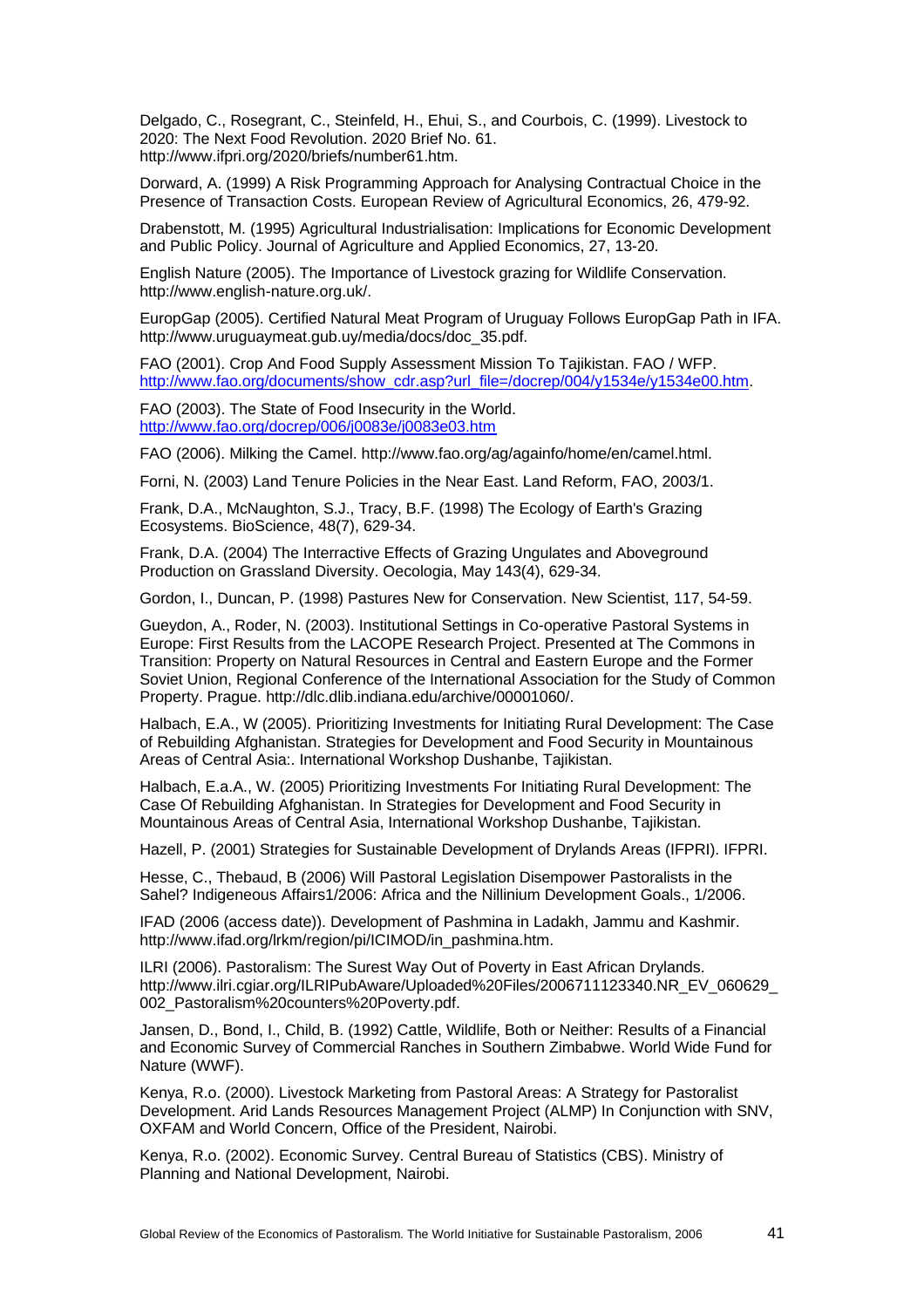Kerven, C., Russel, A., Laker, J. (2002). Potential for Increasing Producers' Income from Wool, Fibre and Pelts in Central Asia.

http://www.ilri.cgiar.org/InfoServ/Webpub/fulldocs/WP45/toc.htm#TopOfPage.

Kerven, C. (2006) Central Asian, China, Mongolia and Siberia Pastoral Economics and Marketing Case Studies For the IUCN Livestock Economies and Marketing Study. EARO/76572-000/999.

Kibue, M. (2006) Challenges in the Development in a Functioning Livestock Marketing Chain in Kenya. A Best Practice case Study in Farming Systems and Poverty: Making a Difference Proceedings of the 18th International Farming Systems Association: A Global Learning Opportunity. In International Farming Systems Association, 2006, Rome, Italy.

Kock, R. (2002) What is this Infamous Wildlife/Livestock Disease Interface? A Review of Current Knowledge for the African Continent. In AU-IBAR,, Nairobi, Kenya.

Land Water and Wool (2006). Wool Production and Biodiversity: A Holistic Solution for the Fine Wool and Healthy Profits at Lana. http://www.landwaterwool.gov.au.

Little, P.D., Smith K, Cellarius, B., Coppock, L.,Barret, C. (2001) Avoiding Disaster: Diversifiecation and Risk Management Among East African Herders. Development and Change, 32, 401-33.

Little, P.D. (2002) The Global Dimensions of Cross Boarder Trade in the Somalia Boarderlands. In Globalisation, Democracy and Development in Africa: Future Prospects. Organization for Social Science Research in East and Southern Africa. (OSSREA).

Little, P.D., Mahmoud, H.A. (2005) Cross Boarder Cattle Trade Along the Somalia/Kenya and Ethiopia/Kenya Borderlands. Global Livestock Collaborative Research Support Program.

LPPS (2005) Saving the Camel and Peoples' Livelihoods: Building a Multi-StakeholderPlatformfor the Conservation of the Camel in Rajasthan. Proceedings of an international Conference Held on 23-25 November, 2004, Sardi. Lokhit Pashu-Palak Sansthan, Sardi, Rajasthan, India.

MacGregor, J., Hesse, C. (Forthcoming) Valuing Pastoralism in East Africa. London: International Institute for Environment and Development (IIED).

Matee, A., Shem, M. (2006) Ambivalence and Contradiction: A Review of the Policy Environment in Tanzania in Relation to Pastoralism. London: International Institute for Environment and Development (IIED).

Mathias, E. (2005). Camels on the way out in Rajasthan - case study.

McPeak, J. (2002) Contrasting Income Shocks with Assets Shocks: Livestock Sales in Northern Kenya. In Sixth Annual Conference of The Center for Study of African Economies, Oxford.

McPeak, J., Little, P. (2006) Pastoral Livestock Marketing in Eastern Africa; Research and Policy Challenges. ITDG.

McPeak, J.G., Barret, C.B. (2001) Differnetial Risk Exposure and Stochastic Poverty Traps Among East African Pastoralists. American Journal of Agricultural Economics., 83, 674-9.

Mearns, R. (1996). When Livestock are Good for the Environment: Benefit-Sharing of Environement Goods and Services. Balancing Livestock and the Environment: WorldBank/FAO Workshop, Washington, D.C.

Millennium Assessment (2003). Millennium Ecosystem Assessment. http://www.maweb.org/en/Products.Synthesis.aspx.

Ministry of Agriculture, T. (2006). Small Ruminant Health - Improved Livelihoods and Market Opportunities for Poor Farmers in the Near East and North Africa (NENA) Region, Tunis.

Ministry of Foreign Affairs Ethiopia (2002). Facts about Ethiopia. http://www.mfa.gov.et/Facts\_About\_Ethiopia/Regional\_States.php?Page=Afar.htm.

Mortimer, M. (2006) Managing Agricultural Transition in African Drylands. LEISA.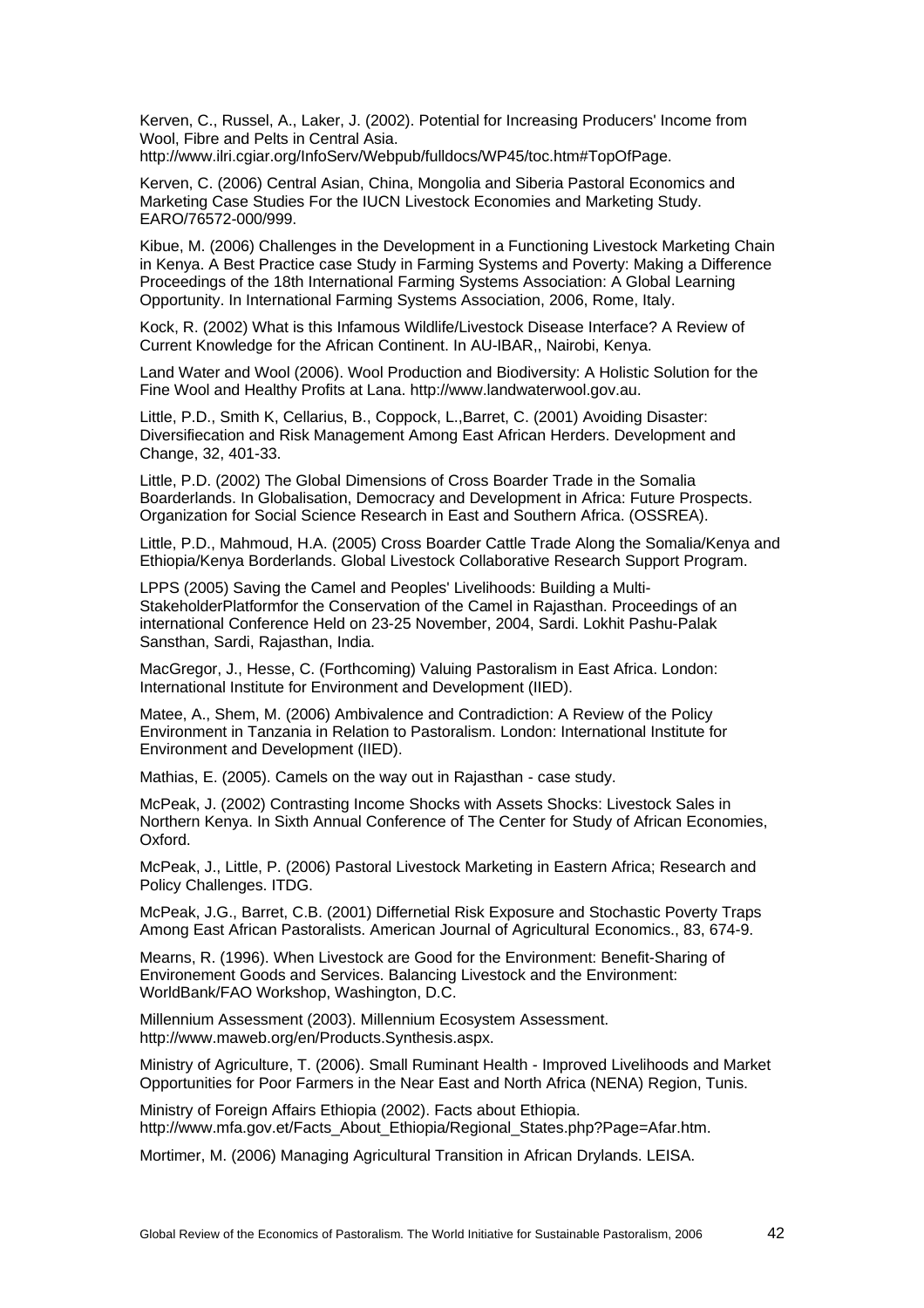Mortimore, M. (2005) Achieving Millennim Development Goals in the Drylands: Poverty, Hunger and environmental Sustanability.

Muhereza, E., Ossiya, S. (2004). Pastoralism in Uganda - People, Environment and Livestock: Challenges for the PEAP. Kampala. Uganda National NGO Forum and Civil Society Political Task Force.

Nori, M.S., J. Crawford, A. (2005). Herding on the Brink: Towards a Global Survey of Pastoral Communities and

Conflict. IISD, IUCN, CEESP, Gland, Swutzerland.

Parthasarathy Rao, P., Birthal, P.S. (2002). Crop-Livestock Systems in India: Research and Policy Issues. ICRISAT.

Perrier, G. (1995) New Directions in Range Management Planning in Africa. In Living with Uncertainty. London: International Institute for Environment and Development (IIED), 47-57.

Salih, M.M.A. (1993). Agro-Pastoralism: An Underestimated Region food Production System. http://www.ossrea.net/eassrr/jan93/salih.htm.

Sandford, S. (1983). Management of Pastoral Development in the Third World. Chichester: John Wiley.

Savory, A. (1999) Holistic Management: A New Framework for Decision Making. Island Press: Washington, D.C.

Scoones, I. (1995) New Directions in Pastoral Development in Africa. Living with Uncertainty. London: IT Publications.

Scoones, I., Woolmer, W. (2006). Livestock, Disease, Trade and Markets: Policy Choices for the Livestock Sector in Africa. IDS Working Paper 269.

Secretariat for the Regional Co-ordinating Committee of the Afar National Regional State Bureau of Planning and Economic Development (1999). Regional Conservation Strategy, Federal Democratic Republic of Ethiopia, Ayssaita.

STAT-USA (2005). Market Research Report on the Leather Industry. Prepared by the U.S. Embassy in Ethiopia and the U.S. Department of Commerce. http://www.stat-usa.gov.

Stinner, D., Stinner, B., Martsolf, E. (1997) Biodiversity as an Organizing Principle in Agroecosystem Management: Case Studies of Holistic Resource Management Practitioners in the USA. Agriculture, Ecosystems and Environment, 62, 199-213.

Swift, J. (1998). Les Grands Themes du Development Pastoral et le cas de Quelques Pays Africains. FAO/ESH Working Papers on Pastoral and Agro-pastoral Societies, Rome.

Tilman, D., Reich, P., Knops, J., Weldin, D., Mielke, T., Lehman, C. (2001). Diversity and Productivity in a Long-Term Grassland Experiment. http://www.sciencemag.org/cgi/content/abstract/294/5543/843.

UNDP (1998). Emergentcies Unit for Ethiopia: Cessation of Livestock Exports Severly Affects the Pastoralist Economy of Somali Region.

UNDP (2003). Pastoralism and Mobility in the Drylands: The Global Imperative. www.undp.org/drylands/docs/cpapers/PASTORALISM%20PAPER%20FINAL.doc.

Voisin, A. (1959) Grassland Productivity. Island Press Califonia.

Waters- Bayer, B., A., Lossau, V A. (1995). Participatory Planning with Pastoralists: Some Recent Experiences. Drylands ProgrammeLondon: International Institute for Environment and Development (IIED).

WCS (2006). Wildlife Conservation Society. Laikipia Predator Project Highlights, Ney York, USA.

Westhuysen, J.M., Van der (2005) Marketing Goat Fibres. In 4-9th July, 2004, International Goat Association"s 8th International Conference on Goats, Vol. 60, pp. 215-218. Small Ruminant Research, South Africa.